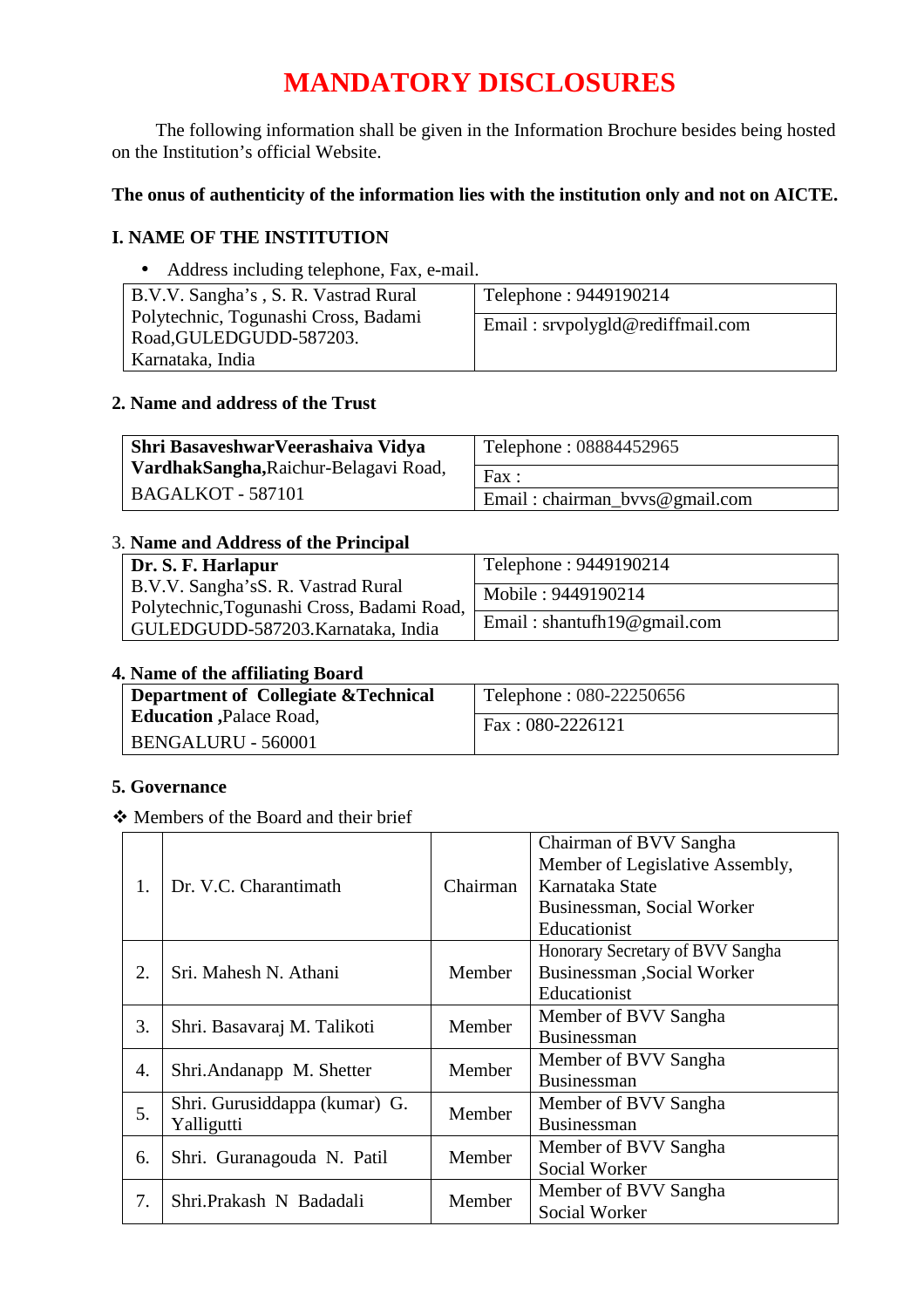| 8.  | Shri.Channayya P. Baloolamath | Member | Member of BVV Sangha<br>Businessman, Social Worker  |
|-----|-------------------------------|--------|-----------------------------------------------------|
| 9.  | Shri. Rudrappa S. Akkimaradi  | Member | Member of BVV Sangha<br>Businessman                 |
| 10. | Shri. Basalingappa M Hokrani  | Member | Member of BVV Sangha<br>Businessman , Social Worker |
|     | Shri. Rajendra M Tapashetti   | Member | Member of BVV Sangha<br>Businessman                 |

## Members of Academic Advisory Body

| Sl.No | Name                 | Designation                                        |  |
|-------|----------------------|----------------------------------------------------|--|
| 01    | Dr. R. N. Herakal    | Technical Director, BVV Sangha,<br><b>Bagalkot</b> |  |
| 02    | Shri. G.B.Danashetti | Principal, BVVS Polytechnic,<br><b>Bagalkot</b>    |  |
| 03    | Dr. S.F. Harlapur    | Principal                                          |  |
| 04    | Smt. I.M.Makandar    | HOD(ExC)                                           |  |
| 05    | Shri. G. J. Halli    | HOD(Textile)                                       |  |
| 06    | Shri. S.C.Meti       | HOD(Civil)                                         |  |
| 07    | Shri. M.Y.Goudar     | HOD(E&E)                                           |  |
| 08    | Shri. H.L.Naikar     | HOD(Science)                                       |  |

## **Frequently of the Board Meeting and Academic Advisory Body**

- Board Meetings : Once in a 2 Month
	-
- Academic Advisory Board : Once in Six months

### **Organizational chart and processes**

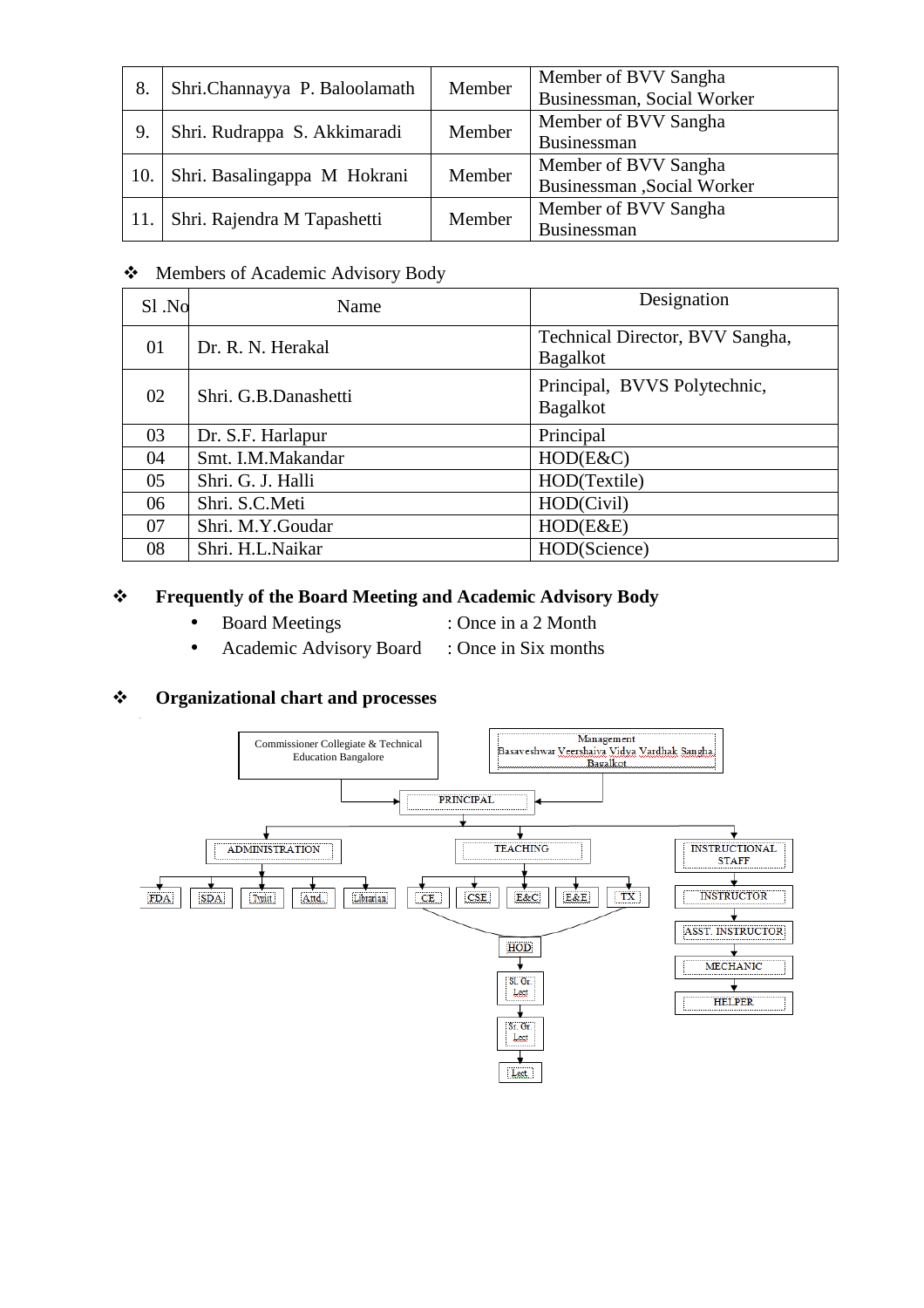### **Nature and Extent of involvement of Faculty and students in academic affairs/improvements**

Both Staff and Students are involved in the following academic activities in different capacities at institute and department levels:

(1) Preparation of calendar of events

(2) Preparation of Time-table

(3) Organizing different activities like Seminars, Workshops

(4) Academic discipline in the college

### **Mechanism/ Norms and Procedure for democratic/ good Governance**

All the decisions are evolved through Participatory team efforts. Transparency at all levels Empowerment Accountability in carrying out activities. Continuous evaluation and corrective actions.

### **Student Feedback on Institutional Governance/ Faculty performance**

### **Institutional Governance:**

Feedback from students in the form of response sheets at regular interval Suggestion and complaint box, Regular Meetings with students and faculty members

### **Faculty Performance:**

Evaluation of feedback from students.

Faculty Counselling and corrective measures.

Meetings with faculty members.

### **Grievance Redressal mechanism for Faculty, staff and students**

Ref: AICTE Regulation for Establishment of Grievance Redressal Committee & appointment of Ombudsman by the universities / AICTE Regulation 2012,No.37-3/Legal/2012 Dated- 25/05/2012.

With reference to above Grievance cell is being formed for this Institute. Students / faculty having any complaint / grievance shall contact any of the following members of the Grievance Cell. Members list are as follows. The committee will remain operational till further order.

| <b>Sl. No.</b> | Name & designation of the member                                   | <b>Role</b> in<br>committee | <b>Contact No.</b> |
|----------------|--------------------------------------------------------------------|-----------------------------|--------------------|
| $\mathbf{1}$   | Shri V. R. Shirol,<br>Administrative Officer, BVV Sangha, Bagalkot | Ombudsman/<br>Chairman      | 8884452965         |
| $\overline{2}$ | Dr. R. N. Herakal,<br>Technical Director, BVV Sangha, Bagalkot     | Member                      | 9448119490         |
| 3              | Shri. G. B. Danashetti,<br>Principal, BVVS Polytechnic, Bagalkot   | Member                      | 9448897256         |
| 4              | Dr. S. F. Harlapur, Principal                                      | Member                      | 9449190214         |
| 5              | Smt. I. M. Makandar, H.O.D. (E & C)                                | Member                      | 9448776392         |
| 6              | Shri. G. J. Halli, H.O.D. (Textile)                                | Member                      | 9448972534         |
| 7              | Shri. S. C. Meti, H.O.D. (Civil)                                   | Member                      | 7795173605         |
| 8              | Shri. M.Y.Goudar, H.O.D. $(E & E)$                                 | Member                      | 9611032792         |
| 9              | Shri. H. L. Naikar, H.O.D. (Science)                               | Member                      | 9902488625         |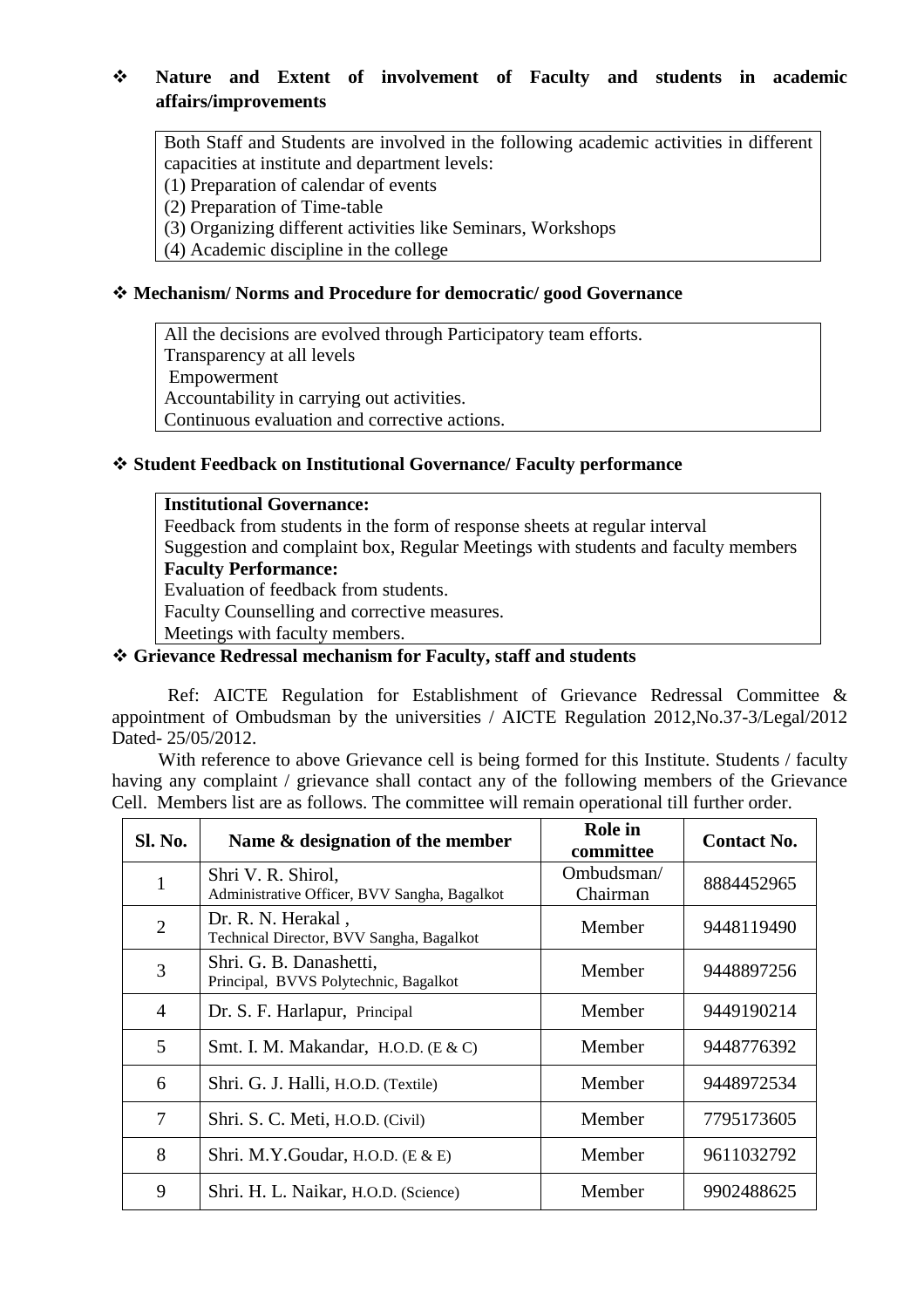| Shri, K. C. Hegade, Sl. Gr. Lecturer       | Member | 9448036381 |
|--------------------------------------------|--------|------------|
| Shri. S. C. Jalihal, Office Superintendent | Member | 9902663628 |

### **Establishment of Anti Ragging Committee**

Ref: AICTE notification F.No. 37-3/Legal/ AICTE/2009dtd: 01-07-2009

With reference to above subject the institute level Anti Ragging Committee has been constituted. It shall be the duty of the Anti Ragging Committee to ensure the compliance with the provisions of AICTE Anti ragging Regulations as well as the provisions of any law for the time being in force concerning ragging and also to monitor and oversee the performance of the Anti Ragging Committee in prevention of ragging in the institution. The committee shall submit regular report to the undersigned and remain operational till further orders.

| Sl.<br>No.     | Name & Designation of Member                              | Role in committee                      | <b>Contact No.</b>       |
|----------------|-----------------------------------------------------------|----------------------------------------|--------------------------|
| $\mathbf{1}$   | Dr. S. F. Harlapur, Principal                             | Chairman                               | 9449190214               |
| $\overline{2}$ | Sub Inspector of Police                                   | Member<br><b>Police Administration</b> | 08357250333              |
| 3              | Tashildar, Guledgudd                                      | Member<br>Civil Administration         | 08357220037              |
| $\overline{4}$ | Shri. H. L. Naikar, H.O.D. (Science)                      | <b>Nodal Officer</b>                   | 9902488625               |
| 5              | Shri Suresh Vagga,<br>Reporter, Suddi Anavaran, Guledgudd | Member Non-Govt.<br>Organization       | 9916636449               |
| 6              | Smt. I. M. Makandar, H.O.D. $(E & C)$                     | Member                                 | 9448776392               |
| 7              | Shri. G. J. Halli, H.O.D. (Textile)                       | Member                                 | 9448972534               |
| 8              | Shri. S. C. Meti, H.O.D. (Civil)                          | Member                                 | 7795173605               |
| 9              | Shri. M.Y.Goudar, H.O.D. $(E & E)$                        | Member                                 | 8660749812               |
| 10             | M. V. Tuppad, Lecturer. (C.S. & E)                        | Member                                 | 9620429973               |
| 11             | Shri G. V. Rampur<br>Shri S. C. Jalihal                   | <b>Parent Members</b>                  | 9449712934<br>9902663628 |

#### **ANTI RAGGING SQUAD**

| <b>Sl. No.</b>              | Name & Designation of Member         | Role in committee | <b>Contact No.</b> |
|-----------------------------|--------------------------------------|-------------------|--------------------|
|                             | Shri. H. L. Naikar, H.O.D. (Science) | Nodal Officer     | 9902488625         |
| $\mathcal{D}_{\mathcal{L}}$ | Smt. I. M. Makandar, H.O.D. (E & C)  | Member            | 9448776392         |
| 3                           | Shri. G. J. Halli, H.O.D. (Textile)  | Member            | 9448972534         |
| 4                           | Shri. S. C. Meti, H.O.D. (Civil)     | Member            | 7795173605         |
| 5                           | Shri, M. Y. Goudar, H.O.D. $(E & E)$ | Member            | 8660749812         |
| 6                           | Shri P. V. Megharaj                  | Member            | 9449436396         |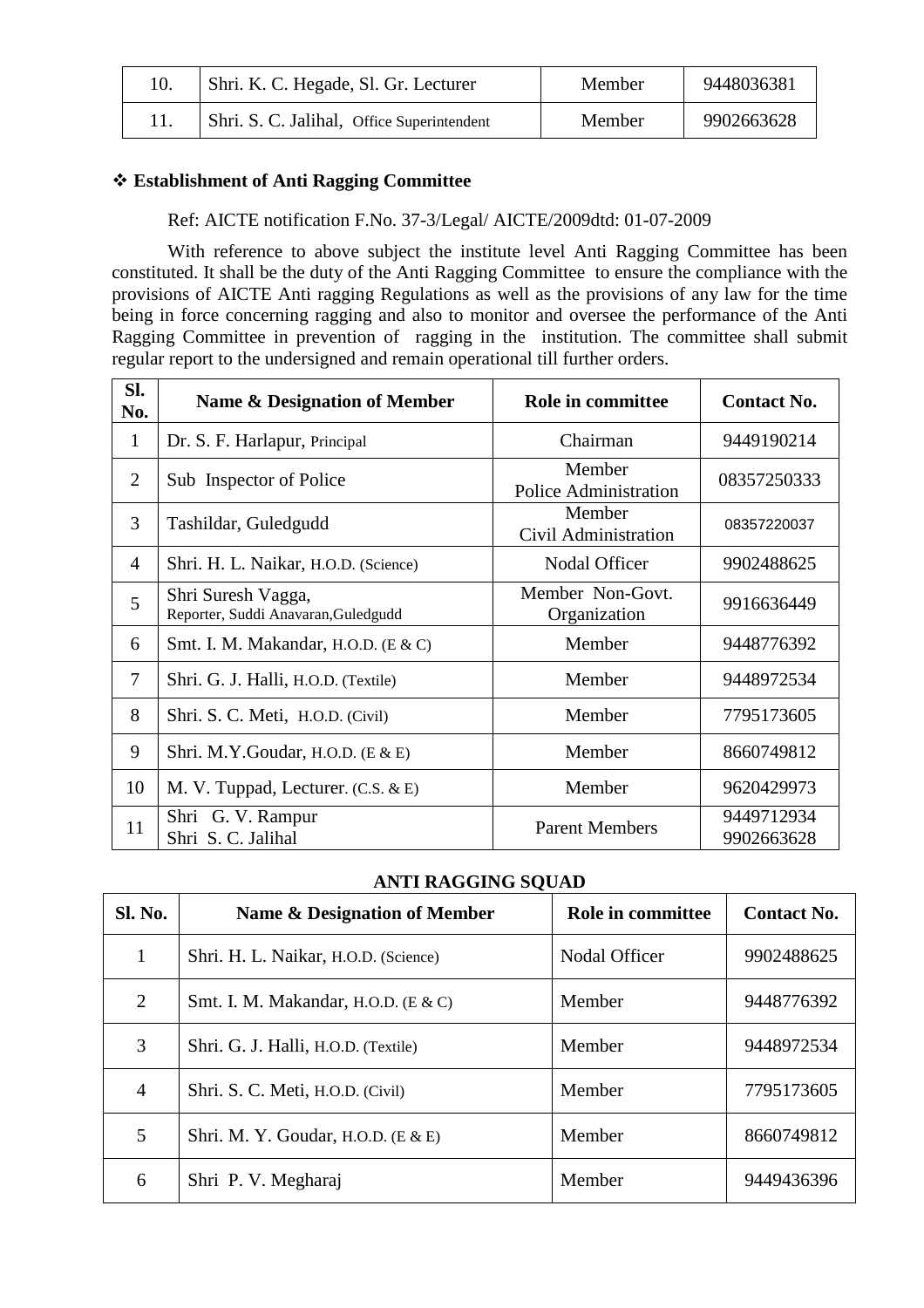#### **Establishment of Online Grievance Redressal Mechanism:**

https://bvvssrvrp.edugrievance.com/

### **Establishment of Internal Complaint Committee (ICC)**

Ref No.: Establish ICC AICTE Regulation 2016 wide No F-AICTE/WH/2016/01 dated  $10^{th}$  June 2016

With reference to above the Internal Complaint Committee is established at the institute level for the purpose of redressal of grievance of staff and students related to sexual harassment of women at workplace. The committee will remain operational till further order.

| SI.<br>No.                  | Name & designation of the member                                | Role in<br>committee  | <b>Contact No.</b> |
|-----------------------------|-----------------------------------------------------------------|-----------------------|--------------------|
| 1                           | Smt. I.M.Makandar, HOD(E&C)                                     | Chair person          | 9448776392         |
| $\mathcal{D}_{\mathcal{L}}$ | SmtV.S.Khedagi, Sl. Gr. Lecturer (E&C)                          | Member                | 9449662071         |
| 3                           | SmtS.G.Ramenahalli, Lecturer (Textiles)                         | Member                | 9945964548         |
| $\overline{4}$              | Smt. S.B.Mittalkod                                              | Member                | 9741194343         |
| 5                           | Shri P.V.Megharaj                                               | Member                | 9449436396         |
| 6                           | Smt. Shobha G Ramapur<br>President, Banashankari NGO, Guledgudd | Member                | 6361412414         |
| 7                           | Kumari Laxmi Teggi                                              | <b>Student Member</b> |                    |
| 8                           | Kumari Nikhita Bijapur                                          | <b>Student Member</b> |                    |
| 9                           | Kumari Poornima Kasavannar                                      | <b>Student Member</b> |                    |
| 10                          | Kumar Naveen Araganji                                           | <b>Student Member</b> |                    |

The complaints received by ladies staff members or student will be forwarded to the above committee. The said committee will look into the complaint and call the concerned complaint personally for hearing the grievance.

#### **Establishment of Committee for SC/ ST**

Ref No.: As per the act of Scheduled Castes and Scheduled Tribes (Prevention of Atrocities) Act, 1989 No 33 dated 11/09/1989.

With reference to above SC/ST Welfare committee is formed to resolve all matters related to SC/ST faculties and students. The SC/ST committee constituted as follows. The committee will remain operational till further order.

| Sl. No.        | Name & designation of the member             | Role in committee         | <b>Contact No.</b> |
|----------------|----------------------------------------------|---------------------------|--------------------|
| 1              | Dr. S. F. Harlapur, Principal                | Chairman                  | 9449190214         |
| 2              | Shri G. J. Halli, HOD (Textile)              | <b>Relational Officer</b> | 9448972534         |
| 3              | Shri. H.L.Naikar HOD (Science)               | Member                    | 9902488625         |
| $\overline{4}$ | Shri. S. C. Jalihal, Office Superintendent   | Member                    | 9902663628         |
| 5              | Smt V.S.Khedagi, Selection Grade<br>Lecturer | Member                    | 9449662071         |
| 6              | Shri. K. H. Pawar, Lecturer                  | Member                    | 6363820366         |
| 7              | Shri. N. G. Madiagar                         | Member                    | 9448972504         |
| 8              | Shri. G. V. Rampur                           | Coordinator               | 9980557960         |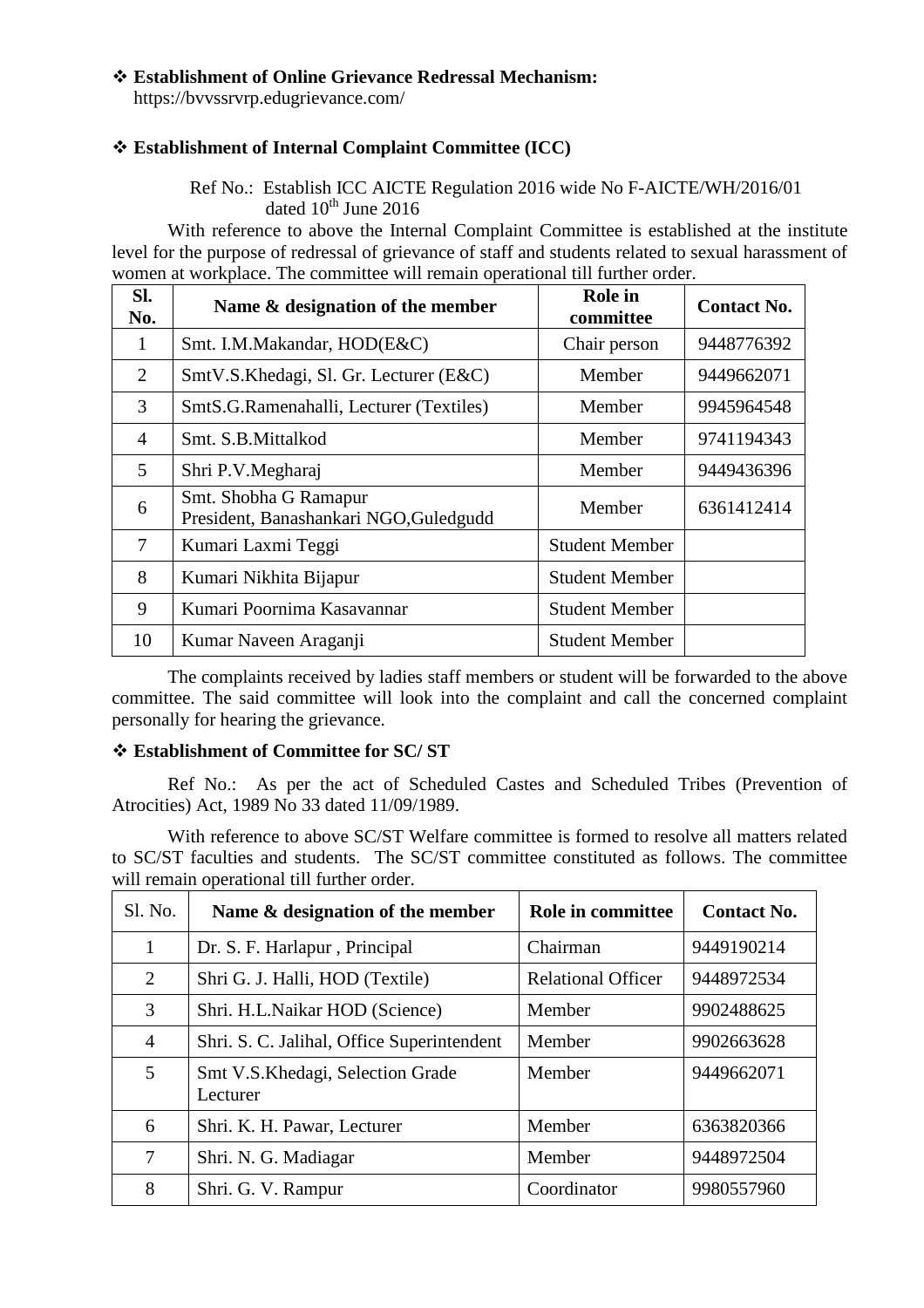| $SI$ No        | <b>NAME</b>                                                        | Role in committee         |  |  |
|----------------|--------------------------------------------------------------------|---------------------------|--|--|
| $\mathbf{1}$   | Dr. S. F. Harlapur, Principal,<br>BVVS SRVR Polytechnic, Guledgudd | Chairman                  |  |  |
| $\overline{2}$ | Sri S. C. Jalihal<br>$\mathbf{i}$                                  | Admn. Officer             |  |  |
|                | ii) Sri G.V. Rampur                                                | Admn. Officer             |  |  |
|                | Smt. V. S. Khedagi<br>$\mathbf{i}$                                 |                           |  |  |
| 3              | $\mathbf{ii}$<br>Sri S. S. Hegadi                                  | <b>Faculty Members</b>    |  |  |
|                | iii) Sri G. J. Halli                                               |                           |  |  |
|                | iv) Smt. S. G. Ramenhalli                                          |                           |  |  |
|                | Dr. R. N. Herakal,<br>$\ddot{1}$                                   |                           |  |  |
|                | Technical Director, BVV Sangha,                                    |                           |  |  |
| 4              | <b>Bagalkot</b>                                                    | <b>Management Members</b> |  |  |
|                | ii) Sri G. B .Danashetti                                           |                           |  |  |
|                | Principal, BVVS Polytechnic, Bagalkot                              |                           |  |  |
|                | Sri Basavaraj Hubballi<br>$\mathbf{i}$                             |                           |  |  |
|                | ii) Sri S. A. Bilagi                                               | Alumni                    |  |  |
| 5              | iii) Sri S. E. Zingade                                             |                           |  |  |
|                | iv) Sri S. S. Gobbi                                                |                           |  |  |
|                | Sri S T Rajanal<br>V)                                              |                           |  |  |
|                | Sri Manjunath Hurakadli<br>$\mathbf{i}$                            |                           |  |  |
|                | Micro Power System, Bagalkot                                       |                           |  |  |
| 6<br>7         | ii) Sri Prabhakar Kagiyavar                                        | Industrialist             |  |  |
|                | MD, Banahatti CoOp Spg Mill,                                       | Coordinator               |  |  |
|                | Banahatti                                                          |                           |  |  |
|                | Smt. I. M. Makandar                                                |                           |  |  |
| 1              | Dr. S. F. Harlapur, Principal,                                     | Chairman                  |  |  |
|                | BVVS SRVR Polytechnic, Guledgudd                                   |                           |  |  |

# **INTERNAL QUALITY ASSURANC CELL**

## **6. Programmes**

Name of Programmes approved by AICTE

| <b>DIPLOMA COURSES</b> |                                  |  |  |  |  |
|------------------------|----------------------------------|--|--|--|--|
|                        | Electronics & Communication Engg |  |  |  |  |
|                        | <b>Textile Technology</b>        |  |  |  |  |
|                        | Electrical & Electronics Engg.   |  |  |  |  |
|                        | Computer Science & Engineering   |  |  |  |  |
|                        | Civil Engineering                |  |  |  |  |

## **NBA Accreditation Status**

| Programmes / Courses Accredited      | List of NBA accredited programmes /<br>Courses to be shown with Accreditation<br>letters/duration of accreditation (3 year/6)<br>years) |
|--------------------------------------|-----------------------------------------------------------------------------------------------------------------------------------------|
| Applied for Accreditation            |                                                                                                                                         |
| A. Applied but Visit not happened    | <b>Not Applied</b>                                                                                                                      |
| B. Visit happened but result awaited |                                                                                                                                         |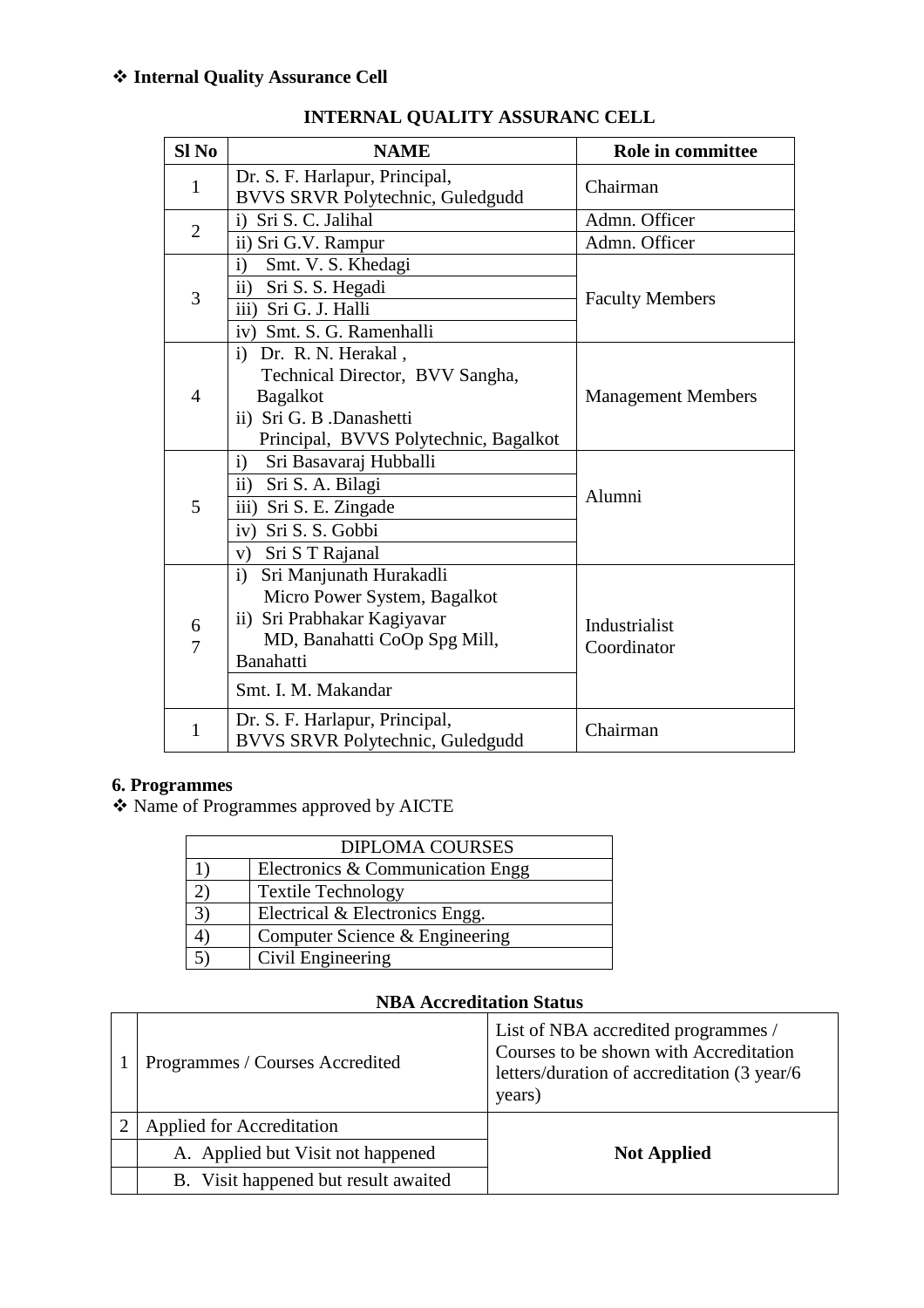### **NAAC Accreditation Status**

| Accredited                           | Accreditation grade may be shown |
|--------------------------------------|----------------------------------|
| <b>Applied for Accreditation</b>     |                                  |
| A. Applied but Visit not happened    | <b>Not Applicable</b>            |
| B. Visit happened but result awaited |                                  |

### **2021-22**

| Name                             |    | No. of Seats   Duration   Cut off Marks/Rank |
|----------------------------------|----|----------------------------------------------|
| Electronics & Communication Engg |    | 258/625                                      |
| <b>Textile Technology</b>        | 22 | 297/625                                      |
| Electrical & Electronics Engg.   | 12 | 285/625                                      |
| Computer Science & Engineering   | 05 | 314/625                                      |
| Civil Engineering                | 08 | 255/625                                      |

### **2020-21**

| Name                             |    | No. of Seats   Duration   Cut off Marks/Rank |
|----------------------------------|----|----------------------------------------------|
| Electronics & Communication Engg | 26 | 278/625                                      |
| <b>Textile Technology</b>        | 23 | 306/625                                      |
| Electrical & Electronics Engg.   |    | 250/625                                      |
| Computer Science & Engineering   | 03 | 198/625                                      |
| Civil Engineering                |    | 248/625                                      |

### **2019-20**

| Name                             |    | No. of Seats   Duration   Cut off Marks/Rank |
|----------------------------------|----|----------------------------------------------|
| Electronics & Communication Engg | 22 | 262/625                                      |
| <b>Textile Technology</b>        | 23 | 232/625                                      |
| Electrical & Electronics Engg.   | 19 | 317/625                                      |
| Computer Science & Engineering   |    | 284/625                                      |
| Civil Engineering                |    | 301/625                                      |

# **Placement: On/Off Campus**

# **Year: 2020-21**

| <b>Branch</b>             | No. Of<br>Company<br>Visited | No. of<br><b>Students Placed</b> | Lowest<br>Package (in<br>Lack/annum) | Highest<br>Package (in<br>Lack/annum) | Average<br>Salary |
|---------------------------|------------------------------|----------------------------------|--------------------------------------|---------------------------------------|-------------------|
| Electronics &             |                              |                                  |                                      |                                       |                   |
| Communication             |                              | 08                               | 1.45                                 | 1.8                                   | 1.6               |
| Engg                      |                              |                                  |                                      |                                       |                   |
| <b>Textile Technology</b> | 01                           | 18                               | 1.44                                 | 1.80                                  | 1.6               |
| Electrical &              |                              | 10                               | 1.20                                 | 1.60                                  | 1.4               |
| Electronics Engg.         |                              |                                  |                                      |                                       |                   |

### **Year: 2019-20**

| <b>Branch</b>                          | No. Of<br>Company<br>Visited | No. of<br><b>Students Placed</b> | Lowest<br>Package (in<br>Lack/annum) | Highest<br>Package (in<br>Lack/annum) | Average<br>Salary |
|----------------------------------------|------------------------------|----------------------------------|--------------------------------------|---------------------------------------|-------------------|
| Electronics &<br>Communication<br>Engg |                              | 11                               | 1.45                                 | 1.8                                   | 1.6               |
| Textile<br>Technology                  | 01                           | 14                               | 1.44                                 | 1.80                                  | 1.6               |
| Electrical &<br>Electronics Engg.      |                              | 01                               | 1.20                                 | 1.60                                  | 1.4               |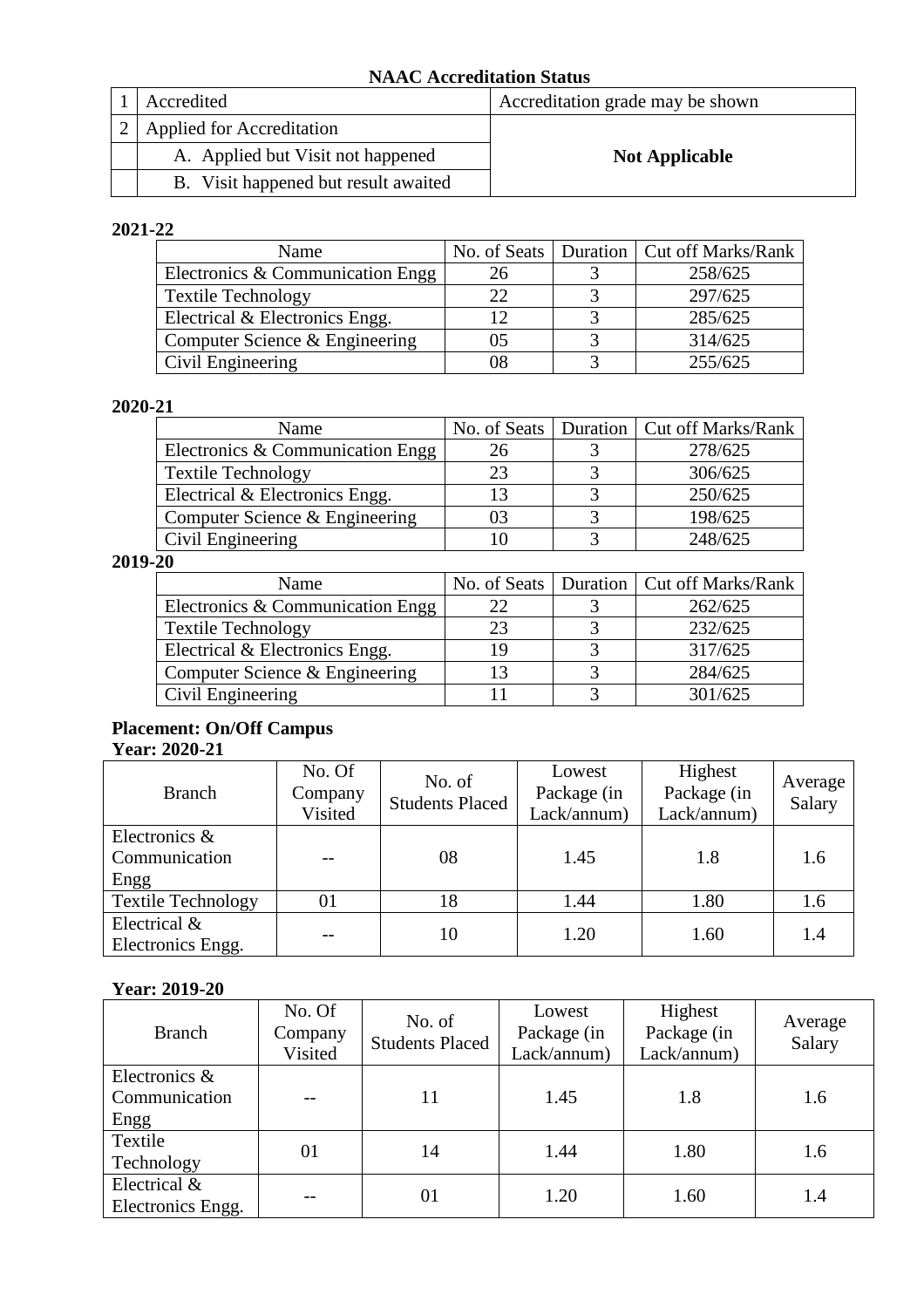## **Year : 2018-19**

| <b>Branch</b>                          | No. Of<br>Company<br>Visited | No. of<br><b>Students Placed</b> | Lowest<br>Package (in<br>Lack/annum) | Highest<br>Package (in<br>Lack/annum) | Average<br>Salary |
|----------------------------------------|------------------------------|----------------------------------|--------------------------------------|---------------------------------------|-------------------|
| Electronics &<br>Communication<br>Engg |                              | 18                               | 1.45                                 | 1.8                                   | 1.6               |
| Textile<br>Technology                  | 03                           | 21                               | 1.44                                 | 1.80                                  | 1.6               |
| Electrical &<br>Electronics<br>Engg.   |                              | 02                               | 1.20                                 | 1.60                                  | 1.4               |
| Civil<br>Engineering                   |                              | 02                               | 1.20                                 | 1.80                                  | 1.50              |

# **7. Faculty:**

# **Electronics & Communication Engg.**

| Sl. No. | Name                    | Designation  |
|---------|-------------------------|--------------|
| 01      | Smt. I. M. Makandar     | <b>HOD</b>   |
| 02      | Sri. M. Y. Goudar       | Sl.Gr. Lect. |
| 03      | Smt. V. S. Khedagi      | Sl.Gr. Lect. |
| 04      | Sri. K. C. Hegade       | Sl.Gr. Lect. |
| 05      | Sri. S. S. Hegadi       | Sl.Gr. Lect. |
| 06      | Sri. S. R. Bharamgoudar | Sl.Gr. Lect. |
| 07      | Sri. B. V. Kavadimatti  | Sl.Gr. Lect. |

# **Textile Technology**

| Sl. No. | Name                  | Designation  |
|---------|-----------------------|--------------|
| 01      | Sri. G. J. Halli      | HOD          |
| 02      | Sri. S. C. Meti       | Sl.Gr. Lect. |
| 03      | Dr. S. F. Harlapur    | Sl.Gr. Lect. |
| 04      | Smt. S. G. Ramenhalli | Lect.        |
| 05      | Sri. S. T. Rajanal    | Lect.        |
| 06      | Sri. H. L. Naikar     | Sl.Gr. Lect. |
| 07      | Sri. S. C. Biradar    | Sl.Gr. Lect. |

## **Electrical & Electronics Engg.**

| Sl. No.  | Name                    | Designation |
|----------|-------------------------|-------------|
| $\Omega$ | Sri. M. Y. Goudar       | HOD I/C.    |
| 02       | Sri. K. H. Pawar        | Lect.       |
| 03       | Miss. D.M Chittawadagi. | Lect.       |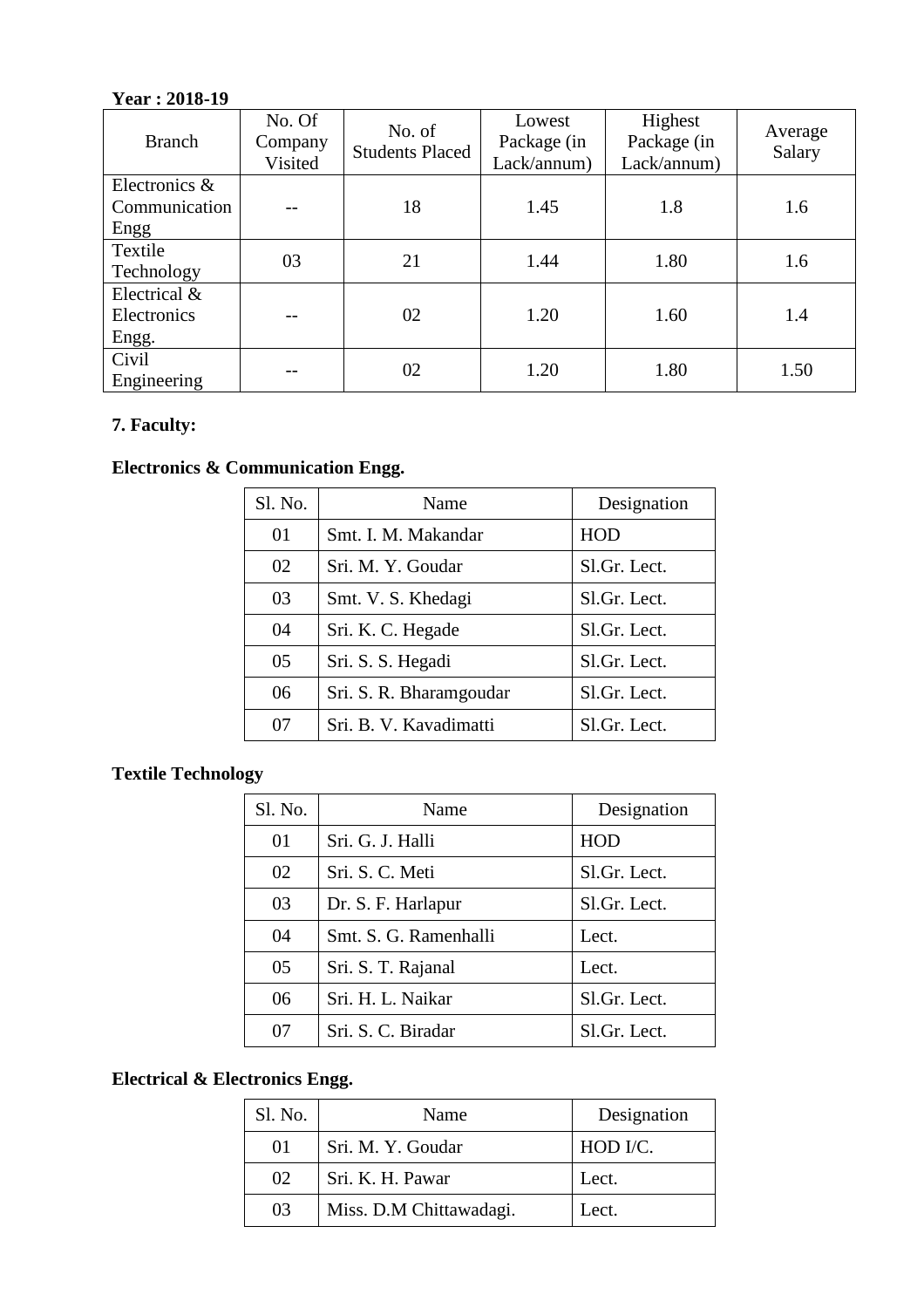| 04 | Mrs. R V Arutagi   | Lect. |
|----|--------------------|-------|
| 05 | Smt. D. I. Kalyani | Lect. |

## **Computer Science &Engg.**

| Sl. No. | Name                    | Designation |
|---------|-------------------------|-------------|
| 01      | Miss. Madhuri Tuppad    | HOD         |
| 02      | Sri. S. H. Medi         | Lect.       |
| 03      | Sri. K. C. Kudarikannur | Lect.       |
| 04      | Miss. P R.Muttannavar   | Lect.       |

## **Civil Engg.**

| Sl. No. | Name                 | Designation |
|---------|----------------------|-------------|
| 01      | Sri. S. C. Meti      | HOD I/C.    |
| 02      | Smt. Sridevi Patil   | Lect.       |
| 03      | Miss P A Angadi      | Lect.       |
| 04      | Miss. R. M. Puranik  | Lect.       |
| 05      | Sri Prashant D       | Lect.       |
| 06      | Sri. H. B. Bhajantri | Lect.       |

\* Number of Faculty employed and left during the last three years

Employed: 08 Left: 09

## **8. Profile of Vice Chancellor/ Director/ Principal/ Faculty**

For each Faculty give a page covering with Passport size photograph

| $\mathbf{1}$ . | Name                           | : Dr. S. F. Harlapur                                       |
|----------------|--------------------------------|------------------------------------------------------------|
|                | ii. Date of Birth              | : 15/02/1976                                               |
|                | iii. Unique id                 | $:---$                                                     |
|                | iv. Education Qualifications   | :M.Tech (Textile Technology), Ph.D                         |
| $V_{\bullet}$  | <b>Work Experience</b>         |                                                            |
|                | Teaching                       | :23                                                        |
|                | vi. Area of Specialization     | : Technical Textile, Textile Testing                       |
|                | vii. Courses taught at Diploma | : Knitting Technology, Technical Textile, Textile Testing, |
|                | viii. Research guidance        |                                                            |
|                | No. of papers published in     |                                                            |
|                | National/International         | :13                                                        |
|                | Journals/Conferences           | : 03                                                       |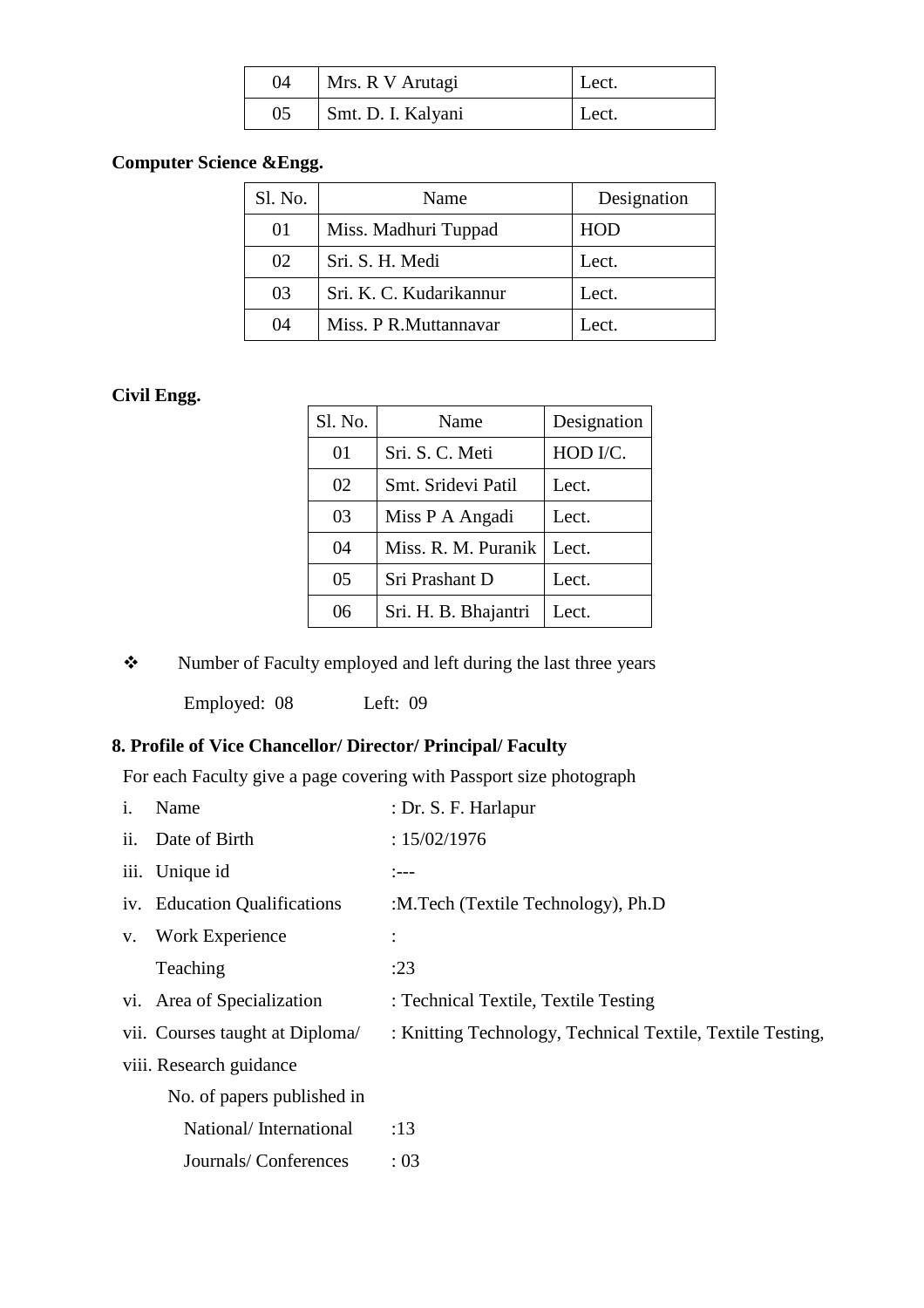# **9. Fee**

Fees for Govt & Management Quota

# **GOVERNMENT QUOTA**

|                |                                        | <b>IST SEM</b> | <b>III rd SEM</b> | Vth SEM    |
|----------------|----------------------------------------|----------------|-------------------|------------|
| <b>SL.NO</b>   | <b>PARTICULARS</b>                     | E&C / Text     | E&C / Text        | E&C / Text |
|                |                                        |                | <b>MERIT</b>      |            |
| $\mathbf{1}$   | <b>Admission Fees</b>                  | 30.00          |                   |            |
| $\overline{2}$ | <b>Tuition Fees</b>                    | 5,618.00       | 5,618.00          | 5,618.00   |
| 3              | <b>Laboratory Fees</b>                 | 300.00         | 300.00            | 300.00     |
| $\overline{4}$ | <b>Sports Fees</b>                     | 70.00          | 70.00             | 70.00      |
| 5              | <b>Association Fees</b>                | 60.00          | 60.00             | 60.00      |
| 6              | <b>Reading Room Fees</b>               | 100.00         | 100.00            | 100.00     |
| $\tau$         | <b>Magazine Fees</b>                   | 60.00          | 60.00             | 60.00      |
| 8              | <b>Identity Card Fees</b>              | 10.00          | 10.00             | 10.00      |
| 9              | S.W.F.                                 | 25.00          | 25.00             | 25.00      |
| 10             | T.W.F.                                 | 25.00          | 25.00             | 25.00      |
| 11             | <b>Library Deposit Fees</b>            | 150.00         |                   |            |
| 12             | Development                            | 500.00         | 500.00            | 500.00     |
| 13             | <b>Red Cross</b>                       | 50.00          | 50.00             | 50.00      |
| 14             | N.S. S.                                | 40.00          | 40.00             | 40.00      |
| 14             | <b>Admission Application Form Fees</b> | 100.00         |                   |            |
| <b>TOTAL</b>   |                                        | 7,038.00       | 6,858.00          | 6,858.00   |

# **MANAGEMENT QUOTA**

| SL.NO          | <b>PARTICULARS</b>        | <b>IST SEM</b><br>E&E & CS<br>& CIVIL<br><b>GOVT</b> | <b>IST SEM E&amp;E</b><br>& CS & CIVIL<br><b>MANEGMENT</b> | <b>IIIrd SEM</b><br>E&E & CS<br>& CIVIL | 5th SEM<br>E&E & CS<br>& CIVIL |
|----------------|---------------------------|------------------------------------------------------|------------------------------------------------------------|-----------------------------------------|--------------------------------|
| 1              | <b>Admission Fees</b>     | 30.00                                                | 30.00                                                      |                                         |                                |
| 2              | <b>Tution Fees</b>        | 12,075.00                                            | 12,075.00                                                  | 12,075.00                               | 12,075.00                      |
| 3              | <b>Labaratory Fees</b>    | 300.00                                               | 300.00                                                     | 300.00                                  | 300.00                         |
| $\overline{4}$ | <b>Sports Fees</b>        | 70.00                                                | 70.00                                                      | 70.00                                   | 70.00                          |
| 5              | <b>Association Fees</b>   | 60.00                                                | 60.00                                                      | 60.00                                   | 60.00                          |
| 6              | <b>Reading Room Fees</b>  | 100.00                                               | 100.00                                                     | 100.00                                  | 100.00                         |
| 7              | <b>Magazine Fees</b>      | 60.00                                                | 60.00                                                      | 60.00                                   | 60.00                          |
| 8              | <b>Identity Card Fees</b> | 10.00                                                | 10.00                                                      | 10.00                                   | 10.00                          |
| 9              | S.W.F.                    | 25.00                                                | 25.00                                                      | 25.00                                   | 25.00                          |
| 10             | T.W.F.                    | 25.00                                                | 25.00                                                      | 25.00                                   | 25.00                          |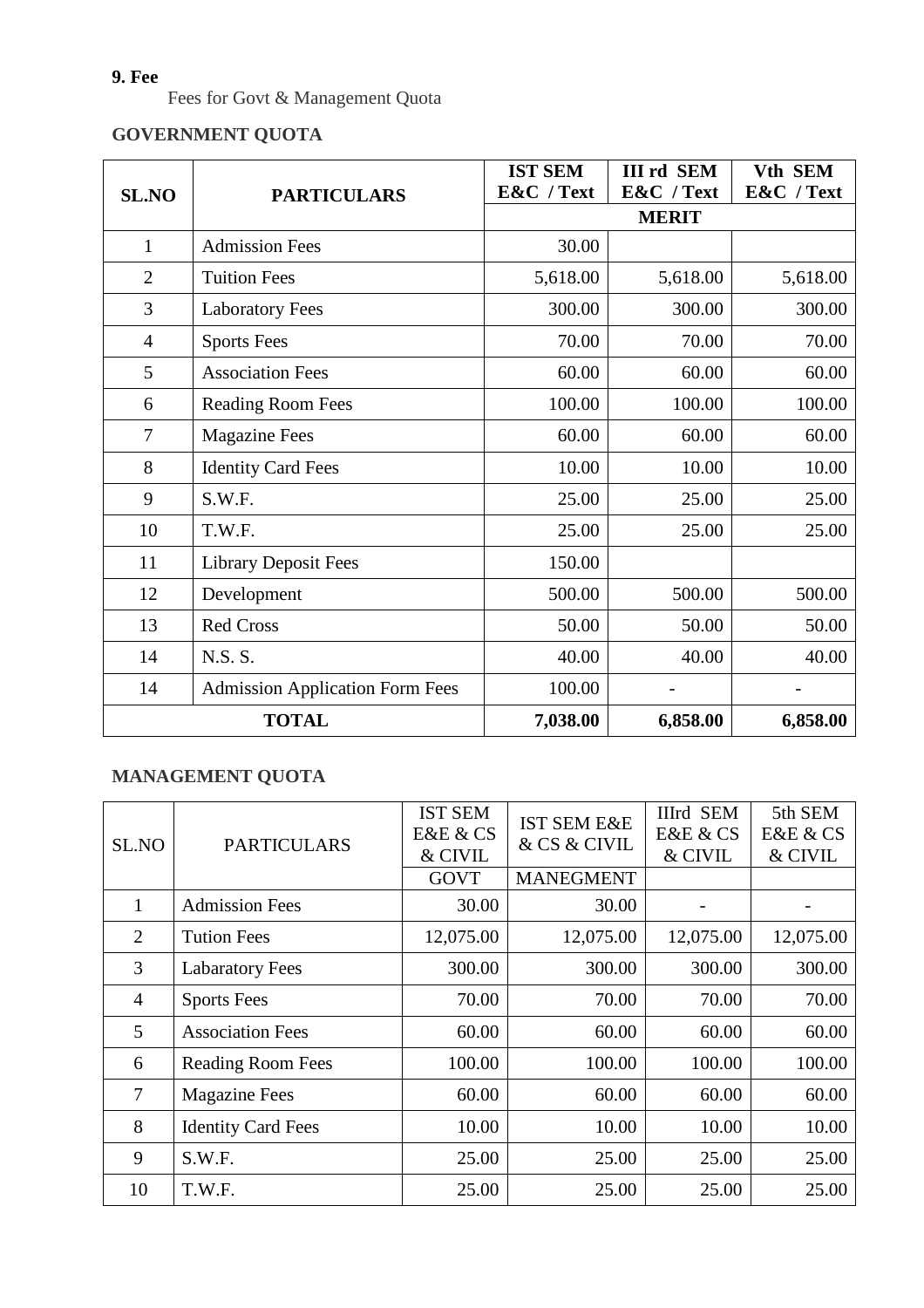| 11 | Library Deposit Fees                      | 150.00    | 150.00    | $\overline{\phantom{0}}$ |           |
|----|-------------------------------------------|-----------|-----------|--------------------------|-----------|
| 12 | Development                               | 500.00    | 500.00    | 500.00                   | 500.00    |
| 13 | <b>Red Cross</b>                          | 50.00     | 50.00     | 50.00                    | 50.00     |
| 14 | NSS                                       | 40.00     | 40.00     | 40.00                    | 40.00     |
| 14 | <b>Admission Application</b><br>Form Fees | 100.00    | 350.00    |                          |           |
|    | <b>TOTAL</b>                              | 13,595.00 | 13,845.00 | 13,315.00                | 13,315.00 |

- \* Time schedule for payment of fee for the entire programme: Two installment
- $\bullet$  Name of students Fees waived.

| <b>Branch</b>             | 2021-22         | 2020-21            | 2019-20            |
|---------------------------|-----------------|--------------------|--------------------|
| Electronics &             | Samruddhi Jirli | Srinivas Madiwalar | Ravi S. Ghorpade   |
| Communication Engg.       | Poornima Meti   | R. N. Goudar       | S. A. Gadadinni    |
| <b>Textile Technology</b> | Meghana Palla   | N. R. Kadlimatti   | Abhishek Bhavi     |
| Electrical & Electronics  | Akash Motekar   | S. D. Sannkanur    | S. C. Kumbar       |
| Engg.                     |                 | S. B. Pujar        | P. B. Kasavannavar |
| Computer Science &        |                 |                    | Sachin Kumbar      |
| Engineering               |                 |                    |                    |
| Civil Engineering         |                 | V. S. Rathod       | R. E. Kumbar       |

# Number of scholarship offered by the Institution, duration and amount

| 2019-20               |                                                 |                          |             |       |                     |  |  |
|-----------------------|-------------------------------------------------|--------------------------|-------------|-------|---------------------|--|--|
| Sl.<br>N <sub>o</sub> | Department                                      | Total<br><b>Students</b> | <b>Boys</b> | Girls | <b>Total Amount</b> |  |  |
| 01                    | Fee Concession (e-pass)                         | 90                       | 76          | 14    | 3,75,260-00         |  |  |
| 02                    | BiluruGurubasay Utsay samite<br><b>Bagalkot</b> | 02                       | 02          |       | 4,000-00            |  |  |
|                       | <b>Total</b>                                    | 92                       | 78          | 14    | 3,79,260-00         |  |  |
|                       |                                                 | 2018-19                  |             |       |                     |  |  |
| S1.<br>N <sub>o</sub> | Deparatment                                     | Total<br><b>Students</b> | <b>Boys</b> | Girls | <b>Total Amount</b> |  |  |
| 01                    | Social Welfare Department (SC)                  | 25                       | 19          | 06    | 1,32,500-00         |  |  |
| 02                    | Social Welfare Department (SC)                  | 02                       | 02          |       | 8,800-00            |  |  |
| 03                    | Social Welfare Department (ST)                  | 06                       | 04          | 02    | 31,800-00           |  |  |
| 04                    | Fee Concession (e-pass)                         | 14                       | 12          | 02    | 56,420-00           |  |  |
| 05                    | Fee Concession (e-pass)                         | 96                       | 74          | 22    | 4,03,820-00         |  |  |
| 06                    | Fee Concession (e-pass)                         | 03                       | 03          |       | 12,060-00           |  |  |
| 07                    | Fee Concession (e-pass)                         | 08                       | 07          | 01    | 36,040-00           |  |  |
| 08                    | BiluruGurubasav Utsav samite<br><b>Bagalkot</b> | 01                       | 01          |       | 2,000-00            |  |  |
| 09                    | Social Welfare Department (SC)                  | 02                       | 02          |       | 10,600-00           |  |  |
|                       | <b>Total</b><br>157<br>124<br>33<br>6,94,040-00 |                          |             |       |                     |  |  |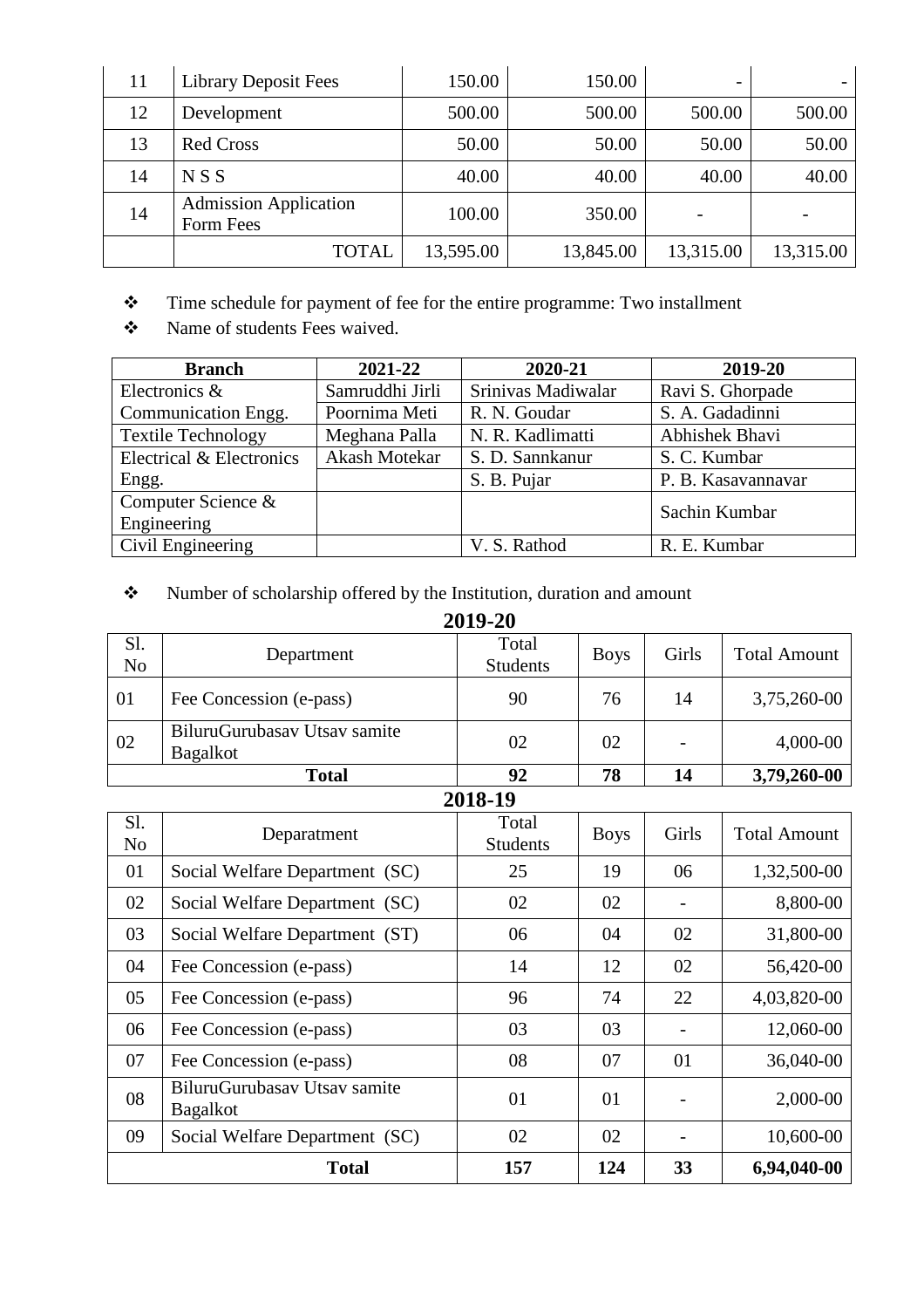| 2017-18               |                                                 |                          |             |       |                     |  |
|-----------------------|-------------------------------------------------|--------------------------|-------------|-------|---------------------|--|
| Sl.<br>N <sub>o</sub> | Department                                      | Total<br><b>Students</b> | <b>Boys</b> | Girls | <b>Total Amount</b> |  |
| 01                    | Social Welfare Department (SC)                  | 32                       | 24          | 8     | 1,69,600-00         |  |
| 02                    | Social Welfare Department (SC)                  | 02                       | 02          |       | 10,600-00           |  |
| 03                    | Social Welfare Department (ST)                  | 12                       | 08          | 04    | 63,600-00           |  |
| 04                    | Fee Concession (e-pass)                         | 202                      | 175         | 27    | 7,42,690-00         |  |
|                       | <b>Total</b><br>39<br>9,86,490-00<br>248<br>209 |                          |             |       |                     |  |

# Criteria for fee waivers/scholarship:**As per Norms of Govt. of Karnataka**

## **10. Admission**

\* Number of seats sanctioned with the year of appoval

### **2021-22**

|    | <b>DIPLOMA COURSES</b>            | Approved Intake |
|----|-----------------------------------|-----------------|
|    | <b>Textile Technology</b>         | 23              |
| 2) | Electronics & Communication Engg. | 30              |
| 3) | Electrical & Electronics Engg.    | 30              |
| 4) | Computer Science & Engineering    | 23              |
|    | Civil Engineering                 | フィ              |

#### **2020-21**

|    | <b>DIPLOMA COURSES</b>            | Approved Intake |
|----|-----------------------------------|-----------------|
|    | <b>Textile Technology</b>         | 23              |
| 2) | Electronics & Communication Engg. | 30              |
| 3) | Electrical & Electronics Engg.    | 30              |
| 4) | Computer Science & Engineering    | 23              |
|    | Civil Engineering                 | 23              |

#### **2019-20**

|    | <b>DIPLOMA COURSES</b>            | <b>Approved Intake</b> |
|----|-----------------------------------|------------------------|
| 1) | <b>Textile Technology</b>         | 23                     |
| 2) | Electronics & Communication Engg. | 30                     |
| 3) | Electrical & Electronics Engg.    | 30                     |
| 4) | Computer Science & Engineering    | 23                     |
|    | Civil Engineering                 | 23                     |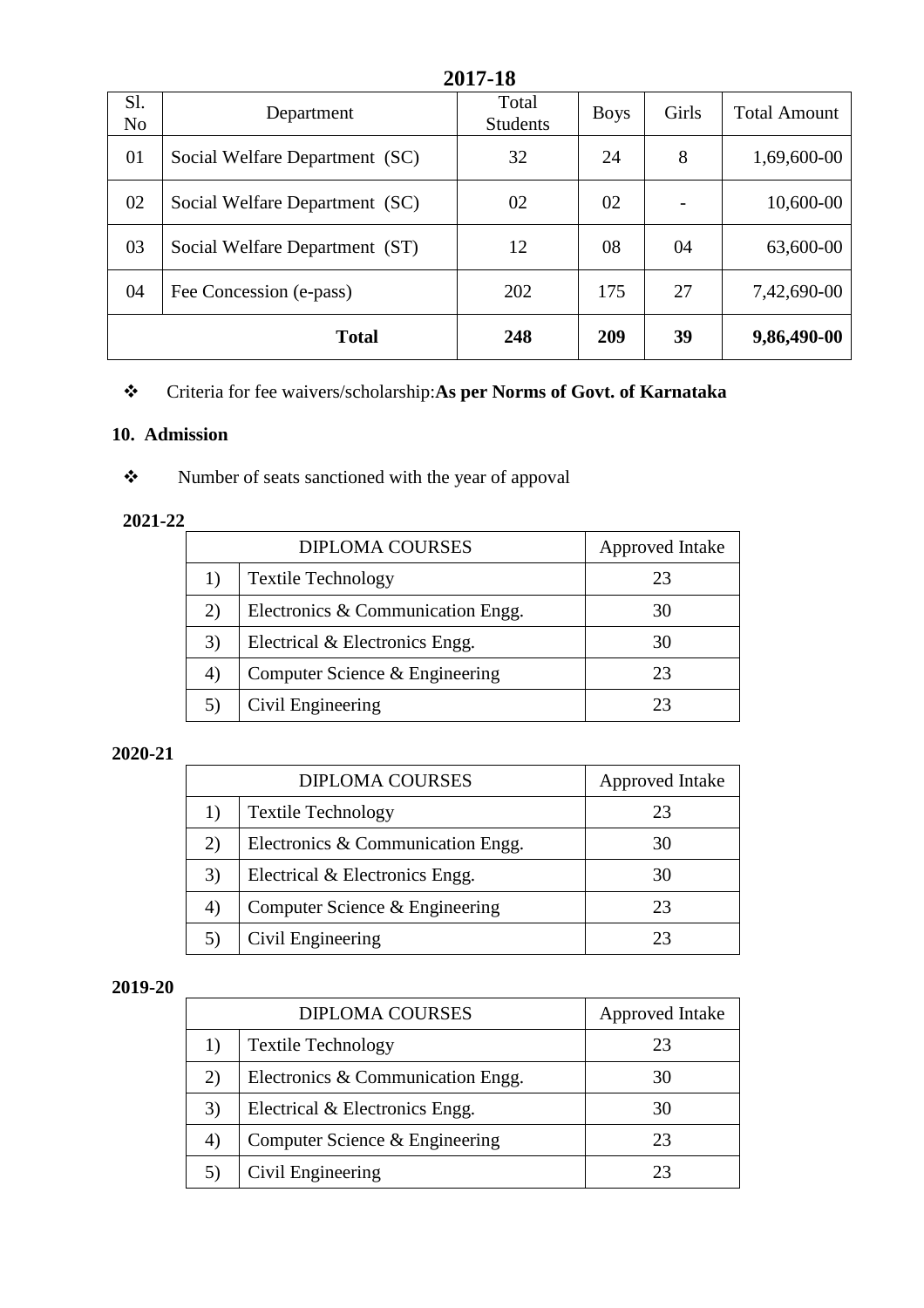#### $\bullet$ Number of Students admitted under various categories each year in the last three years

| <b>BRANCH</b>  | <b>SC</b>      |                  | <b>ST</b>      |                  |                         | $C-I$            | 2A             |                         | 2B             |                |                | 3A             | 3B             |                         | <b>GM</b>      |                | <b>TOTAL</b>   |                | <b>G</b> Total          |
|----------------|----------------|------------------|----------------|------------------|-------------------------|------------------|----------------|-------------------------|----------------|----------------|----------------|----------------|----------------|-------------------------|----------------|----------------|----------------|----------------|-------------------------|
|                | $\, {\bf B}$   | G                | $\mathbf{B}$   | G                | $\bf{B}$                | G                | $\bf{B}$       | G                       | $\bf{B}$       | G              | $\mathbf{B}$   | G              | B              | G                       | B              | $\mathsf G$    | $\, {\bf B}$   | G              |                         |
| 1ST SEM        |                |                  |                |                  |                         |                  |                |                         |                |                |                |                |                |                         |                |                |                |                |                         |
| CE             | $\overline{4}$ | $\overline{0}$   | $\overline{0}$ | $\overline{0}$   | $\overline{0}$          | $\overline{0}$   | 1              |                         |                | $\theta$       | $\mathbf{0}$   | $\overline{0}$ | $\overline{0}$ | 1                       | $\overline{0}$ | $\overline{0}$ | 06             | 02             | 08                      |
| CS             | $\overline{0}$ | $\overline{0}$   | $\overline{0}$ | $\theta$         | $\theta$                | $\theta$         | $\overline{2}$ | $\overline{0}$          |                | $\overline{0}$ | $\overline{0}$ | $\theta$       | 2              | $\overline{0}$          | $\overline{0}$ | $\overline{0}$ | 05             | $00\,$         | 0 <sub>5</sub>          |
| EC             | 1              | $\theta$         | $\theta$       | $\Omega$         |                         |                  | $\overline{7}$ | $\overline{4}$          | 4              | $\Omega$       | $\Omega$       | $\Omega$       | 6              |                         |                | $\overline{0}$ | 20             | 06             | 26                      |
| EE             | 3              | $\theta$         | $\theta$       | $\Omega$         | 3                       | $\Omega$         | $\overline{2}$ | $\Omega$                | $\theta$       | $\theta$       | $\Omega$       | $\Omega$       | $\overline{4}$ | $\overline{0}$          | $\Omega$       | $\overline{0}$ | 12             | $\overline{0}$ | 12                      |
| <b>TX</b>      | $\overline{0}$ | $\overline{0}$   | 3              | $\overline{2}$   |                         | $\overline{0}$   | 8              | 3                       | $\overline{2}$ | $\Omega$       |                | $\overline{0}$ |                |                         | $\Omega$       | $\overline{0}$ | 16             | 06             | 22                      |
| <b>TOTAL</b>   | 08             | $\boldsymbol{0}$ | 3              | $\overline{2}$   | 5                       | $\mathbf{1}$     | 20             | 8                       | 8              | $\mathbf{0}$   | 1              | $\bf{0}$       | 13             | 3                       | $\mathbf{1}$   | $\bf{0}$       | 59             | 14             | 73                      |
|                |                |                  |                |                  |                         |                  |                | 3RD SEM                 |                |                |                |                |                |                         |                |                |                |                |                         |
| <b>CE</b>      | $\mathbf{1}$   | $\overline{0}$   |                | $\overline{0}$   | $\overline{0}$          | $\theta$         | 1              | $\overline{0}$          | $\overline{0}$ | $\theta$       | $\overline{0}$ | $\Omega$       |                | $\overline{0}$          |                | $\overline{0}$ | 5              | $\overline{0}$ | 5                       |
| CS             | $\overline{0}$ | $\overline{0}$   | $\overline{0}$ | $\theta$         | $\Omega$                | $\Omega$         | 1              | $\overline{0}$          | $\overline{2}$ | $\Omega$       | $\overline{0}$ | $\Omega$       | $\Omega$       | $\Omega$                | $\theta$       | $\overline{0}$ | $\overline{0}$ | $\overline{0}$ | $\overline{\mathbf{3}}$ |
| EC             | $\overline{0}$ | $\overline{0}$   | $\overline{0}$ |                  | $\Omega$                | $\overline{0}$   | 6              | $\overline{2}$          | 3              | $\Omega$       | $\Omega$       | $\Omega$       | 4              | 3                       | $\overline{2}$ | $\overline{0}$ | 15             | 6              | 21                      |
| EE             | $\overline{2}$ | $\overline{0}$   | $\overline{2}$ | $\theta$         | $\Omega$                | $\Omega$         | 9              | $\overline{0}$          | 4              | $\Omega$       | $\theta$       | $\Omega$       | 3              | $\Omega$                |                | $\overline{0}$ | 21             | $\overline{0}$ | 21                      |
| <b>TX</b>      | $\overline{2}$ | 1                | $\overline{0}$ | $\mathbf{0}$     | $\theta$                | $\boldsymbol{0}$ | 10             | $\overline{2}$          |                | $\overline{0}$ | $\theta$       | $\theta$       | 4              |                         | $\overline{0}$ | $\overline{0}$ | 17             | 4              | 21                      |
| <b>TOTAL</b>   | 5              | $\mathbf{1}$     | 3              | $\mathbf{1}$     | $\mathbf{0}$            | $\bf{0}$         | 27             | $\overline{\mathbf{4}}$ | 10             | $\bf{0}$       | $\mathbf{0}$   | $\mathbf{0}$   | 12             | $\overline{\mathbf{4}}$ | 4              | $\bf{0}$       | 61             | 10             | 71                      |
|                |                |                  |                |                  |                         |                  |                | 5TH SEM                 |                |                |                |                |                |                         |                |                |                |                |                         |
| CE             | 3              | $\overline{0}$   | $\overline{0}$ | $\overline{0}$   | $\overline{0}$          | $\overline{0}$   | 3              | $\overline{0}$          | 3              | $\theta$       | $\overline{0}$ | $\overline{0}$ | $\overline{2}$ | $\overline{0}$          | $\overline{0}$ | $\overline{0}$ | 11             | $\overline{0}$ | 11                      |
| CS             | $\overline{0}$ | $\theta$         | $\theta$       | $\overline{0}$   | $\overline{0}$          | $\overline{0}$   | 8              | $\overline{0}$          | $\overline{2}$ | $\theta$       | $\theta$       | $\theta$       |                | $\overline{2}$          | $\Omega$       | $\overline{0}$ | 11             | $\overline{2}$ | 12                      |
| EC             | $\overline{0}$ | $\overline{0}$   | $\theta$       | $\overline{0}$   | $\overline{2}$          | $\theta$         | 8              | 4                       | 4              | $\overline{2}$ | $\overline{0}$ | $\overline{0}$ | $\overline{2}$ | $\overline{0}$          | $\overline{0}$ | $\overline{0}$ | 16             | 6              | 21                      |
| $\rm{EE}$      | $\overline{2}$ | $\overline{0}$   | $\theta$       | $\overline{0}$   | 1                       | $\overline{0}$   | 15             | $\overline{0}$          | 3              | $\Omega$       | $\theta$       | $\theta$       |                |                         | $\overline{0}$ | $\overline{0}$ | 22             | $\mathbf{1}$   | 23                      |
| <b>TX</b>      | $\overline{0}$ | $\theta$         |                | $\mathbf{1}$     | $\Omega$                | $\Omega$         | 9              | $\Omega$                | $\theta$       | $\Omega$       | $\Omega$       | $\Omega$       | 3              |                         |                | $\mathbf{1}$   | 14             | 3              | 17                      |
| <b>TOTAL</b>   | 5              | $\bf{0}$         | 1              | $\mathbf{1}$     | $\overline{\mathbf{3}}$ | $\bf{0}$         | 43             | 4                       | 12             | $\overline{2}$ | $\bf{0}$       | $\bf{0}$       | 9              | $\overline{\mathbf{4}}$ | 1              | $\mathbf{1}$   | 74             | 12             | 86                      |
| <b>G.TOTAL</b> | 18             | $\mathbf{1}$     | 7              | $\boldsymbol{4}$ | 8                       | 1                | 90             | 16                      | 30             | $\overline{2}$ | 1              | $\bf{0}$       | 34             | 11                      | 6              | 1              | 194            | 36             | 230                     |

### **2021-22 STUDENTS INFORMATION**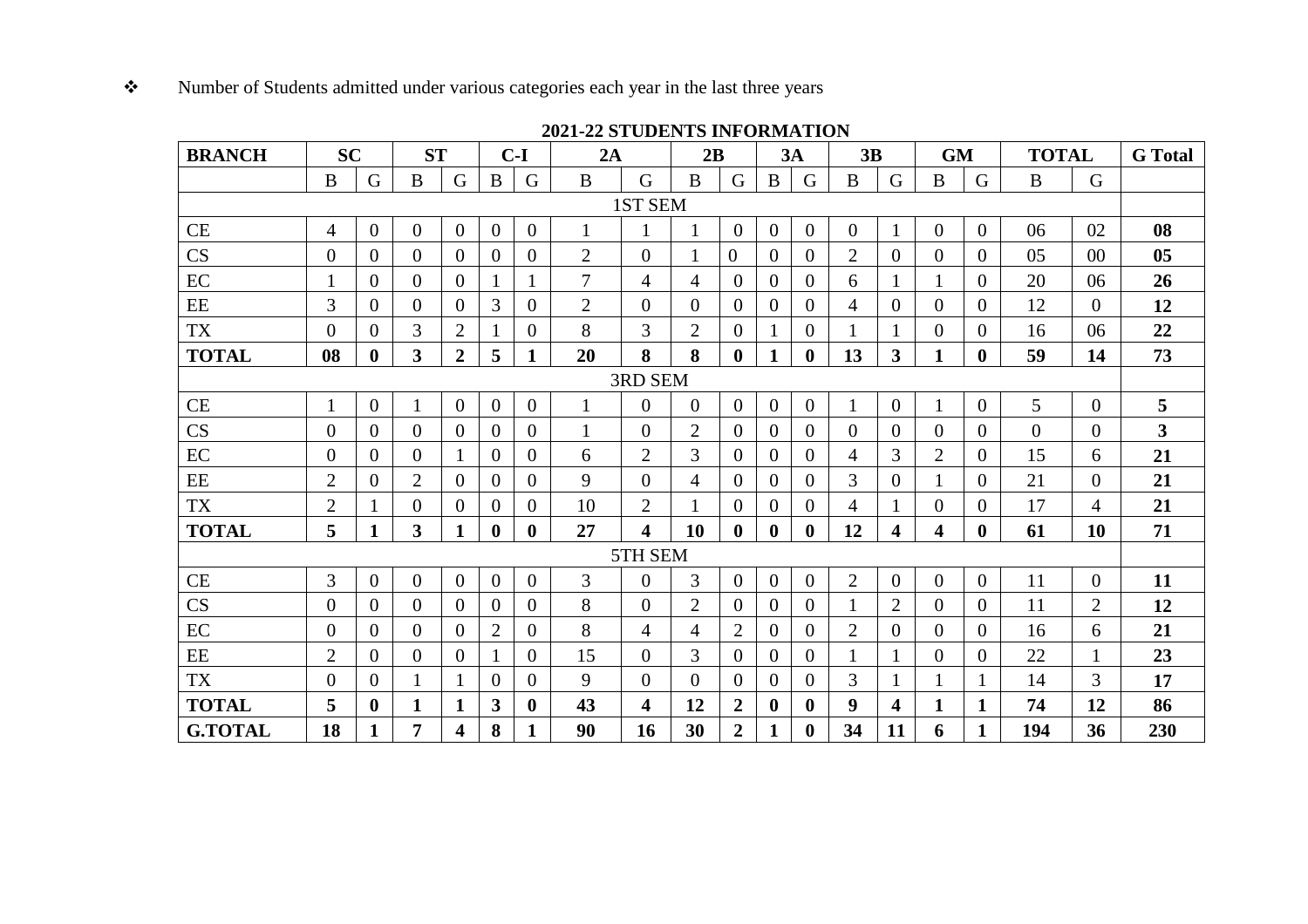| <b>BRANCH</b>          | <b>SC</b>      |                         | <b>ST</b>      |                  |                | $C-I$            | 2A             |                         | 2B             |                |                | 3A             | 3B             |                         | <b>GM</b>      |                  | <b>TOTAL</b>   |                  | <b>G</b> Total          |
|------------------------|----------------|-------------------------|----------------|------------------|----------------|------------------|----------------|-------------------------|----------------|----------------|----------------|----------------|----------------|-------------------------|----------------|------------------|----------------|------------------|-------------------------|
|                        | $\mathbf{B}$   | G                       | $\bf{B}$       | G                | $\bf{B}$       | G                | $\bf{B}$       | G                       | B              | G              | B              | G              | B              | G                       | $\, {\bf B}$   | G                | $\, {\bf B}$   | $\mathsf G$      |                         |
|                        |                |                         |                |                  |                |                  |                | 1ST SEM                 |                |                |                |                |                |                         |                |                  |                |                  |                         |
| CE                     | 1              | $\overline{0}$          | 3              | $\mathbf{0}$     | $\theta$       | $\overline{0}$   | 1              | $\boldsymbol{0}$        | $\overline{2}$ | $\theta$       | $\mathbf{0}$   | $\overline{0}$ | $\overline{2}$ | $\overline{0}$          | $\mathbf{1}$   | $\overline{0}$   | 10             | $\overline{0}$   | 10                      |
| $\overline{\text{CS}}$ | $\overline{0}$ | $\theta$                | $\theta$       | $\overline{0}$   | $\Omega$       | $\overline{0}$   | 1              | $\overline{0}$          | $\overline{2}$ | $\Omega$       | $\theta$       | 0              | $\Omega$       | $\Omega$                | $\overline{0}$ | $\theta$         | $\overline{3}$ | $\theta$         | $\overline{\mathbf{3}}$ |
| $\rm EC$               |                |                         | $\overline{0}$ |                  | $\overline{0}$ | $\overline{0}$   | 6              | $\overline{2}$          | 3              |                | $\overline{0}$ | $\overline{0}$ | 6              | $\overline{2}$          | 3              | $\boldsymbol{0}$ | 19             | 7                | 26                      |
| $\rm{EE}$              | $\theta$       | $\overline{0}$          | 1              | 1                | $\theta$       | $\overline{0}$   | 6              | $\boldsymbol{0}$        | $\overline{2}$ | $\theta$       | $\overline{0}$ | $\theta$       | $\overline{2}$ | $\overline{0}$          | 1              | $\overline{0}$   | 12             | $\mathbf{1}$     | 13                      |
| <b>TX</b>              | 3              |                         | $\theta$       | $\overline{0}$   | $\theta$       | $\overline{0}$   | 11             | $\overline{2}$          |                | $\theta$       | $\theta$       | $\theta$       | 4              | 1                       | $\overline{0}$ | $\overline{0}$   | 19             | 4                | 23                      |
| <b>TOTAL</b>           | 5              | $\overline{2}$          | 4              | $\boldsymbol{2}$ | $\bf{0}$       | $\bf{0}$         | 25             | $\overline{\mathbf{4}}$ | 10             | 1              | $\bf{0}$       | $\bf{0}$       | 14             | 3                       | 5              | $\bf{0}$         | 63             | 12               | 75                      |
|                        |                |                         |                |                  |                |                  |                | 3RD SEM                 |                |                |                |                |                |                         |                |                  |                |                  |                         |
| CE                     | $\mathbf{2}$   | $\overline{0}$          | $\overline{0}$ | $\mathbf{0}$     | $\overline{0}$ | $\overline{0}$   | $\overline{2}$ | $\overline{0}$          | $\overline{4}$ | $\overline{0}$ | $\mathbf{0}$   | $\theta$       | 3              | $\overline{0}$          | $\overline{0}$ | $\overline{0}$   | 11             | $\overline{0}$   | 11                      |
| $\overline{\text{CS}}$ | $\overline{0}$ | $\theta$                | $\overline{0}$ | $\overline{0}$   | $\Omega$       | $\overline{0}$   | 6              | $\overline{0}$          | $\overline{2}$ | $\theta$       |                | 0              | $\overline{2}$ | $\overline{2}$          | $\overline{0}$ | $\overline{0}$   | 11             | $\overline{2}$   | 13                      |
| $\rm EC$               | $\overline{0}$ | $\overline{0}$          | 1              | $\theta$         |                | $\overline{0}$   | 6              | 3                       | 5              | $\overline{2}$ | $\theta$       | 0              | 4              | $\overline{0}$          | $\overline{0}$ | $\overline{0}$   | 17             | 5                | 22                      |
| $\rm{EE}$              |                | $\overline{0}$          | $\overline{0}$ | $\overline{0}$   | $\overline{0}$ | $\overline{0}$   | 10             | $\overline{0}$          | 7              | $\overline{0}$ | $\overline{0}$ | $\overline{0}$ | $\overline{3}$ |                         | $\overline{0}$ | $\boldsymbol{0}$ | 21             | $\mathbf{1}$     | 22                      |
| <b>TX</b>              | $\overline{0}$ | $\overline{0}$          | $\theta$       |                  | $\theta$       | $\overline{0}$   | 8              | $\overline{2}$          | $\theta$       | $\theta$       | $\overline{0}$ | $\theta$       | 4              | 1                       |                | $\mathbf{1}$     | 13             | 5                | 18                      |
| <b>TOTAL</b>           | $\overline{3}$ | $\bf{0}$                | 1              | $\mathbf 1$      | 1              | $\mathbf{0}$     | 32             | 5                       | 18             | $\overline{2}$ | 1              | $\bf{0}$       | 16             | $\overline{\mathbf{4}}$ | 1              | 1                | 73             | 13               | 86                      |
|                        |                |                         |                |                  |                |                  |                | 5TH SEM                 |                |                |                |                |                |                         |                |                  |                |                  |                         |
| <b>CE</b>              | 5              | $\overline{0}$          | $\overline{2}$ | $\overline{0}$   | $\overline{0}$ | $\Omega$         | 11             | $\overline{0}$          | 3              | $\overline{0}$ | $\overline{0}$ | $\theta$       | $\overline{2}$ | $\overline{0}$          | 5              | $\mathbf{0}$     | 28             | $\overline{0}$   | 28                      |
| CS                     | $\overline{0}$ | $\theta$                | $\theta$       | $\theta$         | $\Omega$       | 0                | $\theta$       | $\Omega$                | $\overline{2}$ | $\overline{0}$ | 1              | $\Omega$       | $\Omega$       | $\Omega$                | $\Omega$       | $\theta$         | 3              | $\theta$         | $\overline{3}$          |
| $\rm EC$               | 1              | $\overline{0}$          | $\overline{0}$ | $\overline{0}$   |                | $\overline{0}$   | 9              | 7                       | $\overline{2}$ |                | $\theta$       | 0              |                | $\overline{0}$          | $\overline{2}$ | $\mathbf{1}$     | 16             | 9                | 25                      |
| $\rm{EE}$              | $\overline{2}$ | $\overline{0}$          | $\overline{2}$ | $\overline{0}$   | $\overline{2}$ | $\overline{0}$   | 13             | $\overline{0}$          | 14             | $\overline{0}$ | $\overline{0}$ | $\overline{0}$ | 12             | $\overline{0}$          | 3              | $\overline{0}$   | 48             | $\boldsymbol{0}$ | 48                      |
| <b>TX</b>              |                |                         | 1              | $\overline{0}$   | $\overline{0}$ | $\overline{0}$   | 14             | 5                       | $\Omega$       | $\overline{0}$ | $\overline{0}$ |                | 3              | $\mathbf{1}$            | $\overline{0}$ | $\theta$         | 19             | 8                | 27                      |
| <b>TOTAL</b>           | 9              | $\mathbf{1}$            | 5              | $\bf{0}$         | 3              | $\bf{0}$         | 47             | 12                      | 21             | 1              | $\mathbf{1}$   | 1              | 18             | $\mathbf{1}$            | 10             | 1                | 114            | 17               | 131                     |
| <b>G.TOTAL</b>         | 17             | $\overline{\mathbf{3}}$ | 10             | 3                | 4              | $\boldsymbol{0}$ | 104            | 21                      | 49             | 4              | $\overline{2}$ | 1              | 48             | 8                       | 16             | $\overline{2}$   | 250            | 42               | 292                     |

### **2020-21 STUDENTS INFORMATION**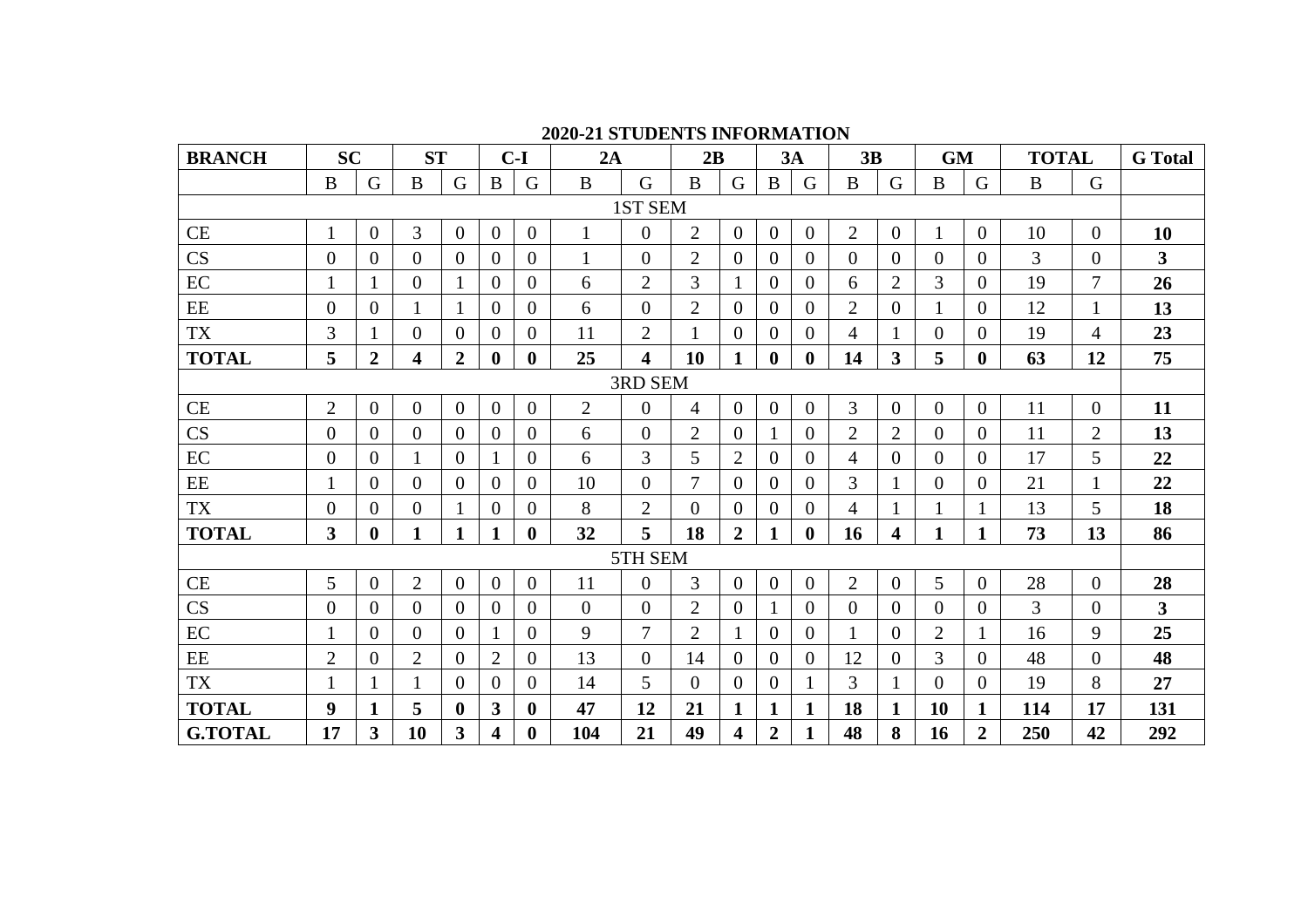| <b>BRANCH</b>  | <b>SC</b>      |                         |                         | <b>ST</b>      | $C-I$          |                | 2A             |                | 2B             |                |                         | 3A             |                | 3B                      | <b>GM</b>      |                | <b>TOTAL</b>   |                | <b>G</b> Total          |
|----------------|----------------|-------------------------|-------------------------|----------------|----------------|----------------|----------------|----------------|----------------|----------------|-------------------------|----------------|----------------|-------------------------|----------------|----------------|----------------|----------------|-------------------------|
|                | $\bf{B}$       | G                       | $\bf{B}$                | G              | $\bf{B}$       | G              | $\bf{B}$       | G              | B              | $\mathbf G$    | $\mathbf{B}$            | G              | $\bf{B}$       | G                       | $\mathbf B$    | $\mathsf G$    | $\, {\bf B}$   | $\mathsf G$    |                         |
|                |                |                         |                         |                |                |                |                | 1ST SEM        |                |                |                         |                |                |                         |                |                |                |                |                         |
| CE             | $\overline{2}$ | $\theta$                | $\overline{0}$          | $\overline{0}$ | $\overline{0}$ | $\overline{0}$ | $\overline{2}$ | $\overline{0}$ | 5              | $\overline{0}$ | $\overline{0}$          | $\overline{0}$ | $\overline{2}$ | $\overline{0}$          | $\overline{0}$ | $\Omega$       | 11             | $\theta$       | 11                      |
| CS             | $\overline{0}$ | $\theta$                | $\Omega$                | $\overline{0}$ | $\overline{0}$ | $\overline{0}$ | 6              | $\Omega$       | $\overline{2}$ | $\overline{0}$ |                         | $\Omega$       | $\overline{2}$ | $\overline{2}$          | $\theta$       | $\Omega$       | 11             | $\overline{2}$ | 13                      |
| EC             | $\overline{0}$ | $\theta$                | $\overline{0}$          | $\overline{0}$ | $\mathbf{1}$   | $\Omega$       | $\overline{7}$ | 4              | 4              | $\overline{2}$ | $\overline{0}$          | $\overline{0}$ | 4              | $\overline{0}$          | $\Omega$       | $\Omega$       | 16             | 6              | 22                      |
| $\rm{EE}$      | $\mathbf{1}$   | $\theta$                | $\Omega$                | $\Omega$       | $\overline{0}$ | $\Omega$       | 12             | $\Omega$       | $\overline{2}$ | $\Omega$       | $\Omega$                | $\Omega$       | 3              | 1                       | $\theta$       | $\Omega$       | 18             | 1              | 19                      |
| <b>TX</b>      | $\overline{0}$ | $\overline{0}$          | $\Omega$                | $\mathbf{1}$   | $\overline{0}$ | $\overline{0}$ | 10             | $\overline{2}$ | $\theta$       | $\overline{0}$ | $\overline{0}$          | $\theta$       | 6              | $\mathbf{1}$            | $\overline{2}$ | 1              | 18             | 5              | 23                      |
| <b>TOTAL</b>   | $\overline{3}$ | $\mathbf 0$             | $\bf{0}$                | $\mathbf{1}$   | $\mathbf{1}$   | $\mathbf{0}$   | 37             | 6              | 13             | $\overline{2}$ |                         | $\bf{0}$       | 17             | $\overline{\mathbf{4}}$ | $\overline{2}$ | $\mathbf{1}$   | 75             | 13             | 88                      |
|                |                |                         |                         |                |                |                |                | 3RD SEM        |                |                |                         |                |                |                         |                |                |                |                |                         |
| CE             | 6              | $\theta$                | $\overline{0}$          | $\overline{0}$ | $\overline{0}$ | $\theta$       | 8              | $\mathbf{0}$   | 3              | $\overline{0}$ | $\overline{0}$          | $\overline{0}$ | $\overline{2}$ | $\overline{0}$          | 5              | $\Omega$       | 24             | $\overline{0}$ | 24                      |
| CS             | $\overline{0}$ | $\theta$                | $\overline{0}$          | $\overline{0}$ | $\overline{0}$ | $\overline{0}$ | $\overline{0}$ | $\mathbf{0}$   | $\overline{2}$ | $\overline{0}$ |                         | $\theta$       | $\overline{0}$ | $\overline{0}$          | $\overline{0}$ | $\Omega$       | 3              | $\theta$       | $\overline{3}$          |
| EC             | $\mathbf{1}$   | $\theta$                | $\overline{0}$          | $\Omega$       | $\mathbf{1}$   | $\Omega$       | 10             | $\overline{7}$ | $\overline{2}$ | $\mathbf{1}$   | $\overline{0}$          | $\Omega$       | $\overline{2}$ | $\overline{0}$          | $\overline{2}$ | $\mathbf{1}$   | 18             | 9              | 27                      |
| $\rm{EE}$      | $\overline{2}$ | $\overline{0}$          | $\overline{2}$          | $\overline{0}$ | $\overline{2}$ | $\overline{0}$ | 14             | $\overline{0}$ | 15             | $\overline{0}$ | $\overline{0}$          | $\overline{0}$ | 12             | $\overline{0}$          | 3              | $\Omega$       | 50             | $\theta$       | 50                      |
| <b>TX</b>      |                | 1                       |                         | $\overline{0}$ | $\overline{0}$ | $\overline{0}$ | 14             | 5              | $\overline{0}$ | $\overline{0}$ | $\overline{0}$          | 1              | 3              |                         | $\theta$       | $\Omega$       | 21             | 8              | 29                      |
| <b>TOTAL</b>   | 10             | $\mathbf{1}$            | 3                       | $\bf{0}$       | $\mathbf{3}$   | $\bf{0}$       | 46             | 12             | 22             | $\mathbf{1}$   |                         | $\mathbf{1}$   | 19             | $\mathbf{1}$            | 10             | $\mathbf{1}$   | 114            | 19             | 133                     |
|                |                |                         |                         |                |                |                |                | 5TH SEM        |                |                |                         |                |                |                         |                |                |                |                |                         |
| CE             | 6              | $\mathbf{1}$            | $\overline{2}$          | $\mathbf{0}$   | $\overline{3}$ | $\theta$       | 13             | 1              | $\overline{4}$ | $\mathbf{1}$   | $\overline{0}$          | $\mathbf{0}$   | 8              | $\mathbf{1}$            | $\overline{2}$ | $\Omega$       | 38             | $\overline{4}$ | 42                      |
| CS             | $\overline{0}$ | $\theta$                | $\overline{0}$          | $\overline{0}$ | $\mathbf{1}$   | $\Omega$       | $\overline{0}$ | 1              | $\overline{0}$ | $\mathbf{1}$   | $\overline{0}$          | $\overline{0}$ | $\mathbf{1}$   | $\Omega$                | $\theta$       | $\Omega$       | $\overline{2}$ | $\overline{2}$ | $\overline{\mathbf{4}}$ |
| EC             | $\overline{3}$ | $\overline{0}$          | $\overline{0}$          | $\overline{0}$ | $\mathbf{1}$   | $\Omega$       | 17             | 2              | 3              | $\overline{0}$ |                         | $\overline{0}$ | 6              | $\overline{0}$          | $\overline{0}$ | $\Omega$       | 31             | $\overline{2}$ | 33                      |
| $\rm{EE}$      | $\overline{0}$ | $\overline{2}$          | 1                       | $\overline{0}$ | $\mathbf{1}$   | $\Omega$       | 10             | $\Omega$       | 5              | $\overline{0}$ | 1                       | $\Omega$       | 10             | $\overline{2}$          | $\Omega$       | $\Omega$       | 28             | $\overline{4}$ | 32                      |
| <b>TX</b>      | $\overline{2}$ | $\overline{0}$          |                         | $\overline{0}$ | $\mathbf{1}$   | $\overline{0}$ | 2              | 2              | $\mathbf{1}$   | $\overline{0}$ | $\overline{0}$          | $\overline{0}$ | $\overline{2}$ | $\overline{2}$          | 1              | $\Omega$       | 14             | $\overline{4}$ | 14                      |
| <b>TOTAL</b>   | 11             | $\mathbf{3}$            | $\overline{\mathbf{4}}$ | $\bf{0}$       | 7              | 0              | 42             | 6              | 13             | $\overline{2}$ | $\overline{2}$          | $\bf{0}$       | 27             | 5                       | 3              | $\mathbf{0}$   | 115            | 16             | 125                     |
|                |                |                         |                         |                |                |                |                |                |                |                |                         |                |                |                         |                |                |                |                |                         |
| <b>G.TOTAL</b> | 24             | $\overline{\mathbf{4}}$ | $\overline{7}$          | $\mathbf{1}$   | 11             | $\mathbf{0}$   | 125            | 24             | 48             | 5              | $\overline{\mathbf{4}}$ | $\mathbf{1}$   | 63             | <b>10</b>               | 15             | $\overline{2}$ | 304            | 48             | 346                     |

### **2019-20 STUDENTS INFORMATION**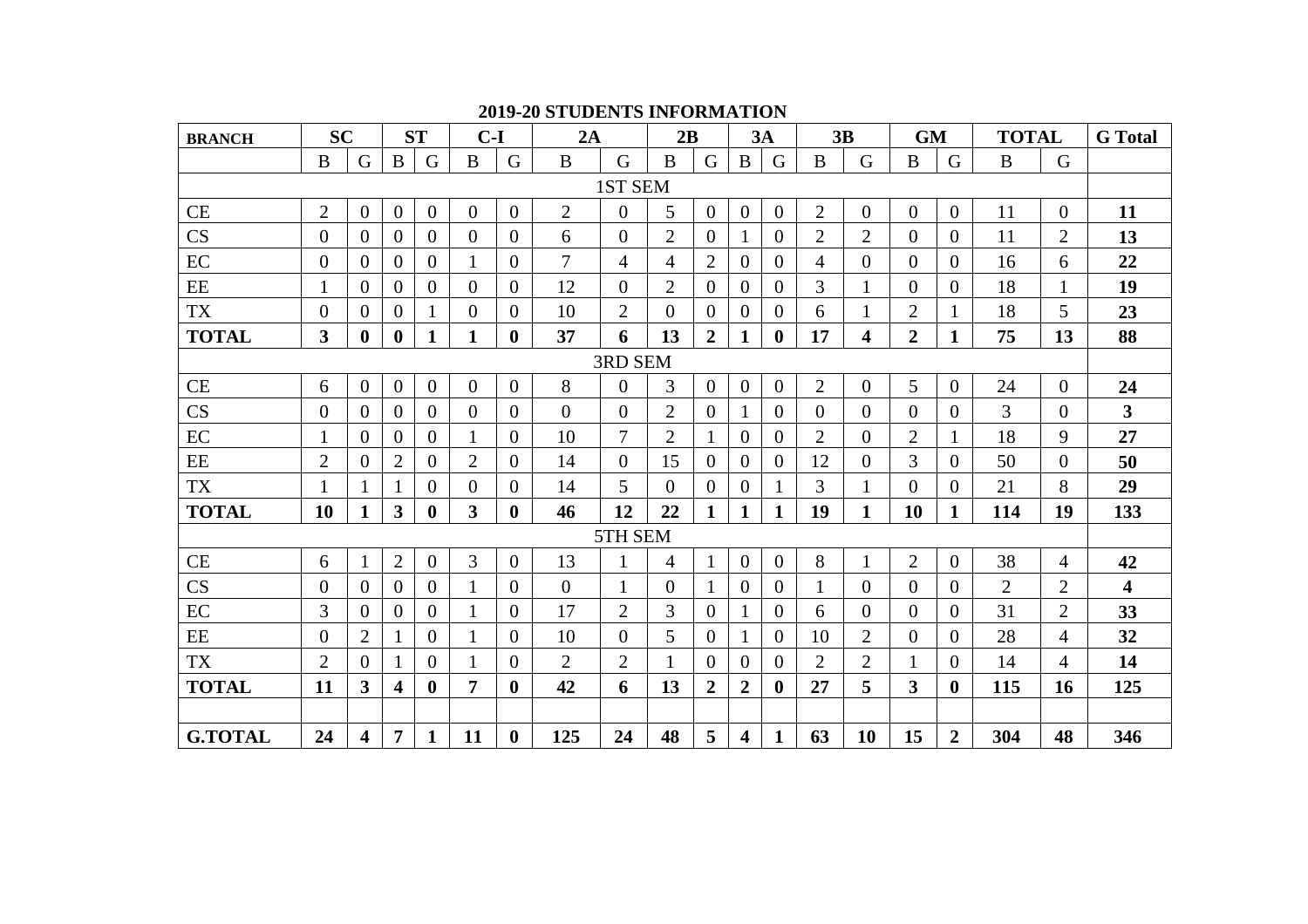| <b>2018-19 STUDENTS INFORMATION</b> |
|-------------------------------------|
|-------------------------------------|

| <b>BRANCH</b>  | <b>SC</b>      |                  | <b>ST</b>      |                | $C-I$          |                | 2A             |                  | 2B                      |                  | 3A             |                         |                | 3B             |                | <b>GM</b>      | <b>TOTAL</b>   |                | <b>G</b> Total          |
|----------------|----------------|------------------|----------------|----------------|----------------|----------------|----------------|------------------|-------------------------|------------------|----------------|-------------------------|----------------|----------------|----------------|----------------|----------------|----------------|-------------------------|
|                | $\bf{B}$       | G                | $\bf{B}$       | G              | $\bf{B}$       | G              | $\bf{B}$       | G                | $\bf{B}$                | G                | $\bf{B}$       | G                       | $\bf{B}$       | G              | $\bf{B}$       | G              | $\bf{B}$       | G              |                         |
|                |                |                  |                |                |                |                |                | 1ST SEM          |                         |                  |                |                         |                |                |                |                |                |                |                         |
| CE             | $\overline{4}$ | $\overline{0}$   |                | $\overline{0}$ | $\overline{0}$ | $\overline{0}$ | 8              | $\overline{0}$   | $\overline{2}$          | $\overline{0}$   | $\overline{0}$ | $\overline{0}$          | 3              | $\mathbf{0}$   | $\mathbf{1}$   | $\overline{0}$ | 19             | $\overline{0}$ | 19                      |
| CS             | $\overline{0}$ | $\overline{0}$   | $\overline{0}$ | $\overline{0}$ | $\overline{0}$ | $\overline{0}$ |                | $\overline{0}$   | 5                       | $\overline{0}$   | $\overline{0}$ | $\overline{0}$          | $\theta$       | $\overline{0}$ | $\theta$       | $\overline{0}$ | 6              | $\overline{0}$ | 6                       |
| EC             | $\overline{2}$ | $\overline{0}$   | $\overline{2}$ | $\overline{0}$ | $\overline{0}$ | $\theta$       | 8              | 5                | $\overline{3}$          | $\overline{0}$   | $\overline{0}$ | $\mathbf{1}$            | $\overline{2}$ | $\mathbf{1}$   | $\overline{0}$ | 0              | 17             | 7              | 24                      |
| $\rm{EE}$      | 4              | $\Omega$         | $\overline{2}$ | $\Omega$       | 5              | $\Omega$       | 9              | $\Omega$         | 8                       | $\Omega$         | 3              | $\Omega$                | $\overline{7}$ | $\Omega$       | 3              | 0              | 41             | $\Omega$       | 41                      |
| <b>TX</b>      | 1              | $\theta$         |                | $\overline{0}$ | $\overline{0}$ | $\theta$       | 9              | 3                | $\theta$                | $\overline{0}$   | 3              | 1                       | $\overline{2}$ | $\overline{0}$ | $\overline{2}$ | $\Omega$       | 18             | 4              | 22                      |
| <b>TOTAL</b>   | 11             | $\boldsymbol{0}$ | 6              | $\bf{0}$       | 5              | $\bf{0}$       | 35             | 8                | 18                      | $\bf{0}$         | 6              | $\boldsymbol{2}$        | 14             | $\mathbf{1}$   | 6              | $\bf{0}$       | 101            | 11             | 112                     |
|                |                |                  |                |                |                |                |                | 3RD SEM          |                         |                  |                |                         |                |                |                |                |                |                |                         |
| $\!$ $\!$ $\!$ | 3              |                  | $\overline{2}$ | $\mathbf{0}$   |                | $\mathbf{0}$   | 5              | $\Omega$         | $\overline{0}$          | $\overline{0}$   | $\overline{0}$ | $\overline{0}$          | 7              | $\mathbf{1}$   | $\mathbf{0}$   | $\overline{0}$ | 18             | $\overline{2}$ | 20                      |
| CS             | $\overline{0}$ | $\overline{0}$   | $\overline{0}$ | $\mathbf{0}$   | $\overline{0}$ | $\overline{0}$ | $\overline{0}$ | $\overline{0}$   | $\theta$                | $\mathbf{1}$     | $\overline{0}$ | $\overline{0}$          |                | $\mathbf{1}$   | $\overline{0}$ | $\overline{0}$ | $\mathbf{1}$   | $\overline{2}$ | $\overline{\mathbf{3}}$ |
| EC             | $\mathbf{1}$   |                  |                | 1              |                | $\overline{0}$ | $\overline{4}$ | $\overline{4}$   | $\mathbf{1}$            | $\overline{0}$   | $\theta$       | $\theta$                | 3              | $\mathbf{1}$   | $\overline{0}$ | $\overline{0}$ | 11             | $\overline{7}$ | 18                      |
| $\rm{EE}$      | 3              | $\overline{2}$   | $\overline{0}$ | $\overline{0}$ | $\overline{0}$ | $\theta$       | $\overline{7}$ | $\overline{0}$   | $\overline{3}$          | $\overline{0}$   |                | $\theta$                | 3              | $\overline{2}$ | $\overline{0}$ | 0              | 17             | 4              | 21                      |
| <b>TX</b>      | $\mathbf 1$    | $\overline{0}$   | $\Omega$       | $\Omega$       |                | $\Omega$       | 7              | $\overline{3}$   | 1                       | $\overline{0}$   |                | $\Omega$                | 3              |                | $\mathbf{1}$   | 0              | 15             | 4              | 19                      |
| <b>TOTAL</b>   | 8              | 4                | 3              | 1              | 3              | $\bf{0}$       | 23             | 7                | 5                       | $\mathbf{1}$     | $\overline{2}$ | $\bf{0}$                | 17             | 6              | $\mathbf{1}$   | 0              | 62             | 19             | 81                      |
|                |                |                  |                |                |                |                |                | 5TH SEM          |                         |                  |                |                         |                |                |                |                |                |                |                         |
| CE             | $3^{\circ}$    | $\overline{0}$   | $\mathbf{0}$   | $\overline{0}$ | $\overline{0}$ | $\overline{0}$ | 6              | 3                | $\overline{0}$          | $\overline{0}$   |                | $\overline{\mathbf{1}}$ | $\overline{2}$ | $\mathbf{1}$   | $\mathbf{1}$   | $\overline{0}$ | 13             | 5              | 18                      |
| CS             | $\overline{0}$ | $\overline{0}$   | $\overline{0}$ | $\overline{0}$ |                | $\overline{0}$ | $\mathbf{1}$   | $\Omega$         | $\overline{0}$          | $\overline{0}$   | $\theta$       | $\theta$                |                | 3              | $\overline{0}$ | 0              | $\overline{2}$ | 3              | 5                       |
| EC             | $\mathbf{1}$   |                  |                |                |                | $\overline{0}$ | 5              | 4                | 1                       | $\overline{0}$   | $\overline{0}$ | $\overline{0}$          | $\overline{3}$ |                | $\mathbf{0}$   | $\overline{0}$ | 12             | $\overline{7}$ | 19                      |
| $\rm{EE}$      | $\mathbf{1}$   | $\overline{2}$   | $\overline{0}$ | $\overline{2}$ |                | $\overline{0}$ | 11             | $\overline{0}$   | $\mathbf{1}$            |                  | $\overline{2}$ | $\theta$                | $\overline{4}$ | $\overline{0}$ | $\overline{0}$ | $\overline{0}$ | 20             | 5              | 25                      |
| <b>TX</b>      | 3              | $\overline{0}$   | $\overline{0}$ | $\overline{0}$ | $\overline{0}$ | $\overline{0}$ | 18             | $\mathfrak{2}$   | $\overline{2}$          | $\boldsymbol{0}$ | $\overline{2}$ | $\Omega$                | $\overline{2}$ | $\overline{0}$ | $\theta$       |                | 27             | 3              | 30                      |
| <b>TOTAL</b>   | 5              | 3                | $\mathbf{1}$   | $\overline{3}$ | $\overline{3}$ | $\mathbf{0}$   | 41             | $\boldsymbol{9}$ | $\overline{\mathbf{4}}$ | $\mathbf{1}$     | 5              | $\mathbf{1}$            | 12             | 5              | $\mathbf{1}$   | 1              | 74             | 23             | 97                      |
|                |                |                  |                |                |                |                |                |                  |                         |                  |                |                         |                |                |                |                |                |                |                         |
| <b>G.TOTAL</b> | 24             | $\overline{7}$   | 10             | 4              | 11             | $\mathbf{0}$   | 99             | 24               | 27                      | $\overline{2}$   | 13             | $\overline{\mathbf{3}}$ | 43             | 12             | 8              | $\mathbf{1}$   | 237            | 53             | 290                     |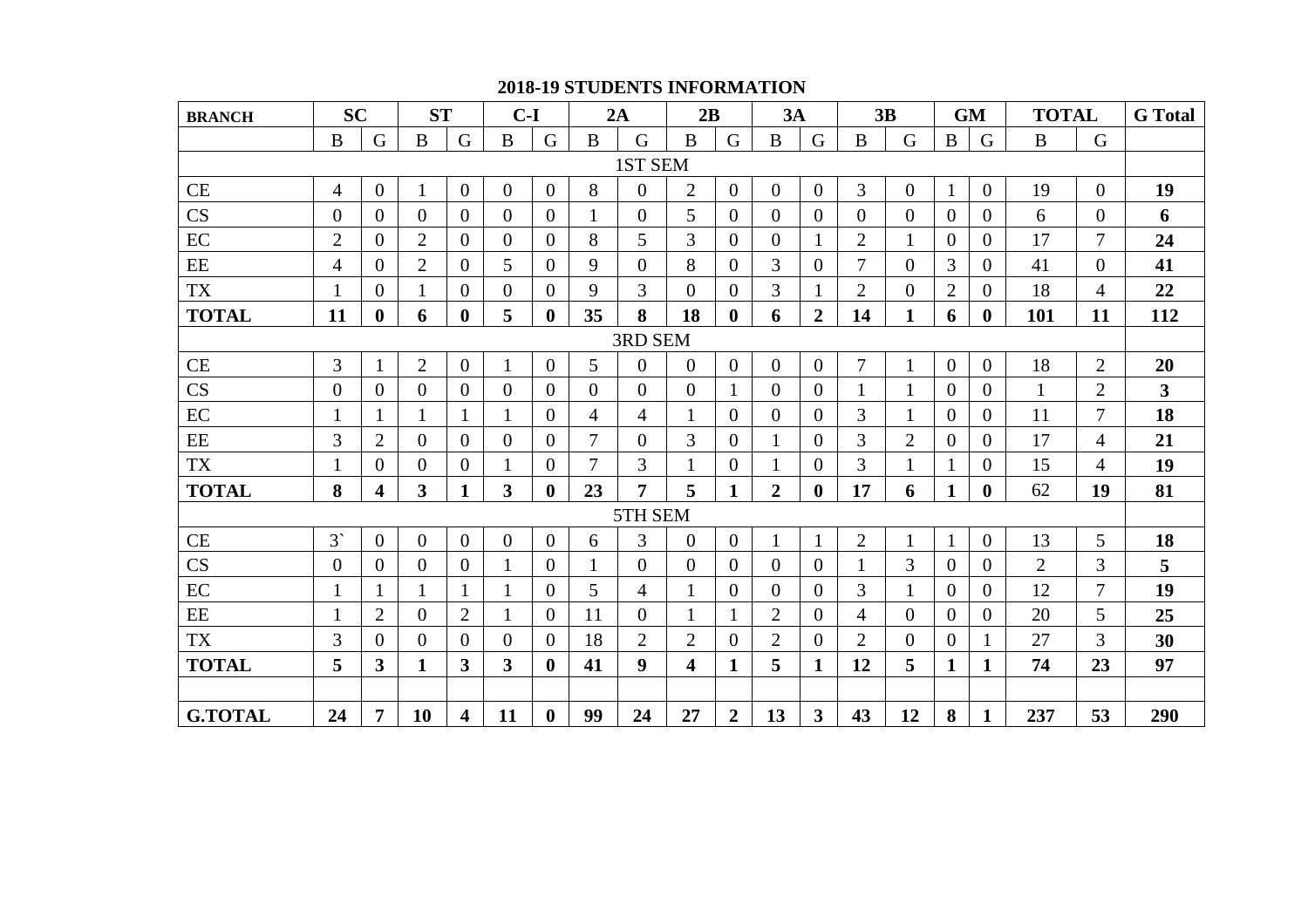### **11. Admission Procedure**

The Calendar for admission against Government & Management seats filled from CDTE Interactive Counselling and is governed by decision of the Government. We operate for the Management seats as per Government norms.http://dtetech.karnataka.gov.in/kartechnical/

### **12. Criteria and Weightages for Admission**

- Mention the minimum level of acceptance, if any : 35 Marks in Maths & Science at  $10<sup>th</sup>$  or equivalent examination.
- Lateral Entry : ITI and PUC students

### **13. Information of Infrastructure and Other Resources Available**

• Number of Class Rooms and size of each

| <b>CELH1</b>      | Classroom        | 74.46 |
|-------------------|------------------|-------|
| CELH <sub>2</sub> | Classroom        | 73.68 |
| CSLH1             | Classroom        | 69.5  |
| CSLH <sub>2</sub> | Classroom        | 72.57 |
| ECLH1             | Classroom        | 95.48 |
| ECLH <sub>2</sub> | Classroom        | 95.48 |
| EELH1             | Classroom        | 97.46 |
| EELH <sub>2</sub> | <b>Classroom</b> | 64    |
| <b>TXLH1</b>      | Classroom        | 67.86 |
| TXLH <sub>2</sub> | Classroom        | 72.38 |

• Number of Tutorial rooms and size of each

| TT <sub>1</sub> | <b>Tutorial Room</b> | 50.16 |
|-----------------|----------------------|-------|
| TT <sub>2</sub> | <b>Tutorial Room</b> | 52.51 |
| TT3             | Tutorial Room        | 33    |

• Number of Laboratories and size of each

| <b>CEL1</b>      | Laboratory | 60.96 |
|------------------|------------|-------|
| <b>CEL2</b>      | Laboratory | 60.96 |
| <b>CEL3</b>      | Laboratory | 60.96 |
| <b>CEL4</b>      | Laboratory | 60.96 |
| CEL <sub>5</sub> | Laboratory | 50.   |
| CSL1             | Laboratory | 47 44 |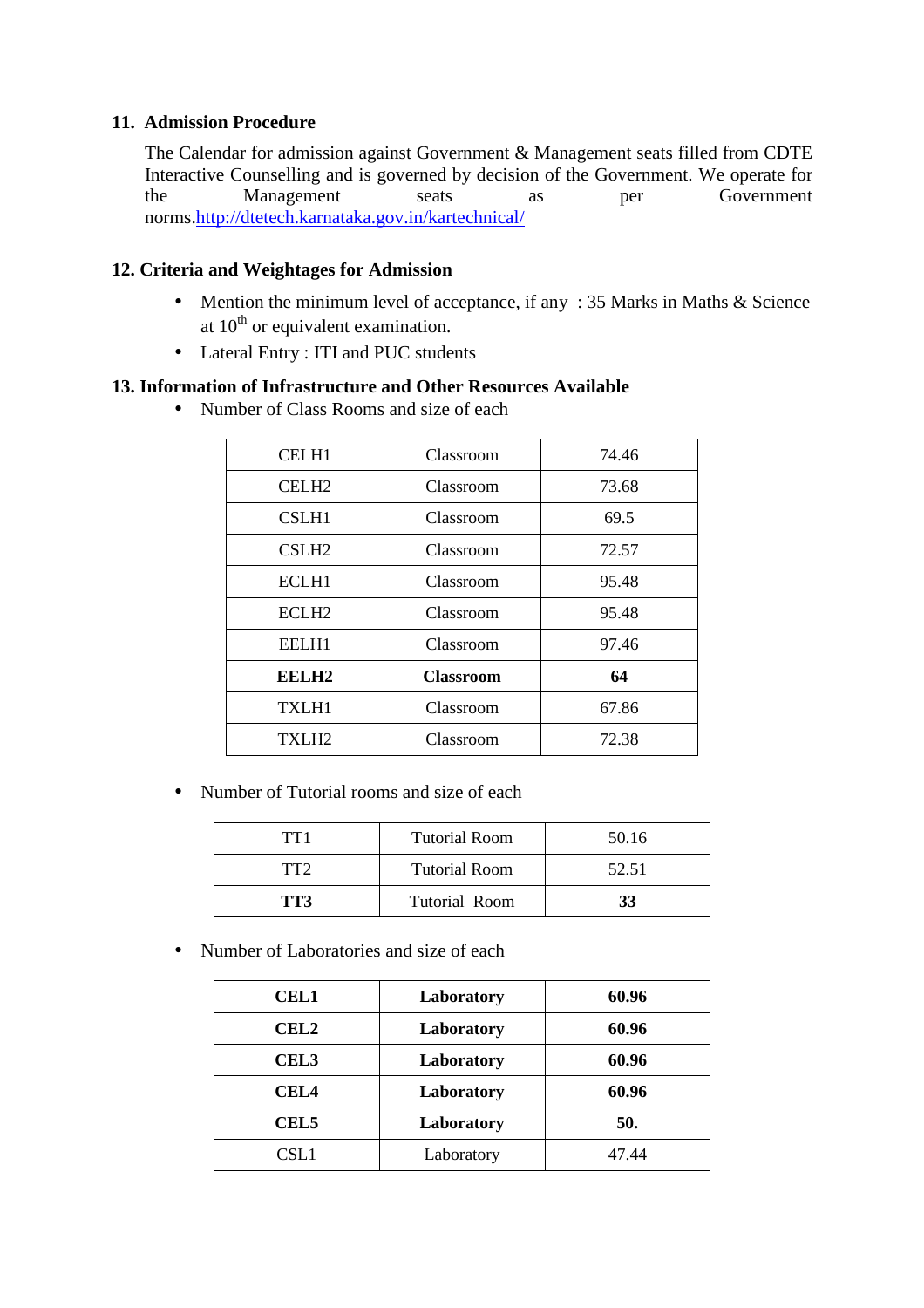| CSL <sub>2</sub>    | Laboratory          | 23.4  |
|---------------------|---------------------|-------|
| CSL <sub>3</sub>    | Laboratory          | 71.37 |
| <b>CSCPPL</b>       | Laboratory          | 71.92 |
| SCL1                | Laboratory          | 61.72 |
| SCL <sub>2</sub>    | Laboratory          | 61.72 |
| ECL1                | Laboratory          | 62.25 |
| ECL <sub>2</sub>    | Laboratory          | 73.15 |
| ECL <sub>3</sub>    | Laboratory          | 73.15 |
| ECL4                | Laboratory          | 83.6  |
| EEL1                | Laboratory          | 72    |
| EEL2                | Laboratory          | 97    |
| EEL3                | Laboratory          | 49    |
| EEL4                | Laboratory          | 49    |
| <b>BEEL</b>         | Laboratory          | 53.28 |
| TXL1                | Laboratory          | 62.30 |
| TXL2                | Laboratory          | 80.93 |
| TXL3                | Laboratory          | 80.93 |
| TXL4                | Laboratory          | 46.75 |
| TXL5                | Laboratory          | 50.16 |
| TXL <sub>6</sub>    | Laboratory          | 50.33 |
| TXL7                | Laboratory          | 52.98 |
| <b>Lang Lab</b>     | Laboratory          | 66    |
| <b>DRHall</b>       | <b>Drawing</b>      | 143   |
| <b>Comp Centres</b> | <b>Computer Lab</b> | 06    |

- Barrier Free Built Environment for disabled and elderly persons: Yes
- Occupancy Certificate : Yes
- Fire and Safety Certificate : Yes
- Hostel Facilities : Under Construction
- Library : Yes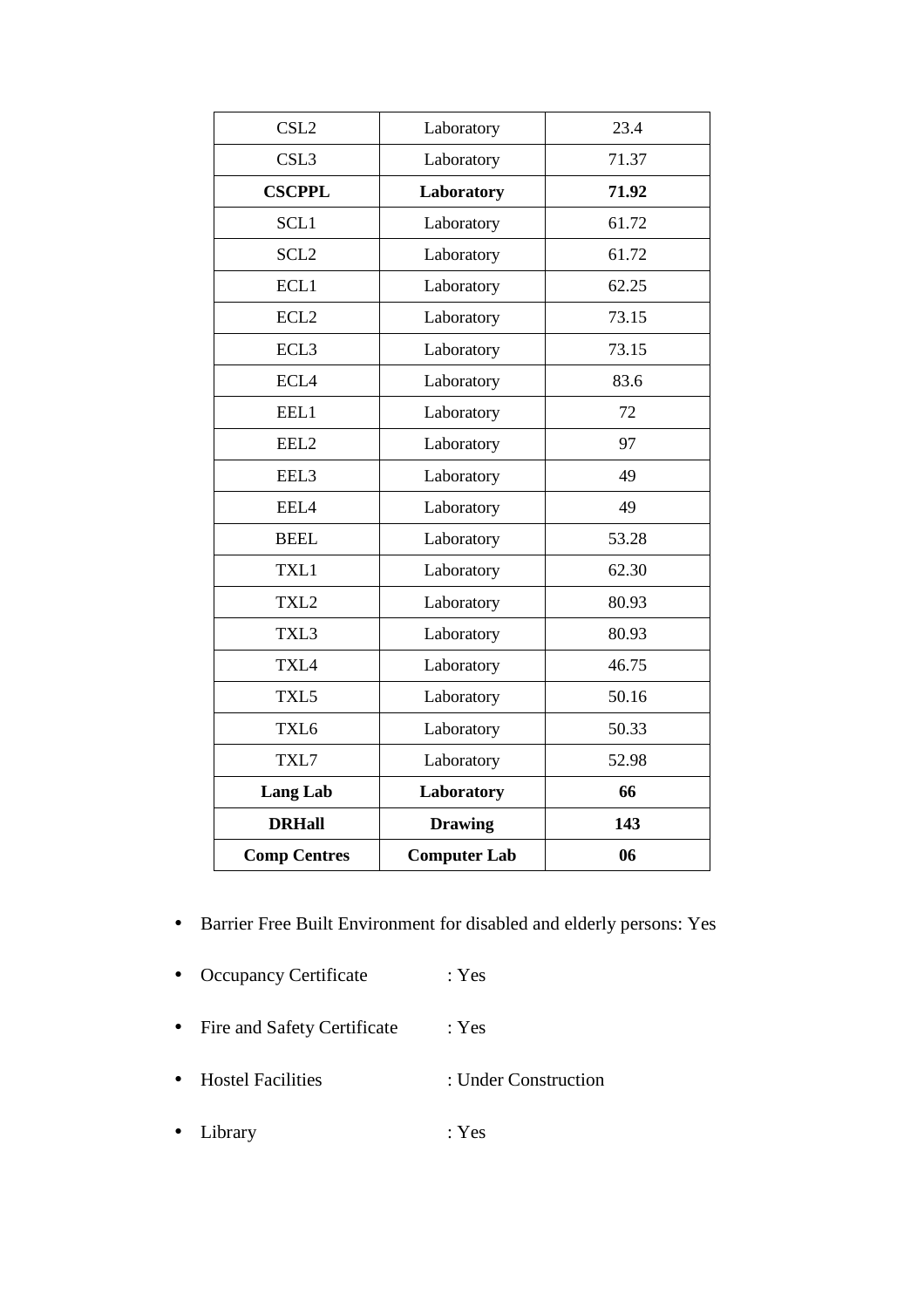| Sl. |                                      | No. of titles | No. of  |          | Journals      |
|-----|--------------------------------------|---------------|---------|----------|---------------|
| No. | Courses                              | of the Books  | Volumes | National | International |
|     | Electronics & Communication<br>Engg. | 592           | 3444    | 01       | 00            |
|     | <b>Textile Technology</b>            | 937           | 2572    | 03       | 02            |
|     |                                      |               |         |          |               |

3 Electrical & Electronics Engg. | 462 | 2823 | 02 | 00

5 Civil Engineering 250 2815 02 00

Engineering  $464 \t 464 \t 2204 \t 02 \t 00$ 

• Number of Library books/ Titles/ Journals available (program-wise)

• List of National/ International Journals subscribed.

### **LIST OF TECHNICAL & NON-TECHNICAL MAGAZINES**

| Sl <sub>No</sub> | Name of magazine                           |
|------------------|--------------------------------------------|
| 1                | Electronics for you with CD                |
| $\overline{2}$   | Power Line                                 |
| 3                | Indian textile Journal                     |
| 4                | <b>Asian Textile Journal</b>               |
| 5                | Colourage                                  |
| 6                | Indian journal of fibre & Textile Research |
| 7                | Man Made Textiles In India                 |
| 8                | <b>Electrical India</b>                    |
| 9                | <b>Construction world</b>                  |
| 10               | Civil Engg& Construction Review            |
| 11               | P C Quest with CD                          |
| 12               | Open Source For You                        |
| 13               | <b>Science Reporter</b>                    |
| 14               | Wisdom                                     |
| 15               | <b>Competition success Review</b>          |
| 16               | Spardaspoorthi (kannada)                   |
| 17               | Yojana (kannada)                           |
| 18               | Janapad (kannada)                          |

• E- Library facilities

<sup>4</sup>Computer Science &

No of Computers: 10 No of E books :150 E-library Software: First Book Solutions

• National Digital Library ( NDL) Subscription : Subscribed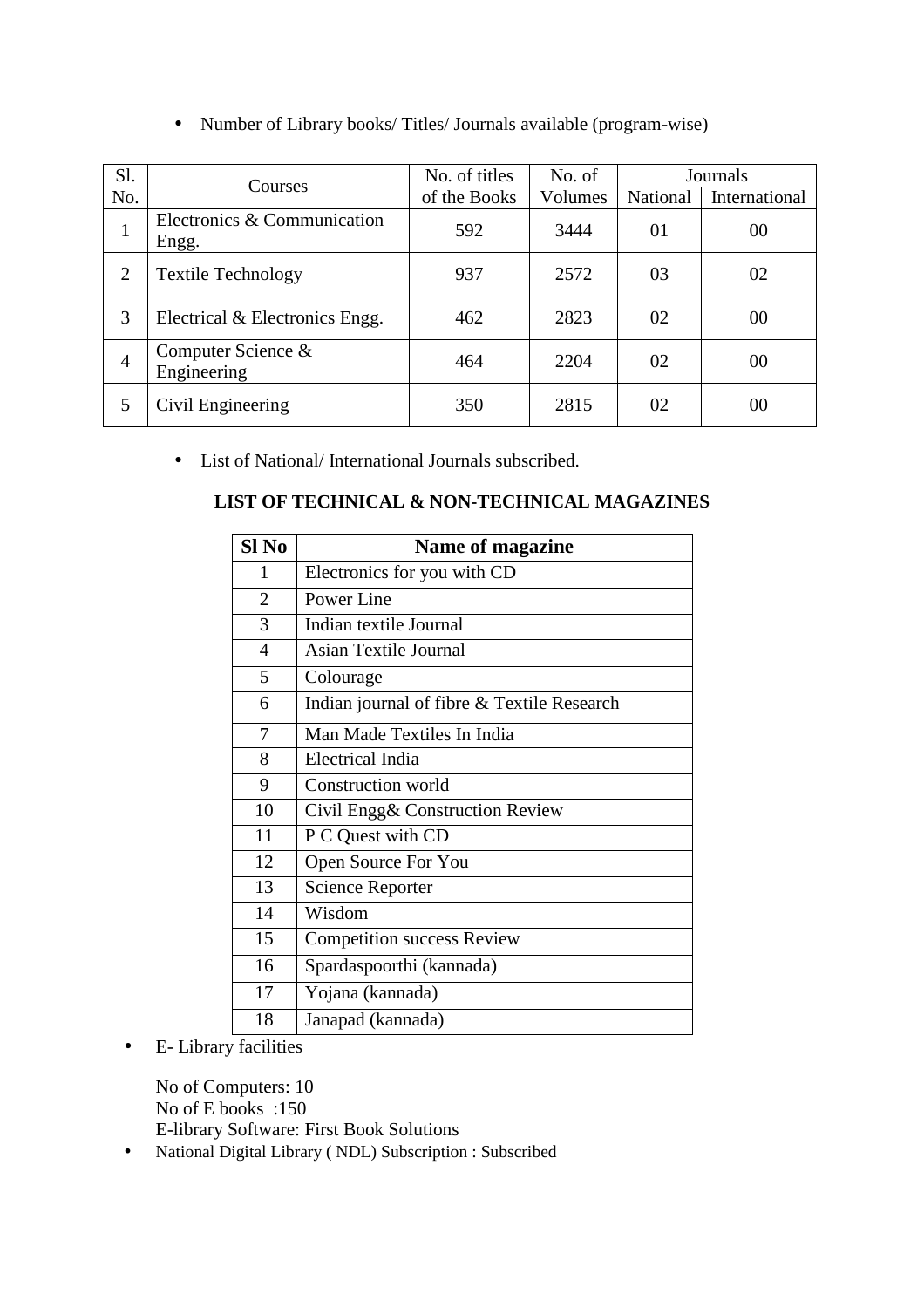# **14. List of Major Equipment/Facilities in each Laboratory/ Workshop**

| Sl. No | Name Of The Laboratory                            | List Of The Equipments<br>Available |
|--------|---------------------------------------------------|-------------------------------------|
|        | <b>ELECTRONICS LAB</b>                            |                                     |
| 1.     | Analog Multi meter                                | 3                                   |
| 2.     | Ammeter                                           | Analog 38, Digital 44               |
| 3.     | Voltmeter                                         | Analog 26, Digital 32               |
| 4.     | Galvanometer                                      | $\overline{2}$                      |
| 5.     | Digital Multimeter $(3\ 1/2\$ digit $)$           | 17                                  |
| 6.     | Digital LCR Meter                                 | $2 + 2$                             |
| 7.     | Dual Channel 0-30V @ 0-2A VRPS digital display    | 19                                  |
| 8.     | $+/- 15V$ @ 2A Power Supply                       | 15                                  |
| 9.     | 2MHz Function Generator                           | 10                                  |
| 10.    | 2 MHz Signal Generator AM/FM                      | 5                                   |
| 11.    | 20 Mhz Dual Trace Cathode Ray Oscilloscope        | 16                                  |
| 12.    | 5 KVA 1Hr Backup UPS or Generator with stabilizer | $\mathbf{1}$                        |
|        | (for Lab)                                         |                                     |
| 13.    | 1KVA Servo Stabilizer (For Study)                 | 3                                   |
| 14.    | Auto Transformer(300VA)                           | 3                                   |
| 15.    | Isolation Transformer (For Study)(500VA)          | $\mathbf{1}$                        |
| 16.    | AM Trainer Kit (Optional)                         | 1                                   |
| 17.    | FM Trainer Kit (Optional)                         | $\mathbf{1}$                        |
| 18.    | Signal Sampling Kit (Optional)                    | $\overline{c}$                      |
| 19.    | 4 Channel TDM Kit (Optional)                      | $\overline{2}$                      |
| 20.    | 2 Channel PCM Kit                                 | $\mathbf{1}$                        |
| 21.    | Delta Modulation / Adaptive Modulation Kit        | $\overline{2}$                      |
| 22.    | <b>ASK Trainer Kit (Optional)</b>                 | $\overline{c}$                      |
| 23.    | FSK Trainer Kit (Optional)                        | $\overline{c}$                      |
| 24.    | <b>BPSK Trainer Kit (Optional)</b>                | $\mathbf{1}$                        |
| 25.    | <b>DPSK Trainer Kit (Optional)</b>                | $\mathbf{1}$                        |
| 26.    | Aliasing Effect Trainer Kit                       | 01                                  |
| 27.    | Adaptive delta modulation & demodulation kit      | 01                                  |
| 28.    | EPABX Trainer (3 x 8 with 8 hand set)             | 1                                   |
| 29.    | Fiber Optic Trainer Kit with TDM links            | 6                                   |
| 30.    | Speed control of stepper motor                    | 1                                   |
| 31.    | Single Phase Full Wave bridge converter using R   | $\mathbf{1}$                        |
|        | Load                                              |                                     |
| 32.    | Opto coupler Application as SSR                   | 1                                   |
| 33.    | PLC Trainer & Programmer & Power Supply           | 3 Nos                               |
|        | Any branded 16 x 12 & 8 x 6 lines PLC, Ladder     |                                     |
|        | diagram programming software with download cable  |                                     |
| 34.    | PLC Interfacing (Mimic /Real time)                |                                     |
|        | I. Mimic panel with industrial standard boards &  |                                     |
|        | switches                                          |                                     |
|        | a) Stair case module                              | 2                                   |
|        | b) Traffic line control module                    | 3                                   |

# **ELECTRONICS & COMMUNICATION ENGG**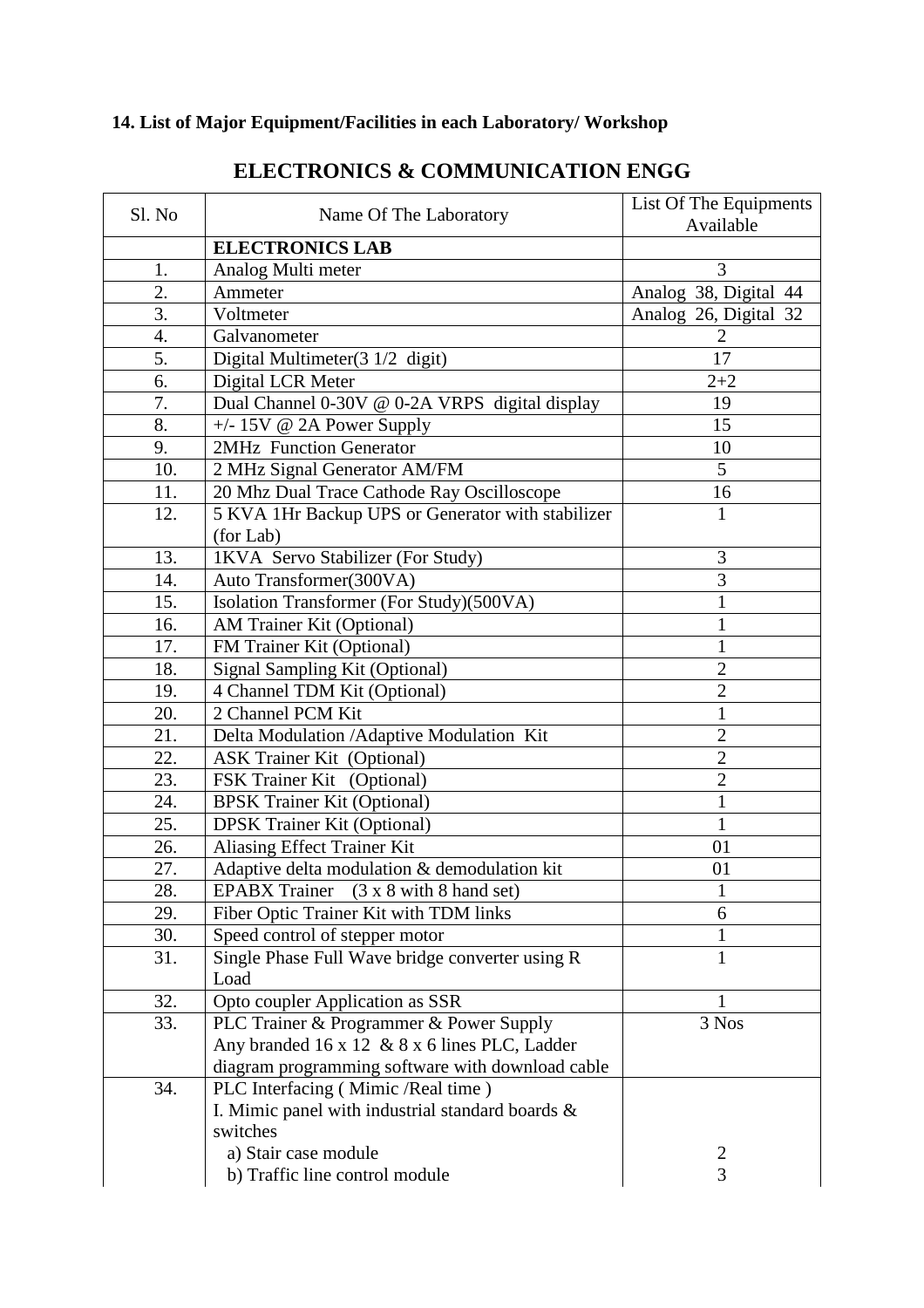|                  | c) Lift control module                                 | 1              |
|------------------|--------------------------------------------------------|----------------|
|                  | II. Real time interface model                          |                |
|                  | a) Water Level Controller                              | 3              |
|                  | b) Conveyer controller                                 | 3              |
|                  | Component Storage Racks with boxes (25 boxes)          | 4 sets         |
| 35.              | <b>Metal Almirah</b>                                   | 12             |
| 36.              | Decade Resistance Box (5 dials)                        | 30 Diff. dials |
| 37.              | Decade Capacitance Box (5 dials)                       | 31             |
| 38.              | Decade Inductance Box<br>$(5$ dials)                   | 24             |
| 39.              | <b>Tool Kit</b>                                        | $\mathbf{1}$   |
| 40.              | 25W Soldering Station                                  | 3              |
| 41.              | Disordering gun                                        | $\overline{2}$ |
| 42.              | <b>Illuminated Magnifier (To Study SMD components)</b> | 3              |
| 43.              | <b>Spike Suppresser</b>                                | 5              |
| 44.              | Linear component & IC Tester                           | $\mathbf{1}$   |
| 45.              | <b>Battery/Cell Tester</b>                             | $\mathbf{1}$   |
| 46.              | Hydrometer                                             | $\mathbf{1}$   |
| 47.              | Electronic Light Dimmers (Regulator)                   | $\overline{4}$ |
| 48.              | Computers                                              | $\overline{2}$ |
| 49.              | <b>Laser Printer</b>                                   | $\mathbf{1}$   |
| 50.              | OHP                                                    | $\overline{2}$ |
| $\mathbf{I}$     | <b>DIGITAL LAB</b>                                     |                |
| 1.               | Digital Trainer Kit                                    | 14             |
| 2.               | Analog Trainer Kit                                     | 13             |
| 3.               | Universal Programmer (Optional)                        | $\overline{2}$ |
| $\overline{4}$ . | Computer                                               | $\mathbf{1}$   |
| 5.               | Digital IC Tester (Not PC based)                       | 3              |
| 6.               | PAL Trainer with software                              | $\overline{2}$ |
| 7.               | Component Storage Racks (25 boxes)                     | 4 Sets         |
| 8.               | Almirah                                                | 12             |
| 9.               | Dual Trace CRO 20 MHz                                  | $10\,$         |
| 10.              | RPS(Variable) 0-30V/2A                                 | 18             |
| 11.              | <b>ARM Controller Trainer Kit</b>                      | 3              |
| 12.              | Digital Multimeter                                     | 3              |
| Ш                | <b>TESTING AND SERVICING LAB</b>                       |                |
| 1.               | P3/Cerlon Processor                                    | 3              |
| 2.               | P3/Cerlon Mother Board with onboard display &          | 3              |
|                  | sound with optional AGP                                |                |
| 3.               | 64 MB SDRAM                                            | $\overline{2}$ |
| 4.               | 128 MB SDRAM                                           | 3              |
| 5.               | P4 Processor                                           | 1              |
| 6.               | P4 Mother Board with onboard display & sound with      | $\mathbf{1}$   |
|                  | optional AGP                                           |                |
| 7.               | 256 MB SDRAM                                           | 1              |
| 8.               | 256 MB DDRRAM                                          | $\mathbf{1}$   |
| 9.               | 512 MB SDRAM                                           |                |
| 10.              | 40GB HDD                                               | $\overline{2}$ |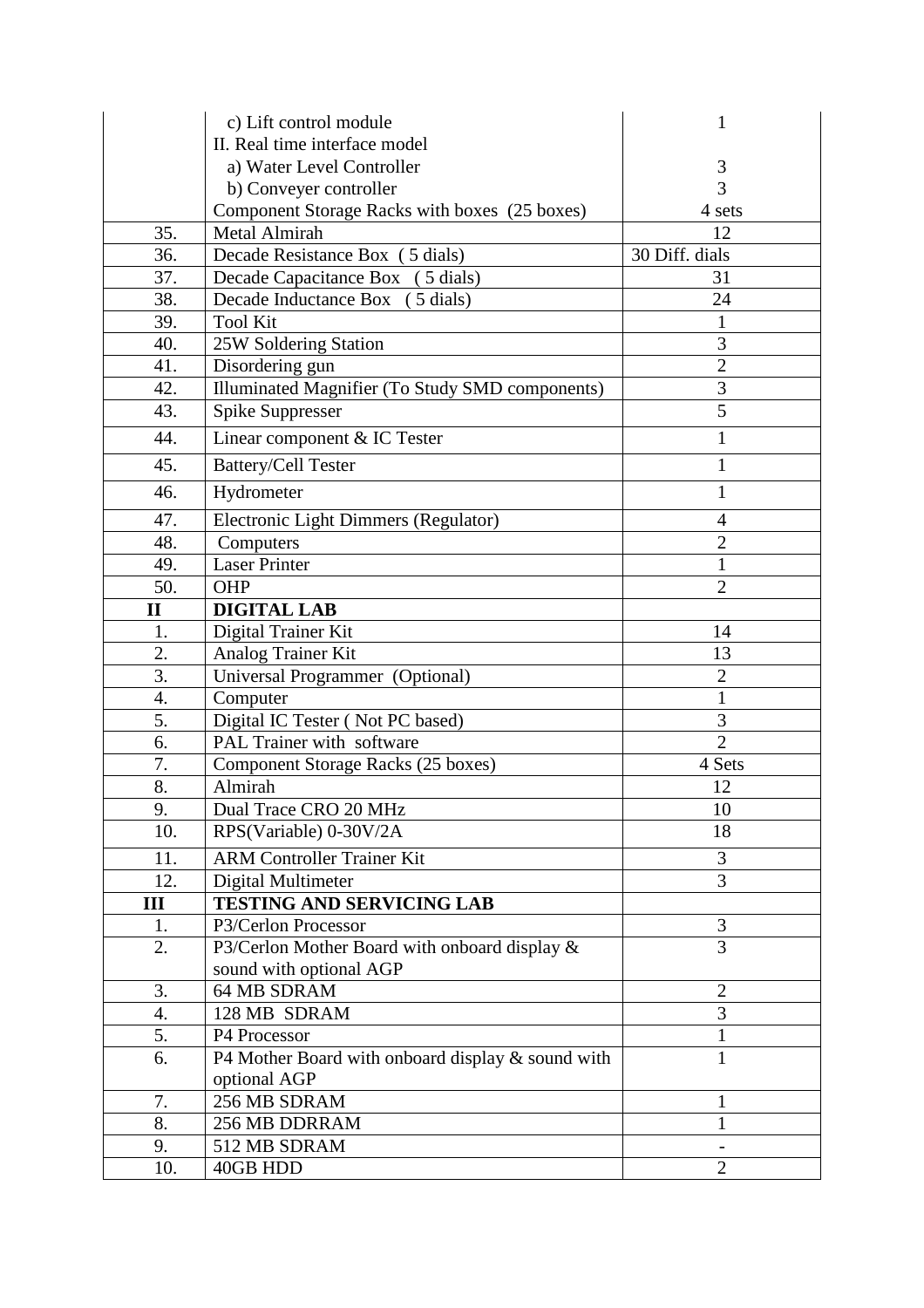| 11. | 80GB HDD                                         | $\mathbf{1}$   |
|-----|--------------------------------------------------|----------------|
| 12. | 15" Monitor (color)                              | 3              |
| 13. | 17" Monitor (color)                              | 1              |
| 14. | 15" LCD Monitor                                  | 1              |
| 15. | <b>ATX Cabinet</b>                               | 3              |
| 16. | <b>ATX Power Supply</b>                          | 3              |
| 17. | <b>Floppy Disk Drive</b>                         | 3              |
| 18. | 52X CDROM                                        | 1              |
| 19. | 52X CD Witter (one internal & one external)      | 1              |
| 20. | Combo Drive                                      |                |
| 21. | 128MB AGP Card                                   | 1              |
| 22. | Sound Card                                       | 1              |
| 23. | <b>Standard Scroll Mouse</b>                     | 3              |
| 24. | <b>Standard 3 Button Mouse</b>                   | 3              |
| 25. | <b>Optical Mouse</b>                             | 3              |
| 26. | <b>Wireless Mouse</b>                            | $\mathbf{1}$   |
| 27. | Wireless Keyboard                                | 1              |
| 28. | Standard keyboard                                | 3              |
| 29. | Multimedia Keyboard                              | $\overline{2}$ |
| 30. | Headphone with Mike                              | $\mathbf{1}$   |
| 31. | Multimedia Speakers Set                          | 5              |
| 32. | Web Camera                                       | 3              |
| 33. | Laser printer                                    | 1              |
| 34. | Dot matrix printer (80 Col& 132 Col)             | 1 each         |
| 35. | <b>Inkjet Printer</b>                            |                |
| 36. | Desktop Scanner                                  | 1              |
| 37. | <b>Internal Network Card</b>                     | 5              |
| 38. | <b>Internal Modem</b>                            | 1              |
| 39. | <b>External Modem</b>                            | $\overline{2}$ |
| 40. | 12 Port Switch                                   | 3              |
| 41. | Patch Card (Direct) For network                  | 10             |
| 42. | Patch Card (Cross over) for peer to peer network | 5              |
| 43. | <b>Screw Drive Set</b>                           | 5              |
| 44. | Anti static wrist strap                          | $\mathbf{1}$   |
| 45. | Digital Multimeter                               | 5              |
| 46. | <b>Parallel Cable</b>                            | $\overline{2}$ |
| 47. | <b>Serial Cable</b>                              | $\overline{2}$ |
| 48. | <b>USB</b> to USB Cable                          | 3              |
| 49. | USB to serial cable                              |                |
| 50. | Internet package                                 | $\mathbf{1}$   |
| 51. | Power Card                                       | 20             |
| 52. | Spike Suppresser                                 | 5              |
| 53. | Telephone Line or cable                          | $\mathbf{1}$   |
| 54. | <b>LCD</b> Projector                             | $\mathbf{1}$   |
| 55. | <b>Wireless Network Card</b>                     | $\mathbf{1}$   |
| 56. | <b>USB</b>                                       | 3              |
| 57. | <b>Wireless LAN Switch</b>                       | 1              |
| 58. | <b>Cable Tester</b>                              | $\mathbf{1}$   |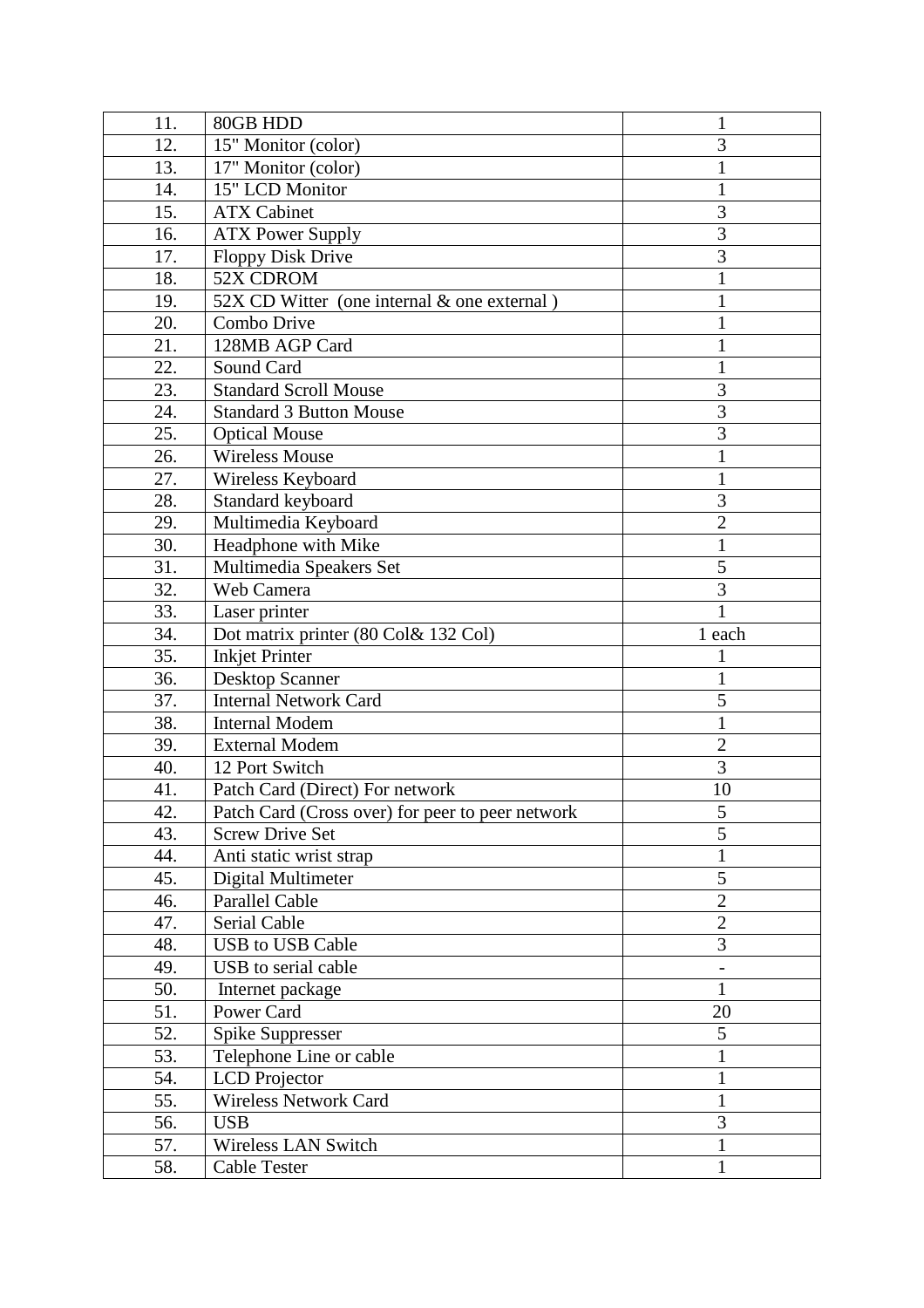| 59.              | Component Rack(25compartments)                    | 4 Sets         |
|------------------|---------------------------------------------------|----------------|
| 60.              | <b>Metal Almirah</b>                              |                |
| 61.              | Plastic Storage Box                               | 1              |
| 62.              | 256MB Pen Drive                                   | 1              |
| 63.              | TV tuner card                                     | $\overline{2}$ |
| 64.              | TV Demonstration kits (color)                     | $\mathbf{1}$   |
| 65.              | Pattern Generator (color)                         | $\overline{2}$ |
| 66.              | Video Games kit                                   |                |
| 67.              | <b>Standard Signal Generator</b>                  | $\overline{2}$ |
| 68.              | <b>Sweep Generator</b>                            |                |
| 69.              | Mirror with stand                                 | 4              |
| 70.              | TV signal injector                                | 1              |
| 71.              | <b>DVD</b>                                        | 1              |
| 72.              | Audio Amplifier( 5 microphones withstand column   | 1set           |
|                  | speaker & cables)                                 |                |
| 73.              | Public address amplifier                          |                |
| 74.              | DTH TV set(Antenna, Set top box, tuner amplifier, | 1 set          |
|                  | TV& accessories                                   |                |
| 75.              | Portable TV Kits                                  | 8              |
|                  | <b>Soft wares</b>                                 |                |
| 1.               | Windows 98                                        | $\overline{2}$ |
| 2.               | Windows XP                                        | 1              |
| 3.               | Windows 2000                                      | 1              |
| $\overline{4}$ . | MS-Office                                         | $\mathbf{1}$   |
| 5.               | Standard Anti virus Software                      | 1              |
| 6.               | Computer Based Tutorial (Electronic Topics /      | $\mathbf{1}$   |
|                  | General topics)                                   |                |
| 7.               | PC Diagnostic Software tools                      | 1              |
| 8.               | Utility Software (Win Zip, Acrobat Reader, ACDsee | $\mathbf{1}$   |
|                  | etc.                                              |                |
| IV               | <b>COMPUTERLABCENTER-I</b>                        |                |
| 1.               | Computer with LAN and internet having P-IV with   | 25             |
|                  | 2GHz, 15" Monitor, 256MB RAM, 80GB HDD            |                |
| 2.               | <b>Laser Printer</b>                              | $\overline{2}$ |
| 3.               | Dot Matrix Printer                                | $\overline{2}$ |
| 4.               | 8051 microcontroller kit & 8051 Flash Board with  | 5 and 6        |
|                  | power supply                                      |                |
| 5.               | ADC Interface                                     | 1              |
| 6.               | DAC Interface                                     | 1              |
| 7.               | <b>LEDHEX Keypad Interface</b>                    | $\mathbf{1}$   |
| 8.               | Traffic Light Interface                           | 1              |
| 9.               | <b>RTC</b> Interface                              | 1              |
| 10.              | Motor Interface                                   | $\mathbf{1}$   |
| 11.              | FPGA/CPLD Trainer Kit                             | 13             |
| 12.              | <b>Tool Kit</b>                                   | $\mathbf{1}$   |
| 13.              | Serial Port Cable for PC to PC interface          | 5              |
| 14.              | 256 MB Pen Drive                                  | $\mathbf{1}$   |
|                  | Vacuum Cleaner                                    | $\mathbf{1}$   |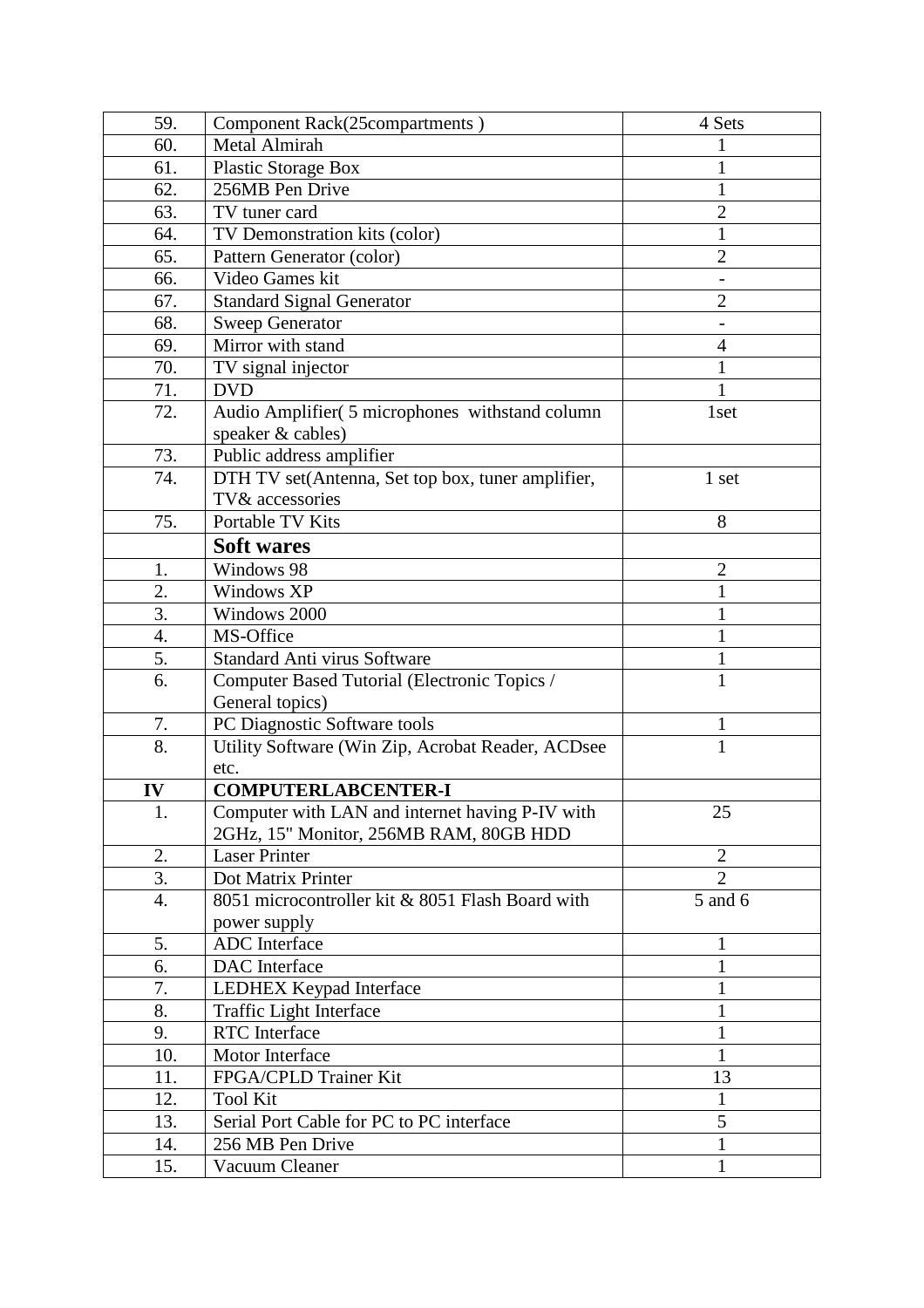| 16.              | Spike Suppresser                                    | 5              |
|------------------|-----------------------------------------------------|----------------|
| 17.              | Metal Almirah                                       | 12             |
| 18.              | 10 KVA UPS with 1Hr Backup                          | $\mathbf{1}$   |
|                  | <b>Software</b>                                     |                |
| 1.               | Windows Operating software                          | $\overline{2}$ |
| 2.               | MS-Office                                           | 1              |
| $\overline{3}$ . | Turbo C compiler                                    | 1              |
| 4.               | PCB & Simulation CAD Software                       | 1              |
| 5.               | 8051 Micro controller Simulation Software           | 1              |
| 6.               | VHDL Translator & Simulation Software               | 1              |
| 7.               | <b>MASM/TASM Macro Assembler</b>                    | 1              |
| 8.               | Baraha / Nudi (Kannada) software                    | 1              |
|                  | ADDITIONAL EQUIPMENTS OF E & C DEPT.                |                |
| 1.               | FET Volt-Ohm meter                                  | $\overline{2}$ |
| $\overline{2}$ . | Distortion factor meter                             | 1              |
| 3.               | <b>Output Power meter</b>                           | 1              |
| 4.               | 2KVA Generator                                      | $\mathbf{1}$   |
| $\overline{5}$ . | 8085 Microprocessor Kit                             | 05             |
| 6.               | <b>Interfacing Modules</b>                          | 11             |
| 7.               | RPS (0-300V)                                        | 5              |
| 8.               | Rheostats                                           | 08             |
| 9.               | Jetking Stereo amplifier                            | $\mathbf{1}$   |
| 10.              | Linear IC Trainer Kit                               | 12             |
| 11.              | TV Demo Kit B/W                                     | $\mathbf{1}$   |
| 12.              | Color TV set                                        | $\overline{2}$ |
| 13.              | <b>Pedestal Fans</b>                                | 6              |
| 14.              | Xerox Machine                                       | 1              |
| 15.              | <b>Frequency Counter</b>                            | 1              |
| 16.              | <b>TV</b> Transmitter                               | $\mathbf{1}$   |
| 17.              | Counting pulses                                     | $\mathbf{1}$   |
| 18.              | <b>LCD</b> Interfaces                               | 1              |
| 19.              | Speaker Interface                                   |                |
| 20.              | Flash programmer                                    | 1              |
| 21.              | Logic Gate Simulation Kit                           | 1              |
| 22.              | Single phase full bridge & half converter circuit   | $\mathbf{1}$   |
|                  | using $R - load$                                    |                |
| 23.              | Basic series inverter trainer kit                   | 1              |
| 24.              | Voltage commutated chopper                          | $\mathbf 1$    |
| 25.              | Single to Single phase Cyclo Converter              | $\mathbf{1}$   |
| 26.              | Speed control of PMDC motor controller trainer kit  | 1              |
| 27.              | Speed control of Universal motor controller trainer | 1              |
|                  | kit                                                 |                |
| 28.              | Generation of PWM using TL 494                      | 1              |
| 29.              | <b>Network Cable Tester</b>                         | 1              |
| 30.              | Project Board for project work                      | 1              |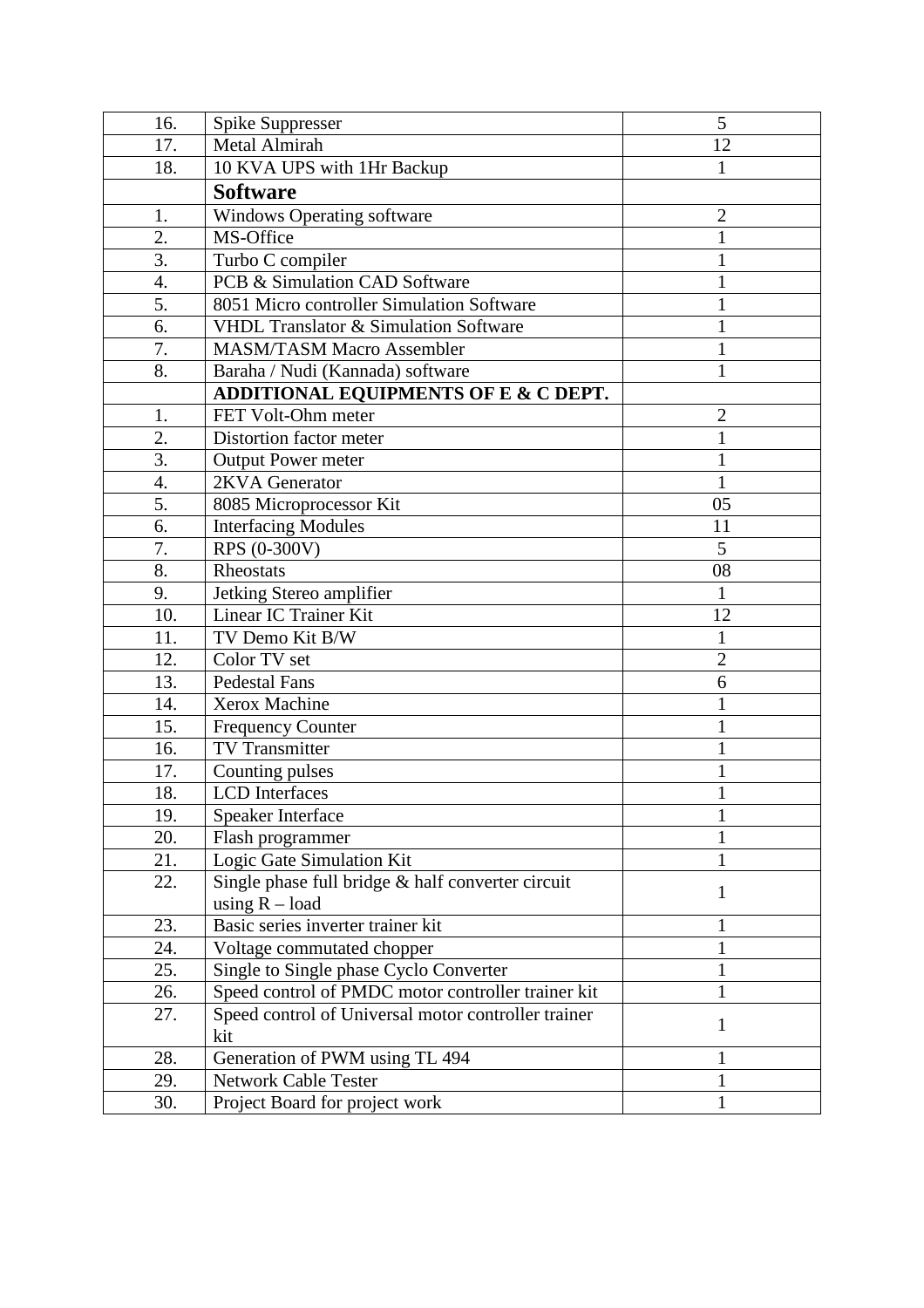# **TEXTILE TECHNOLOGY**

| SI.<br>N <sub>0</sub> | <b>Name Of The Laboratory</b>                                           | <b>List Of The</b><br><b>Equipments</b><br><b>Available</b> |
|-----------------------|-------------------------------------------------------------------------|-------------------------------------------------------------|
| I                     | YARN MANUFACTURING LAB                                                  |                                                             |
| $\mathbf{1}$          | <b>Carding Machine Model</b>                                            | 01                                                          |
| $\overline{2}$        | <b>Speed Frame Model</b>                                                | 01                                                          |
| 3                     | Mini Ring Frame 48 Spindle Capacity SKF PK211<br><b>Drafting System</b> | 01                                                          |
| 4.                    | Draw frame                                                              | 01                                                          |
| 5.                    | Speed frame                                                             | 01                                                          |
| 6.                    | Wrap Block                                                              | 01                                                          |
| 7.                    | Top arm Gauge                                                           | 01                                                          |
| 8.                    | Card Gauge                                                              | 01                                                          |
| 9.                    | Tachometer                                                              | 01                                                          |
| $\overline{10}$ .     | <b>Roller Gauge</b>                                                     | 01                                                          |
| 11                    | G.S.M. Round cutter                                                     | 01                                                          |
| $\mathbf{I}$          | <b>FABRIC MANUFACTURING LAB</b>                                         |                                                             |
| $\mathbf{1}$          | Drum Winding Machine with 510 bobbins (model)                           | 01                                                          |
| $\overline{2}$        | Winding Charkha                                                         | 01                                                          |
| $\overline{3}$        | Dobby                                                                   | 01                                                          |
| $\overline{4}$        | a) Motors NGEF 0.5 HP                                                   | 01                                                          |
|                       | b) Motors NGEF 0.75 HP                                                  | 02                                                          |
| 5                     | <b>Automatic Hand Knotter</b>                                           | 01                                                          |
| 6                     | Jacquard Card Cutting                                                   | 01                                                          |
| 7                     | Hand Loom                                                               | 01                                                          |
| 8                     | Single Head Pirm Winding M/c                                            | 01                                                          |
| 9                     | Sunrise Power Loom 2 x 1 Drop Box                                       | 01                                                          |
| 10                    | Sunrise Power Loom 4 x 1 Drop Box                                       | 01                                                          |
| 11                    | 4 Spindle Automatic Pirn winding m/c                                    | 01                                                          |
| 12                    | <b>Honest Automatic Loom</b>                                            | 01                                                          |
| 13                    | Sectional warping machine                                               | 01                                                          |
| 14                    | Cone Winding machine                                                    | 01                                                          |
| 15                    | Power Looms 52"                                                         | 02                                                          |
| 16                    | Power Loom 36"                                                          | 01                                                          |
| 17                    | Wooden Creel (V Type)                                                   | 01                                                          |
| 18                    | <b>Rectangular Creel</b>                                                | 01                                                          |
| 19                    | 4 x 1 Box Dobby Loom                                                    | 01                                                          |
| 20                    | <b>Jacquard</b> Loom                                                    | 01                                                          |
| 21                    | Auto Cop Change Loom                                                    | 01                                                          |
| 22                    | Air-Jet Loom                                                            | 01                                                          |
| 23                    | <b>Electronic Jaquard</b>                                               | 01                                                          |
| Ш                     | <b>TEXTILE CHEMISTRY LAB</b>                                            |                                                             |
| $\mathbf{1}$          | Stainless steel Dye-beakers 500ml capacity                              | 28                                                          |
| $\sqrt{2}$            | Printing Table 8` x 5`                                                  | 01                                                          |
| $\overline{3}$        | Metal Printing Screen & Wooden Frame                                    | 03                                                          |
| $\overline{4}$        | Screen Exposing Unit                                                    | 01                                                          |
| 5                     | Wooden Block                                                            | 15                                                          |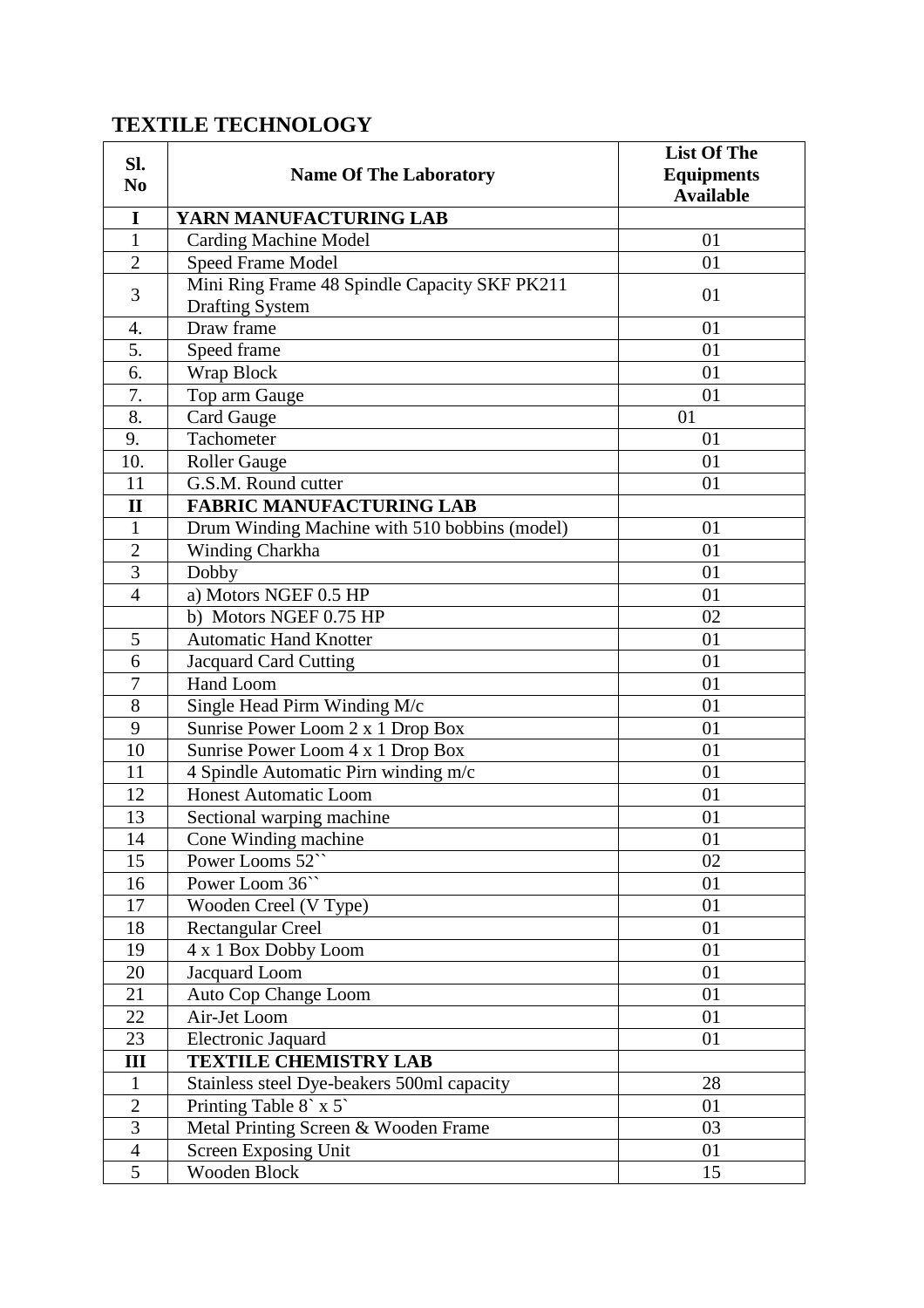| 6                                | Squeezes                                         | 06       |
|----------------------------------|--------------------------------------------------|----------|
| $\overline{7}$                   | Magnetic Stirrer                                 | 01       |
| 8                                | Physical Balance                                 | 03       |
| 9                                | <b>Hank Mercerize</b>                            | 01       |
| 10                               | Weight Box                                       | 01       |
| 11                               | <b>Stove Pressure</b>                            | 01       |
| 12                               | Thermometer                                      | 02       |
| 13                               | Fractional weight box                            | 06       |
| 14                               | OHP with screen (52"x70"                         | 01       |
| 15                               | White Board $(4'x3')$ with stand                 | 01       |
| 16                               | Water Bath (12 beakers x1)                       | 02       |
| 17                               | <b>Jadever Precision Balance</b>                 | 01       |
| 18                               | Spectrophotometer                                | 01       |
| 19                               | Lab HTHP Beaker Dyeing m/c                       | 01       |
| 20                               | Padding mangle with stenter                      | 01       |
| IV                               | <b>TEXTILE TESTING LAB</b>                       |          |
| 1                                | Yarn Appearance Tester with Boards               | 01<br>01 |
| $\overline{2}$<br>$\overline{3}$ | Twist Tester TT-3 type<br><b>Torsion Balance</b> | 01       |
| $\overline{4}$                   | Nep Counting Template (set)                      | 01       |
| 5                                | Wrap Reel WR-3 Type                              | 01       |
| 6                                | <b>KMI</b> Draw Box                              | 01       |
| $\overline{7}$                   | <b>KMI Tearing Strength Tester</b>               | 01       |
| 8                                | <b>KMI Knowles Balance</b>                       | 01       |
| 9                                | <b>ATIRA Fiber Fineness</b>                      | 01       |
| 10                               | <b>Bursting Strength Tester</b>                  | 01       |
| 11                               | <b>Twist Tester</b>                              | 01       |
| 12                               | <b>Crease Recovery Tester</b>                    | 01       |
| 13                               | Compound Microscope                              | 01       |
| 14                               | Eureka Beasley Balance                           | 01       |
| 15                               | <b>Cotton Sorter</b>                             | 02       |
| 16                               | Wet & Dry Bulb Hygro Meter                       | 01       |
| 17                               | <b>Electronic weighing Balance</b>               | 02       |
| 18                               | Projection Microscope                            | 01       |
| 19                               | Stiffness tester                                 | 01       |
| 20                               | Fiber Bundle Strength Tester                     | 02       |
| 21                               | Quadrant Balance                                 | 01       |
| 22                               | Perspiro meter                                   | 01       |
| 23                               | Drape Meter                                      | 02       |
| 24                               | <b>Single Thread Strength Tester</b>             | 01       |
| 25                               | Lea Strength Tester                              | 02       |
| 26                               | Eureka cloth abrasion tester                     | 01       |
| 27                               | Eureka cloth pilling tester                      | 01       |
| 28                               | Crock meter                                      | 01       |
| 29                               | Thickness tester                                 | 01       |
| 30                               | Light fastness tester                            | 01       |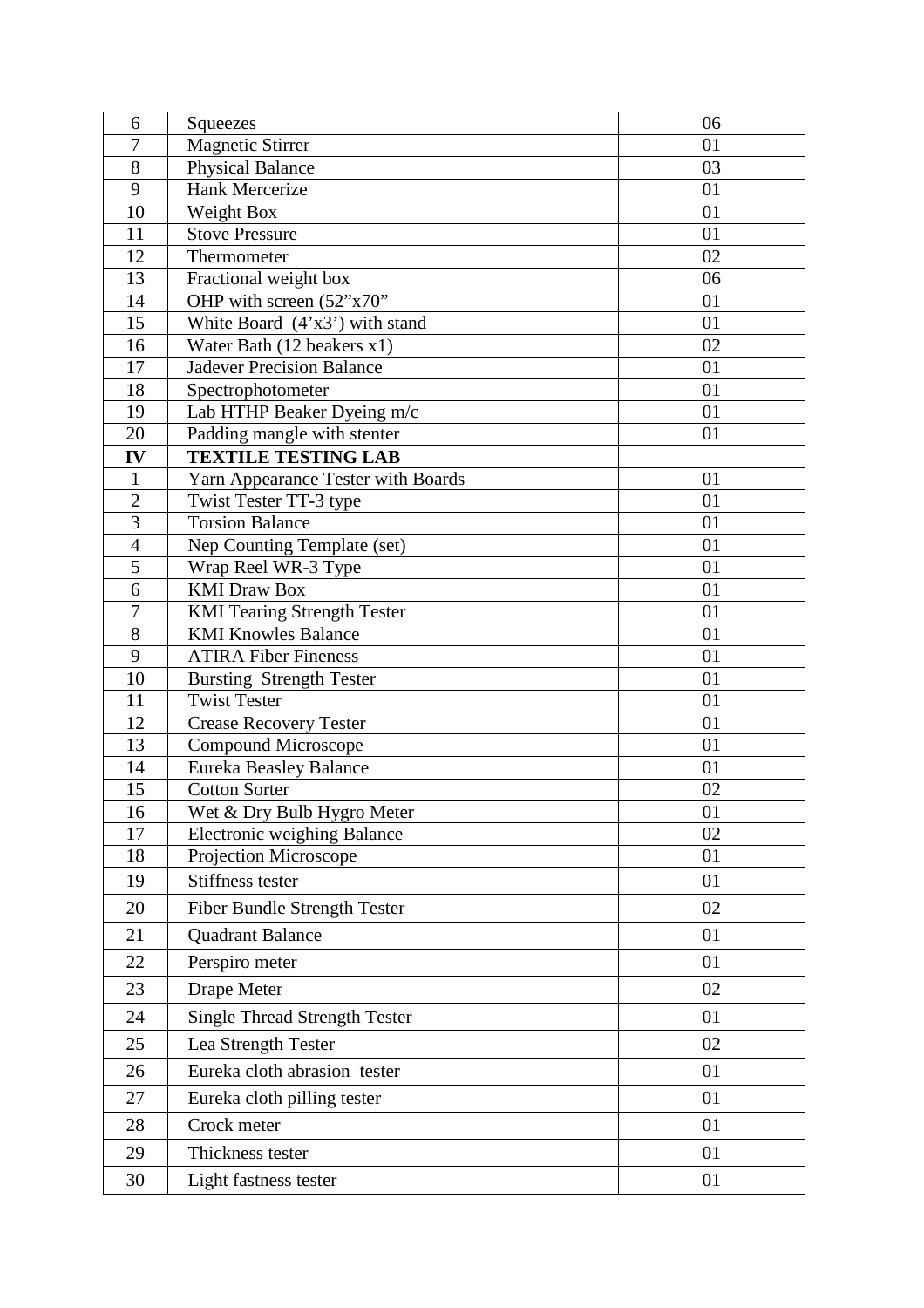| 31                        | <b>Cloth Strength Tester</b>                                               | 01       |
|---------------------------|----------------------------------------------------------------------------|----------|
| 32                        | Laundro meter                                                              | 01       |
| 33                        | <b>Conditioning Chamber</b>                                                | 01       |
| 34                        | <b>Ballistic Tester</b>                                                    | 02       |
| 35                        | <b>Electronic Twist Tester</b>                                             | 01       |
| 36                        | <b>Spray Tester</b>                                                        | 01       |
| 37                        | Motorized wrap reel                                                        | 01       |
| 38                        | Fineness Tester (Shaffield)                                                | 01       |
| 39                        | <b>Air Permeability Tester</b>                                             | 01       |
| 40                        | <b>Trash Analyser</b>                                                      | 01       |
| 41                        | Tensile strength tester                                                    | 01       |
| 42                        | Electronic Tensile strength tester                                         | 01       |
| 43                        | Microscope                                                                 | 02       |
| $\boldsymbol{\mathrm{V}}$ | <b>FABRIC ANALYSIS &amp; DESIGN PRACTICE LAB</b>                           |          |
| $\mathbf{1}$              | Eureka Besely Balance                                                      | 02       |
| VI                        | APPAREL MANUFACTURING TECHNOLOGY                                           |          |
|                           | <b>LAB</b>                                                                 |          |
| 1                         | Embroidery                                                                 | 01       |
| $\overline{2}$            | <b>Cutting tables</b>                                                      | 04       |
| 3                         | JUKI Single Needle lockstitch flatbed Sewing Machine                       | 16       |
|                           | complete set.                                                              |          |
| $\overline{4}$            | JUKI Five Thread Over Lock machine complete set                            | 01       |
| 5                         | JUKI button hole sewing machine complete set                               | 01       |
| 6                         | JUKI button stitch sewing machine complete set                             | 01       |
| $\overline{7}$            | JUKI Two needle lock stitch sewing machine complete                        | 03       |
| 8                         | JUKI class feed of the arm industrial sewing machine                       | 01       |
|                           | complete set                                                               |          |
| 9<br>10                   | Vacuum Iron table with portable boiler complete set                        | 01<br>01 |
| 11                        | <b>HASHIMA Fusing Press</b>                                                | 01       |
| 12                        | <b>Straight knife Cutting Machine</b><br>Single needle edge cutter machine | 01       |
| 13                        |                                                                            |          |
| 14                        | Single needle UBT machine<br>Kansai machine                                | 01<br>01 |
| VII                       | <b>COMPUTER LAB</b>                                                        |          |
|                           | Computers                                                                  |          |
| 01                        | Dual core, 512 M.BRam, 160 GB HDD, 17" Monitor,                            | 20       |
| 02                        | Printer (Laser jet)                                                        | 03       |
| <b>VIII</b>               | <b>APPLIED SCIENCE LAB</b>                                                 |          |
| 1                         | <b>Vernier Calipers</b>                                                    | 10       |
| $\mathbf{2}$              | <b>Screw Gauge</b>                                                         | 10       |
| $\overline{3}$            | Lamia's theorem apparatus                                                  | 04       |
| $\overline{4}$            | Resonance Air column Apparatus                                             | 04       |
| 5                         | Sonameter                                                                  | 04       |
| 6                         | Spectra meter with prism                                                   | 02       |
| $\tau$                    | Convex lens set                                                            | 05       |
| 8                         | Inclined plane set                                                         | 05       |
|                           | Apparatus for finding surface                                              |          |
| 9                         | tension of water including T.M.                                            | 02       |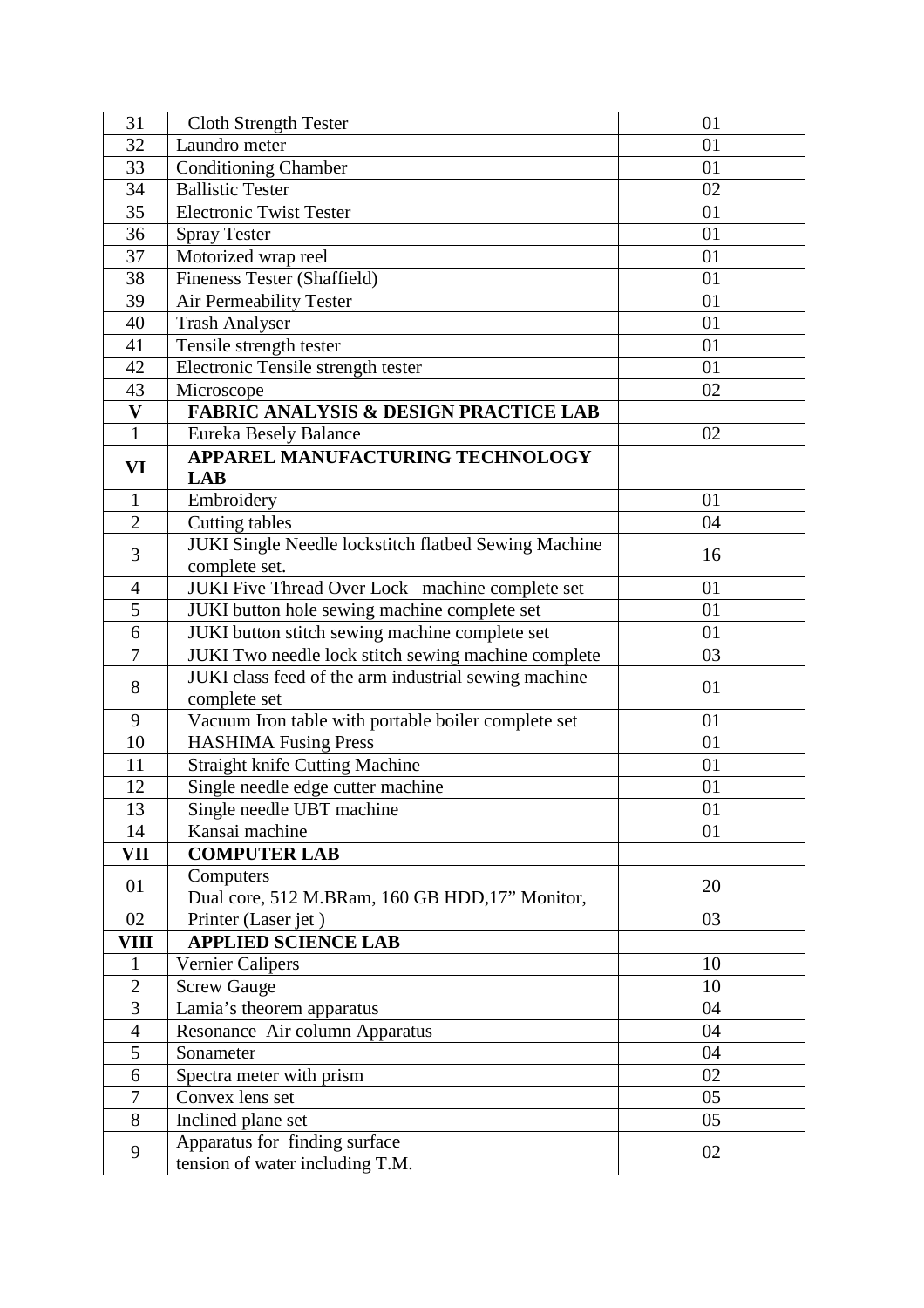| 10 | Apparatus for finding the         | 02 |
|----|-----------------------------------|----|
|    | young's modulus of steel          |    |
| 11 | Joule's calorimeter including     | 02 |
|    | ammeter & voltmeter               |    |
| 12 | Stop clock                        | 06 |
| 13 | Tuning fork set                   | 05 |
| 14 | <b>Known Resistance</b>           | 05 |
| 15 | Copper voltmeter                  | 03 |
| 16 | Prism for pin Exp.                | 05 |
| 17 | <b>Battery Eliminators</b>        | 10 |
| 18 | Physical Balances with weight box | 05 |

# **Electrical & Electronics Engg**

| SI.<br>No.     | <b>Item</b>                                                                             | QTY.               |
|----------------|-----------------------------------------------------------------------------------------|--------------------|
| 1              | DC Shunt motor/ Generator set 3.5KW, RPM 1500,<br>220V, 5 HP                            | $01$ set           |
| 2              | DC compound motor/ Generator set 3.5KW, RPM 1500,<br>220V, 5 HP                         | 01 set             |
| 3              | DC shunt motor HP-5, Volts 220V, RPM 1500 with<br>mechanical loading arrangement        | 01                 |
| $\overline{4}$ | Single Phase Transformer 2KVA, volts-230/230V, 8.7A                                     | 05                 |
| 5              | Single Phase Transformer 1KVA, volts-230/230V, 5 A                                      | 05                 |
| 6              | DC Shunt motor/ 3 phase brush less alternator set 5KVA,<br>RPM 1500, 220V/415V, 7.5 HP  | $01$ set           |
| $\tau$         | 3 phase Induction motor 3HP, volts 415V 1440 RPM<br>with mechanical loading arrangement | 01                 |
| 8              | 3HP/415V/3phase synchronous motor with mechanical<br>loading arrangement                | 01 set             |
| 9              | Panel boards for above equipment which consists of                                      | 1 set each         |
|                | powder coated MS based plate having 3 phase, MCB,                                       | (8 <sub>no</sub> ) |
|                | indicator, HRC fuse holder, DC starter, BTI-30 terminals                                |                    |
|                | and other necessary devices.                                                            |                    |
| 10             | DC rectifier unit volts 200-250V, ampere 50                                             | 01                 |
| 11             | Auto Transformer 1 phase, 0-470V 10 amp maximum                                         | 05                 |
| 12             | Auto Transformer 3 phase, 0-470V 10 amp maximum                                         | 02                 |
| 13             | Field rheostat Hexagonal type 400 ohms 1.2A                                             | 03                 |
| 14             | Field rheostat Hexagonal type 600 ohms 1.2A                                             | 03                 |
| 15             | Portable type DC voltmeter 0-250V                                                       | 05                 |
| 16             | Portable type DC ammeter 0-20A, 2A                                                      | 04                 |
| 17             | Single phase resistive load bank 15A/230V                                               | 01                 |
| 18             | Field regulator 0-220V                                                                  | 01                 |
| 19             | Synchronizing Panel for DC Shunt motor/ Brushless<br>alternator set                     | 01                 |
| 20             | Portable type UPF wattmeter 10A/500V                                                    | 01                 |
| 21             | Digital handheld tachometer                                                             | 02                 |
| 22             | Resistive load bank 1 phase 220V/3.5KW                                                  | 03                 |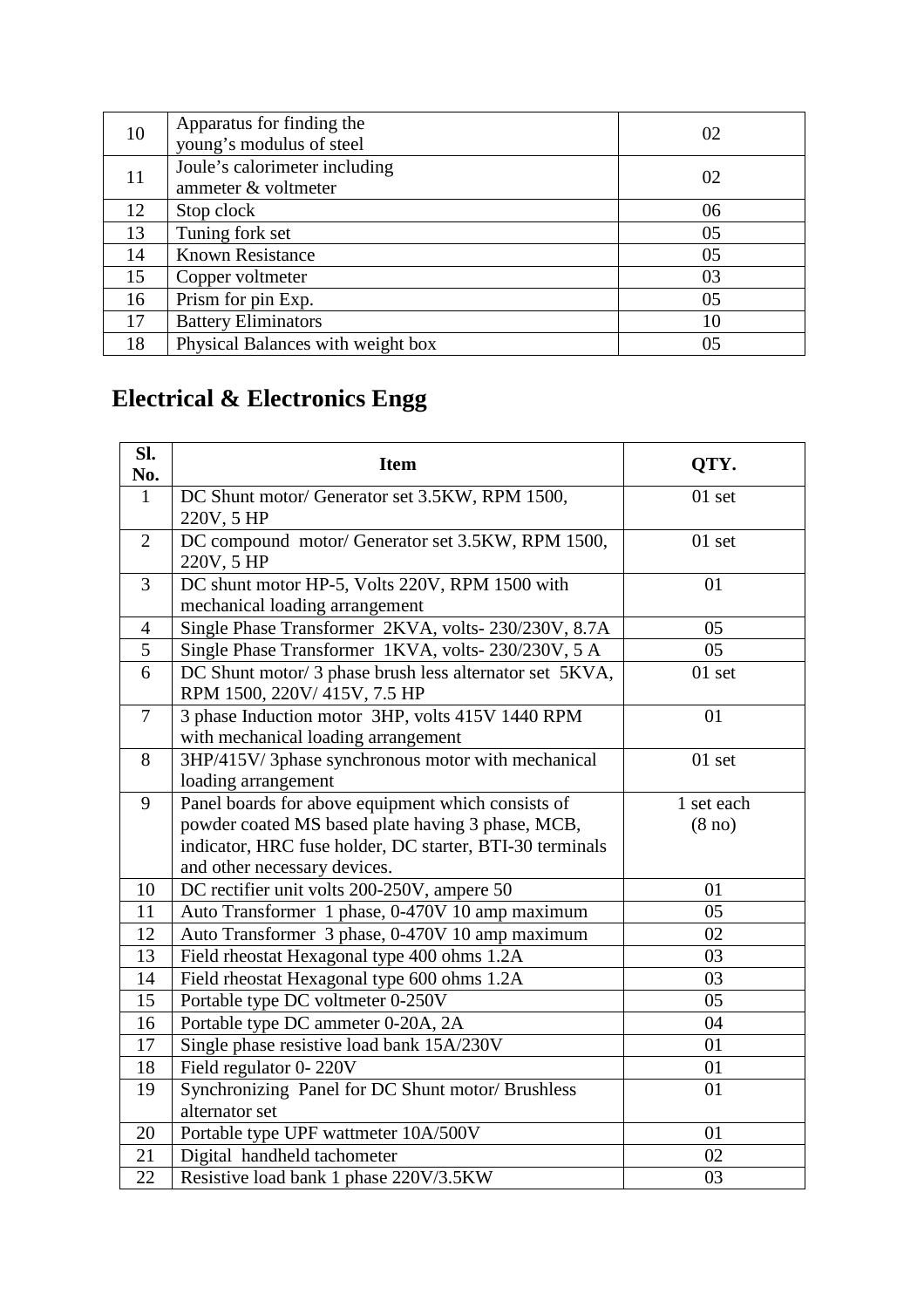| 23 | Portable type UPF wattmeter 10A/250V                             | 02      |
|----|------------------------------------------------------------------|---------|
| 24 | Portable type UPF wattmeter 10A/50V                              | 02      |
| 25 | Portable type LPF wattmeter 1A/250V                              | 02      |
| 26 | Resistive load bank 3 phase 415V/6KW and 3phase/7A               | Each 01 |
| 27 | Solid yoke D.C Motor 0.5HP 220V, 1500 RPM                        | 01      |
| 28 | Single phase transformer 230V/ 1 KVA                             | 01      |
| 29 | Alternator 3 Phase 1KVA 415V, 1500 RPM                           | 01      |
| 30 | 3 phase 415V, 50HZ, 0.5HP, 1440 RPM squirrel cage                | 01      |
|    | induction motor                                                  |         |
| 31 | Three point DC starter                                           | 01      |
| 32 | DOL starter 5 HP                                                 | 03      |
| 33 | Star/Delta starter 5HP                                           | 01      |
| 34 | IGBT based V/F controlled AC drive with motor                    | 01      |
|    |                                                                  |         |
| 35 | 0.5HP, 230V, 3 phase                                             | 01      |
|    | Capacitor start induction motor 1 phase, 230V, 1 HP,<br>1440 RPM |         |
|    |                                                                  |         |
| 36 | Universal Motor 0.5HP, 230V, AC/DC with controller               | 01      |
| 37 | Computers                                                        | 18      |
| 38 | <b>Embedded kits</b>                                             | 06      |
| 39 | wattmeters                                                       | 04      |
| 40 | AC voltmeter                                                     | 08      |
| 41 | Field Rheostat cylindrical type, 38 ohm                          | 04      |
| 42 | Field Rheostat cylindrical type, 18 ohm                          | 04      |
| 43 | megger                                                           | 02      |
| 44 | Multimeteranalog                                                 | 02      |
| 45 | <b>Tong Tester</b>                                               | 02      |
| 46 | Single phase Energy meter                                        | 03      |
| 47 | <b>AC</b> Ammeter                                                | 04      |
| 48 | 3.5 KVA Cosmic UPS                                               | 02      |
| 49 | <b>Battery</b>                                                   | 01      |
| 50 | Electric motor control trainer kit-model-1                       | 02      |
| 51 | Electric motor control trainer kit-model-2                       | 02      |
| 52 | <b>Induction Motor</b>                                           | 01      |
| 53 | Trainer kit of DC Ammeter by using shunt & DC                    | 1       |
|    | Voltmeter by using multiplier                                    |         |
| 54 | Single phase digital Power factor meter                          | 1       |
| 55 | Single phase digital Energy meter with stand-10A/230V            | 1       |
| 56 | Three phase digital Energy meter with stand-10A/415V             | 1       |
| 57 | Maxwells bridge with accessories                                 |         |
| 58 | Schering bridge with accessories                                 | 1       |
| 59 | Strain guage                                                     | 1       |
| 60 | Opto sensors                                                     | 1       |
| 61 | DC Crompton Potentiometer                                        |         |
| 62 | Standard resistance                                              |         |
| 63 | Volt ratio box                                                   | 1       |
| 64 | Electronic Standard cell                                         |         |
| 65 | Computers                                                        | 20      |
| 66 | <b>UPS With Battery</b>                                          | 1(5KV)  |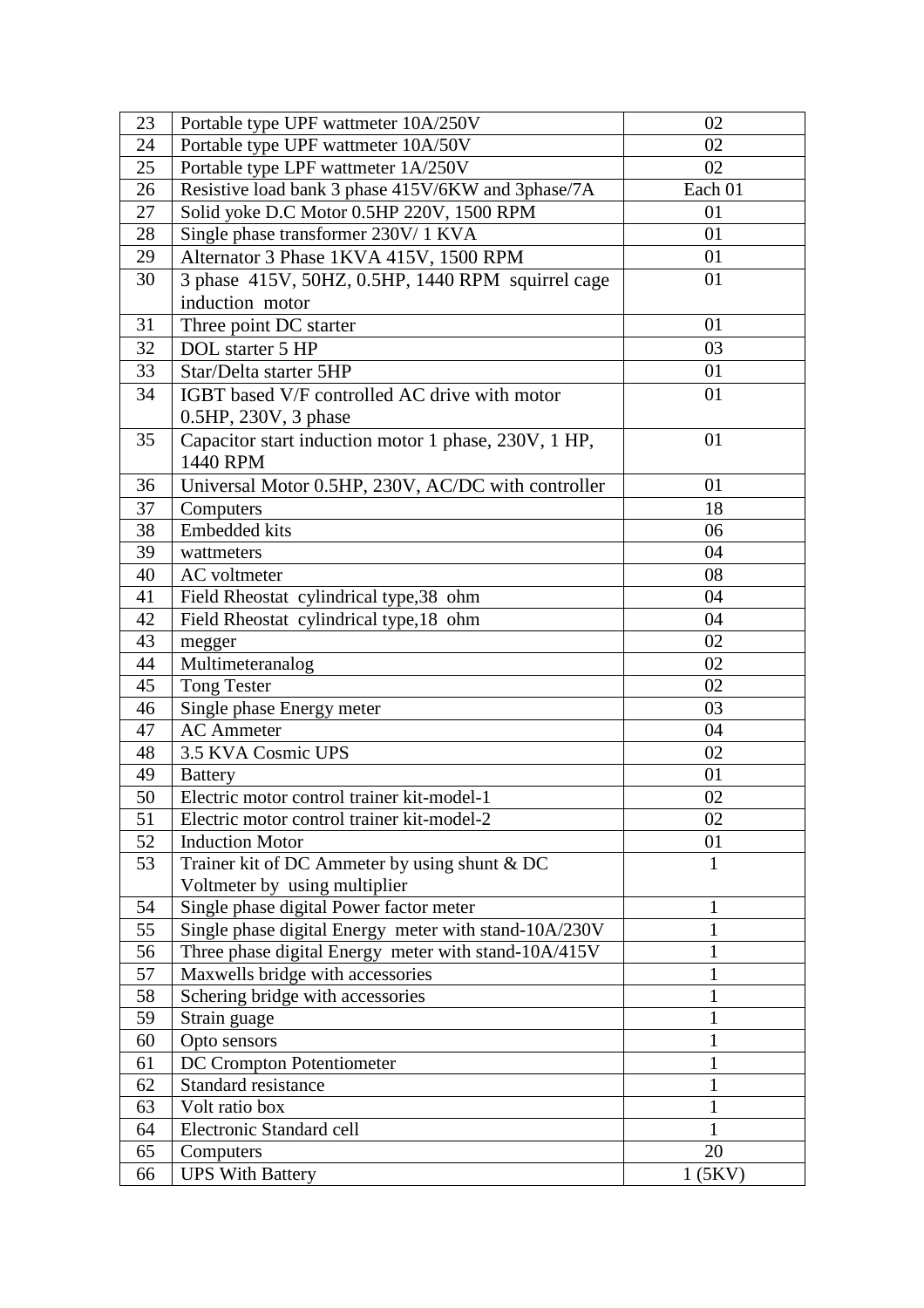# **Computer Science & Engineering**

| Sl. No. | Name of instrument / Equipment/ Machine etc. | Quantity actually<br>available |
|---------|----------------------------------------------|--------------------------------|
| 1       | Desktop Computers with monitor               | 60                             |
| 2       | <b>UPS With Battery</b>                      | 1(5KV)                         |
| 3       | Desktop CPU                                  |                                |
| 4       | Server                                       |                                |
| 5       | JT 2400t+ Microtek (UPS battery)             | 6                              |

# **BRANCH: Civil Engineering**

# **HYDROLICS &ENVIRONMENT LAB**

| SI. No.        | <b>Materials</b>               | Qty |
|----------------|--------------------------------|-----|
|                | <b>Flow over Notches</b>       |     |
| $\overline{2}$ | Orifice                        |     |
| 3              | Pipe friction                  |     |
| $\overline{4}$ | Venturimeter                   |     |
| 5              | Centrifugal pump               |     |
| 6              | Pipe fitting display board     |     |
| 7              | Sanitary fitting display board |     |
| 8              | Pipe dia sets                  |     |
| 9              | Hacksaw frame                  |     |
| 10             | Pipe wrench                    |     |
| 11             | Digital phmtr                  |     |
| 12             | Hot air oven                   |     |
| 13             | Mortar cube mould              | 4   |
| 14             | Burret stand                   | 3   |
| 15             | Burrets 50ml                   |     |
| 16             | Digital nephleomtr             |     |
| 17             | Digital photo cloriemtr        |     |
| 18             | Hot plate                      | 2   |
| 19             | <b>Bod botteles</b>            | 2   |

### **SURVEY LAB**

| SI. No. | <b>Materials</b>      | Oty |
|---------|-----------------------|-----|
|         | Metalic tape 30m& 15m |     |
|         | Line ranger           |     |
|         | Matric chain 30m&20m  |     |
|         | Dumpy level           |     |
|         | Vernier transist      |     |
|         | Vernier transist      |     |
|         | Ranging rod 2m&3m     |     |
|         | Leveling staff        |     |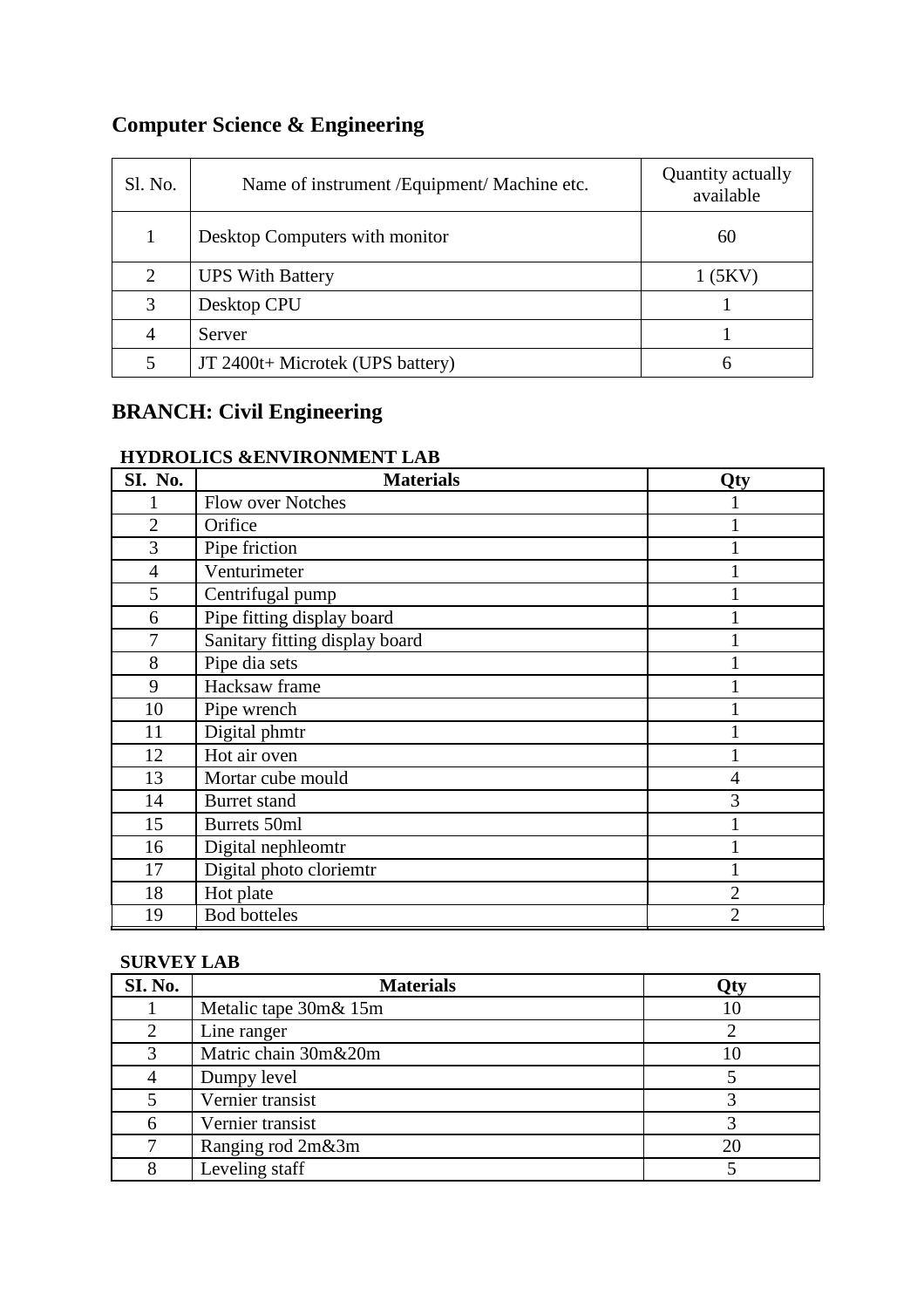| 9                           | Prismatic compass           | 5              |  |  |  |  |  |  |  |
|-----------------------------|-----------------------------|----------------|--|--|--|--|--|--|--|
| 10                          | Surveyor compass            | $\overline{5}$ |  |  |  |  |  |  |  |
| 11                          | Ghat tracer                 | 1              |  |  |  |  |  |  |  |
| 12                          | Digital planni meter        | $\mathbf{1}$   |  |  |  |  |  |  |  |
| 13                          | Arrows 10mm                 | 35             |  |  |  |  |  |  |  |
| <b>MATERIAL TESTING LAB</b> |                             |                |  |  |  |  |  |  |  |
| Sl.No                       | <b>MATERIALS</b>            | <b>QTY</b>     |  |  |  |  |  |  |  |
| $\mathbf{1}$                | Air permeability            |                |  |  |  |  |  |  |  |
| $\overline{2}$              | Density bottle              | 6              |  |  |  |  |  |  |  |
| $\overline{3}$              | Pycnometer                  | $\overline{2}$ |  |  |  |  |  |  |  |
| $\overline{4}$              | Vicatappartus               | $\overline{2}$ |  |  |  |  |  |  |  |
| 5                           | Measuring jars              | $\overline{4}$ |  |  |  |  |  |  |  |
| 6                           | Mortar mould                | $\mathbf{1}$   |  |  |  |  |  |  |  |
| $\overline{7}$              | Sive for coarse aggrigate   | 6              |  |  |  |  |  |  |  |
| 8                           | Seive for fine aggrigate    | 10             |  |  |  |  |  |  |  |
| 9                           | Concrete cube mould         |                |  |  |  |  |  |  |  |
| 10                          | Core cutter with dolly      |                |  |  |  |  |  |  |  |
| 11                          | Measuring sylinder metal    |                |  |  |  |  |  |  |  |
| 12                          | Electronic wieghing balance |                |  |  |  |  |  |  |  |
| 13                          | Slump cone with accessories |                |  |  |  |  |  |  |  |
| 14                          | Compaction factor test      | $\mathbf{1}$   |  |  |  |  |  |  |  |
| 15                          | Impact testing machine      |                |  |  |  |  |  |  |  |
| 16                          | Liqiud limit device         |                |  |  |  |  |  |  |  |
| <b>Computer Lab</b>         |                             |                |  |  |  |  |  |  |  |
| SL.NO                       | <b>MATERIALS</b>            | <b>QTY</b>     |  |  |  |  |  |  |  |
| 01                          | Computers                   | 20             |  |  |  |  |  |  |  |
| 02                          | <b>UPS With Battery</b>     | 1(5KV)         |  |  |  |  |  |  |  |

# **Computing Facilities**

| <b>Internet Bandwidth</b>                | : 100 Mbps FTTH from BSNL                                                                                     |
|------------------------------------------|---------------------------------------------------------------------------------------------------------------|
| Number and configuration of System       | : Intel Core i3, i5, Dual Core,<br>with standard configuration 130<br>systems                                 |
| Total number of system connected by LAN  | : 50                                                                                                          |
| Total number of system connected by WAN  | : 50                                                                                                          |
| Major software packages available        | : Windows, Linux, Network,<br>MS-Office, Auto-CAD,<br><b>MATLAB, Circuit Maker,</b><br>Ansi C, Turbo C, etc., |
| Special purpose facilities available     | : Yes                                                                                                         |
| <b>Innovation Cell</b>                   | : Yes                                                                                                         |
| Social Media Cell                        | : Yes                                                                                                         |
| <b>Games and Sports Facilities</b>       | : Yes                                                                                                         |
| <b>Extra-Curricular Activities</b>       | : Yes                                                                                                         |
| <b>Soft Skill Development Facilities</b> | : Yes                                                                                                         |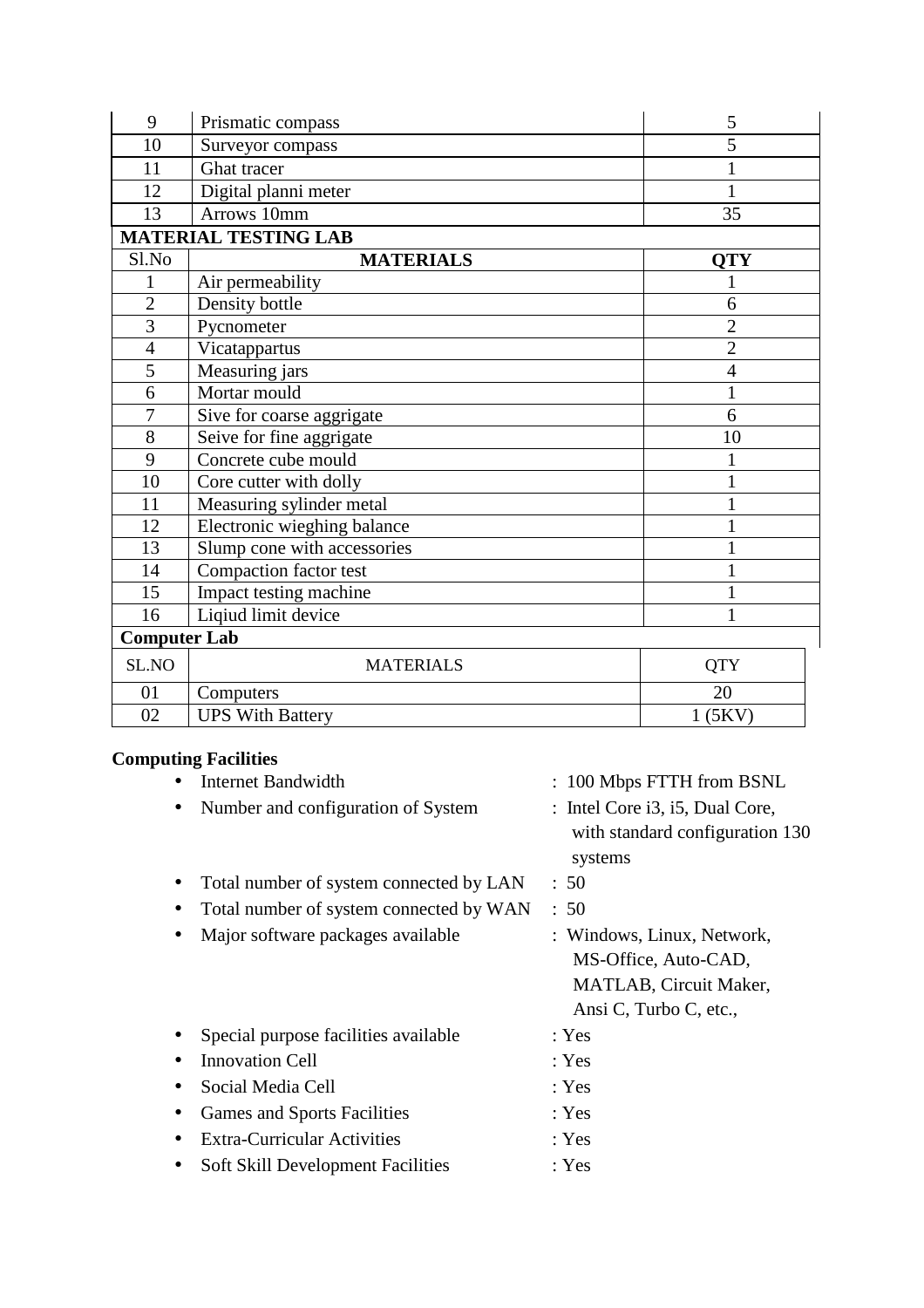• Teaching Learning Process : Yes

- Curricula and syllabus for each of the programmes as approved by CDTE
- Academic Calendar of the CDTE

### **15. Enrolment of students in the last 3 years**

#### **2021-22**

| <b>Programme</b> | <b>Intake</b> | <b>General</b><br><b>Merit</b> |   | <b>OBC</b> |                | <b>SC</b>      |   | <b>ST</b> |   | <b>Minority</b> |   | <b>TFW</b> |          | <b>Total</b> |
|------------------|---------------|--------------------------------|---|------------|----------------|----------------|---|-----------|---|-----------------|---|------------|----------|--------------|
|                  |               | М                              | F | M          | $\mathbf{F}$   | M              | F | М         | F | M               | F | M          | F        |              |
| E&C              | 30            |                                | 0 | 14         | 4              |                |   |           |   |                 |   |            | ◠        | 26           |
| <b>Textile</b>   | 23            |                                | 0 | ി          |                | 0              | J | 3         |   | ി               |   | 0          |          | 22           |
| E&E              | 30            |                                | 0 | 8          | 0              | 2              |   |           |   |                 |   |            | $\left($ | 12           |
| <b>CSE</b>       | 23            |                                | 0 | 4          | $\overline{0}$ | $\overline{0}$ |   |           |   |                 |   |            | O        | 05           |
| СE               | 23            |                                |   |            | ◠              | 4              |   |           |   |                 |   |            | U        | 08           |

#### **2020-21**

| <b>Programme</b> | <b>Intake</b> | <b>General</b><br><b>Merit</b> |   | <b>OBC</b> |             | <b>SC</b>      |   | <b>ST</b> |   | <b>Minority</b> |   | <b>TFW</b> |          | <b>Total</b> |
|------------------|---------------|--------------------------------|---|------------|-------------|----------------|---|-----------|---|-----------------|---|------------|----------|--------------|
|                  |               | M                              | F | M          | $\mathbf F$ | M              | F | M         | F | M               | F | M          | F        |              |
| E&C              | 30            | 3                              | 0 | 10         | 4           |                |   |           |   | 3               |   |            | $\cup$   | 26           |
| <b>Textile</b>   | 23            |                                |   |            | ◠           | 2              |   |           |   |                 |   | 0          |          | 23           |
| E&E              | 30            |                                | 0 | 6          | 0           | $\overline{0}$ |   |           |   | ⌒               |   |            | $\left($ | 13           |
| CSE              | 23            | 0                              |   |            | 0           | 0              |   |           |   | ◠               |   |            | $\left($ |              |
| CЕ               | 23            |                                |   |            |             | 0              |   |           |   | ∍               |   |            |          | 10           |

#### **2019-20**

| Programme      | <b>Intake</b> | General<br><b>Merit</b> |   | <b>OBC</b> |                | <b>SC</b> |   | <b>ST</b> |   | <b>Minority</b> |   | <b>TFW</b> |   | <b>Total</b> |
|----------------|---------------|-------------------------|---|------------|----------------|-----------|---|-----------|---|-----------------|---|------------|---|--------------|
|                |               | М                       | F | M          | F              | M         | F | М         | F | M               | F | M          | F |              |
| E&C            | 30            | 0                       | 0 | 10         | 3              | 0         |   |           |   |                 | ◠ |            |   | 22           |
| <b>Textile</b> | 23            |                         |   | 5          |                | 0         |   |           |   |                 |   |            |   | 23           |
| E&E            | 30            |                         |   | 14         | $\overline{0}$ |           |   |           | 0 | ⌒               |   |            |   | 19           |
| <b>CSE</b>     | 23            |                         | 0 | 8          | ◠<br>↩         | 0         |   |           |   | ◠               |   |            |   | 13           |
| СE             | 23            |                         | 0 | 4          | $\overline{0}$ | ⌒         |   |           |   |                 |   |            |   |              |

### **16. List of Research Projects/ Consultancy Works**

- Number of Projects carried out, funding agency, Grant received: Dept. of Textile Technology received 19 Lacks Rupees under Challenge fund scheme of Govt. of Karnataka during 18-19
- Industry Linkage : Yes
- MoUs with Industries (minimum 3) : Yes

#### **17. LoA and subsequent EoA till the current Academic Year: Available at Institute Website**